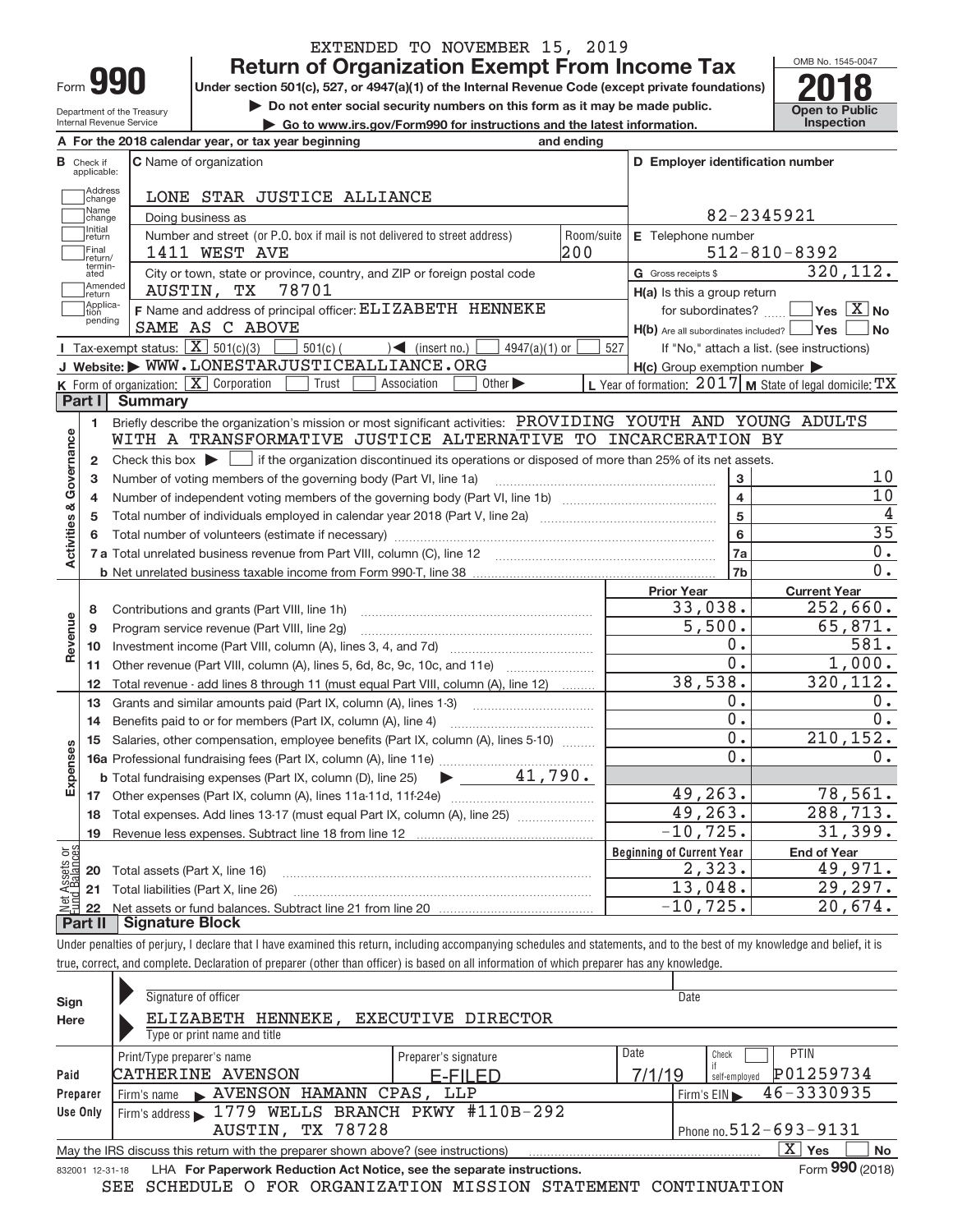|              | 82-2345921<br>LONE STAR JUSTICE ALLIANCE<br>Page 2<br>Form 990 (2018)                                                                        |  |
|--------------|----------------------------------------------------------------------------------------------------------------------------------------------|--|
|              | <b>Statement of Program Service Accomplishments</b><br>Part III                                                                              |  |
|              |                                                                                                                                              |  |
| 1            | Briefly describe the organization's mission:                                                                                                 |  |
|              | TO REDIRECT YOUTH AND EMERGING ADULTS OUT OF THE TEXAS JUSTICE SYSTEM                                                                        |  |
|              | AND INTO COMMUNITY-BASED TREATMENT PROGRAMS,<br>THUS INCREASING PUBLIC                                                                       |  |
|              | SAFETY AND SAVING TAXPAYER DOLLARS.                                                                                                          |  |
|              |                                                                                                                                              |  |
| $\mathbf{2}$ | Did the organization undertake any significant program services during the year which were not listed on the                                 |  |
|              | $\sqrt{}$ Yes $\sqrt{}$ X $\sqrt{}$ No<br>prior Form 990 or 990-EZ?                                                                          |  |
|              | If "Yes," describe these new services on Schedule O.                                                                                         |  |
| 3            | $\sqrt{}$ Yes $\sqrt{X}$ No<br>Did the organization cease conducting, or make significant changes in how it conducts, any program services?  |  |
|              | If "Yes," describe these changes on Schedule O.                                                                                              |  |
| 4            | Describe the organization's program service accomplishments for each of its three largest program services, as measured by expenses.         |  |
|              | Section 501(c)(3) and 501(c)(4) organizations are required to report the amount of grants and allocations to others, the total expenses, and |  |
|              | revenue, if any, for each program service reported.                                                                                          |  |
| 4a           | 15,000.<br>139,534.<br>(Expenses \$<br>including grants of \$<br>) (Revenue \$<br>(Code:                                                     |  |
|              | TRANSFORMATIVE JUSTICE: LSJA IS<br>DESIGNING AND IMPLEMENTING INNOVATIVE                                                                     |  |
|              | STRATEGIES FOR MAXIMIZING THE SUPPORTS AND SERVICES NEEDED TO KEEP                                                                           |  |
|              | JUSTICE-INVOLVED YOUTH AND EMERGING ADULTS IN THEIR LOCAL COMMUNITIES,                                                                       |  |
|              | WHERE THEIR NEEDS ARE BETTER MET AT A LOWER COST TO THE STATE. LSJA                                                                          |  |
|              | WORKS WITH COMMUNITY STAKEHOLDERS TO DESIGN A PROCESS AND                                                                                    |  |
|              | COMMUNITY-BASED INFRASTRUCTURE FOR DIVERTING YOUNG ADULTS OUT<br>THE<br>OF                                                                   |  |
|              | CRIMINAL JUSTICE SYSTEM AND INTO A MULTI-DISCIPLINARY PROGRAM                                                                                |  |
|              | STRUCTURED TO REDUCE RECIDIVISM BY IDENTIFYING AND ADDRESSING<br>THE                                                                         |  |
|              | UNMET                                                                                                                                        |  |
|              | NEEDS OF PROGRAM PARTICIPANTS AND THE FACTORS THAT CONTRIBUTED<br><b>TO THEIR</b>                                                            |  |
|              | INVOLVEMENT WITH THE CRIMINAL JUSTICE SYSTEM.                                                                                                |  |
|              |                                                                                                                                              |  |
|              |                                                                                                                                              |  |
| 4b           | $17,664$ $\cdot$ including grants of \$<br>45,100.<br>) (Revenue \$<br>(Expenses \$<br>(Code:                                                |  |
|              | DIRECT REPRESENTATION: LSJA IS COMMITTED TO ENFORCING THE PROTECTIONS                                                                        |  |
|              | OWED TO YOUTH AND EMERGING ADULTS BY THE UNITED STATES CONSTITUTION AND                                                                      |  |
|              | TO THAT END, LSJA PROVIDES TECHNICAL ASSISTANCE AND<br>UNDER TEXAS LAW.                                                                      |  |
|              | TRAINING TO DEFENSE COUNSEL REPRESENTING YOUTH TRIED AS ADULTS.<br>LSJA                                                                      |  |
|              | ALSO COORDINATES STATEWIDE EFFORTS TO ENFORCE RECENT U.S. SUPREME COURT                                                                      |  |
|              | DECISIONS REGARDING THE SENTENCING OF YOUTH TO DIE IN PRISON.                                                                                |  |
|              | ADDITIONALLY, WE HAVE ESTABLISHED PARTNERSHIPS WITH THURGOOD MARSHALL                                                                        |  |
|              | SCHOOL OF LAW AND THE UNIVERSITY OF TEXAS SCHOOL OF LAW TO ENHANCE THE                                                                       |  |
|              | TRAINING PROVIDED TO LAW STUDENTS IN THIS AREA OF PRACTICE.                                                                                  |  |
|              |                                                                                                                                              |  |
|              |                                                                                                                                              |  |
|              |                                                                                                                                              |  |
| 4c           | $(1)$ (Expenses \$ $3,360$ including grants of \$<br>5,771.<br>) (Revenue \$<br>(Code:                                                       |  |
|              | COMMUNITY ENGAGEMENT: LSJA FOCUSES ON TARGETED OUTREACH, PUBLIC                                                                              |  |
|              | AWARENESS CAMPAIGNS, AND OTHER ORGANIZING ACTIVITIES TO ENGAGE YOUTH,                                                                        |  |
|              | EMERGING ADULTS, AND THEIR FAMILIES TO PROMOTE THE DEVELOPMENT OF                                                                            |  |
|              | POSITIVE OUTCOMES AMONG TEXAS YOUTH AND EMERGING ADULTS. AS A COMPONENT                                                                      |  |
|              | OF OUR TRANSFORMATIVE JUSTICE MODEL, WE WILL CONVENE A COMMUNITY                                                                             |  |
|              | ADVISORY BOARD, COMPOSED OF LEADING MEMBERS FROM THE COMMUNITIES IN                                                                          |  |
|              | WHICH THE OUR PROGRAM IS IN USE, TO PROVIDE FEEDBACK ON THE                                                                                  |  |
|              | EFFECTIVENESS OF THE PROGRAM.<br>THE COMMUNITY ADVISORY BOARDS WILL MEET                                                                     |  |
|              | 2-4 TIMES PER YEAR TO PROVIDE FEEDBACK ON THE EFFICACY OF THE PROGRAM                                                                        |  |
|              | AND TO ADDRESS COMMUNITY PERCEPTIONS OF PUBLIC SAFETY RISKS AS WELL AS                                                                       |  |
|              | PROVIDE ANY ADDITIONAL RESOURCES FOR YOUTH AND EMERGING ADULTS THAT                                                                          |  |
|              | HAVE NOT YET BEEN ACCESSED.                                                                                                                  |  |
|              | 4d Other program services (Describe in Schedule O.)                                                                                          |  |
|              | (Expenses \$<br>(Revenue \$<br>including grants of \$                                                                                        |  |
|              | 160, 558.<br>4e Total program service expenses                                                                                               |  |
|              | Form 990 (2018)                                                                                                                              |  |
|              | 832002 12-31-18                                                                                                                              |  |
|              | 2                                                                                                                                            |  |

19470701 146917 LSJA 2018.04000 LONE STAR JUSTICE ALLIANC LSJA\_\_\_1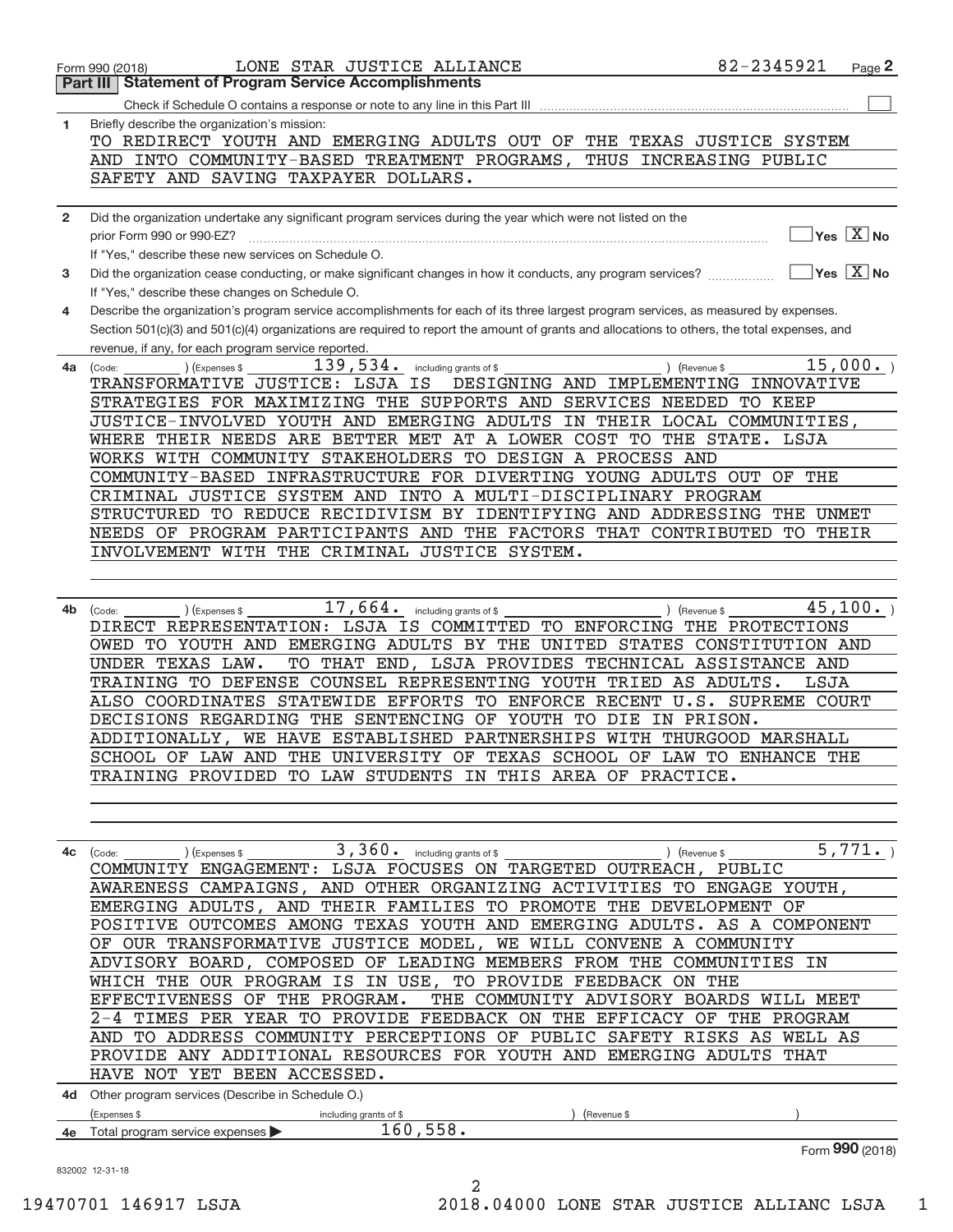| Form 990 (2018) |  |  |
|-----------------|--|--|

**Part IV Checklist of Required Schedules**

#### Form 990 (2018) Page LONE STAR JUSTICE ALLIANCE 82‐2345921

|     |                                                                                                                                      |                 | Yes                     | No              |
|-----|--------------------------------------------------------------------------------------------------------------------------------------|-----------------|-------------------------|-----------------|
| 1.  | Is the organization described in section $501(c)(3)$ or $4947(a)(1)$ (other than a private foundation)?                              |                 |                         |                 |
|     |                                                                                                                                      | 1               | X                       |                 |
| 2   |                                                                                                                                      | $\overline{2}$  | $\overline{\textbf{X}}$ |                 |
| 3   | Did the organization engage in direct or indirect political campaign activities on behalf of or in opposition to candidates for      |                 |                         |                 |
|     |                                                                                                                                      | 3               |                         | X.              |
| 4   | Section 501(c)(3) organizations. Did the organization engage in lobbying activities, or have a section 501(h) election in effect     |                 |                         | X               |
|     |                                                                                                                                      | 4               |                         |                 |
| 5   | Is the organization a section 501(c)(4), 501(c)(5), or 501(c)(6) organization that receives membership dues, assessments, or         | 5               |                         | X               |
| 6   | Did the organization maintain any donor advised funds or any similar funds or accounts for which donors have the right to            |                 |                         |                 |
|     | provide advice on the distribution or investment of amounts in such funds or accounts? If "Yes," complete Schedule D, Part I         | 6               |                         | x               |
| 7   | Did the organization receive or hold a conservation easement, including easements to preserve open space,                            |                 |                         |                 |
|     |                                                                                                                                      | $\overline{7}$  |                         | x               |
| 8   | Did the organization maintain collections of works of art, historical treasures, or other similar assets? If "Yes," complete         |                 |                         |                 |
|     |                                                                                                                                      | 8               |                         | X               |
| 9   | Did the organization report an amount in Part X, line 21, for escrow or custodial account liability, serve as a custodian for        |                 |                         |                 |
|     | amounts not listed in Part X; or provide credit counseling, debt management, credit repair, or debt negotiation services?            |                 |                         |                 |
|     | If "Yes," complete Schedule D, Part IV                                                                                               | 9               |                         | x               |
| 10  | Did the organization, directly or through a related organization, hold assets in temporarily restricted endowments, permanent        |                 |                         |                 |
|     |                                                                                                                                      | 10              |                         | х               |
| 11  | If the organization's answer to any of the following questions is "Yes," then complete Schedule D, Parts VI, VII, VIII, IX, or X     |                 |                         |                 |
|     | as applicable.                                                                                                                       |                 |                         |                 |
|     | a Did the organization report an amount for land, buildings, and equipment in Part X, line 10? If "Yes," complete Schedule D,        |                 |                         |                 |
|     |                                                                                                                                      | 11a             |                         | х               |
|     | <b>b</b> Did the organization report an amount for investments - other securities in Part X, line 12 that is 5% or more of its total |                 |                         |                 |
|     |                                                                                                                                      | 11 <sub>b</sub> |                         | X.              |
|     | c Did the organization report an amount for investments - program related in Part X, line 13 that is 5% or more of its total         |                 |                         | x               |
|     | d Did the organization report an amount for other assets in Part X, line 15 that is 5% or more of its total assets reported in       | 11c             |                         |                 |
|     |                                                                                                                                      | 11d             |                         | x               |
|     | e Did the organization report an amount for other liabilities in Part X, line 25? If "Yes," complete Schedule D, Part X              | 11e             | $\mathbf X$             |                 |
| f   | Did the organization's separate or consolidated financial statements for the tax year include a footnote that addresses              |                 |                         |                 |
|     | the organization's liability for uncertain tax positions under FIN 48 (ASC 740)? If "Yes," complete Schedule D, Part X               | 11f             |                         | x               |
|     | 12a Did the organization obtain separate, independent audited financial statements for the tax year? If "Yes," complete              |                 |                         |                 |
|     | Schedule D, Parts XI and XII                                                                                                         | 12a             |                         | x               |
|     | <b>b</b> Was the organization included in consolidated, independent audited financial statements for the tax year?                   |                 |                         |                 |
|     | If "Yes," and if the organization answered "No" to line 12a, then completing Schedule D, Parts XI and XII is optional                | 12 <sub>b</sub> |                         | X               |
| 13  |                                                                                                                                      | 13              |                         | X               |
| 14a | Did the organization maintain an office, employees, or agents outside of the United States?                                          | 14a             |                         | X               |
|     | b Did the organization have aggregate revenues or expenses of more than \$10,000 from grantmaking, fundraising, business,            |                 |                         |                 |
|     | investment, and program service activities outside the United States, or aggregate foreign investments valued at \$100,000           |                 |                         |                 |
|     |                                                                                                                                      | 14b             |                         | X               |
| 15  | Did the organization report on Part IX, column (A), line 3, more than \$5,000 of grants or other assistance to or for any            |                 |                         | X               |
|     | Did the organization report on Part IX, column (A), line 3, more than \$5,000 of aggregate grants or other assistance to             | 15              |                         |                 |
| 16  |                                                                                                                                      | 16              |                         | X               |
| 17  | Did the organization report a total of more than \$15,000 of expenses for professional fundraising services on Part IX,              |                 |                         |                 |
|     |                                                                                                                                      | 17              |                         | X               |
| 18  | Did the organization report more than \$15,000 total of fundraising event gross income and contributions on Part VIII, lines         |                 |                         |                 |
|     |                                                                                                                                      | 18              |                         | Х               |
| 19  | Did the organization report more than \$15,000 of gross income from gaming activities on Part VIII, line 9a? If "Yes."               |                 |                         |                 |
|     |                                                                                                                                      | 19              |                         | х               |
|     |                                                                                                                                      | 20a             |                         | X               |
|     | <b>b</b> If "Yes" to line 20a, did the organization attach a copy of its audited financial statements to this return?                | 20 <sub>b</sub> |                         |                 |
| 21  | Did the organization report more than \$5,000 of grants or other assistance to any domestic organization or                          |                 |                         |                 |
|     |                                                                                                                                      | 21              |                         | X.              |
|     | 332003 12-31-18                                                                                                                      |                 |                         | Form 990 (2018) |

832003 12‐31‐18

3 19470701 146917 LSJA 2018.04000 LONE STAR JUSTICE ALLIANC LSJA\_\_\_1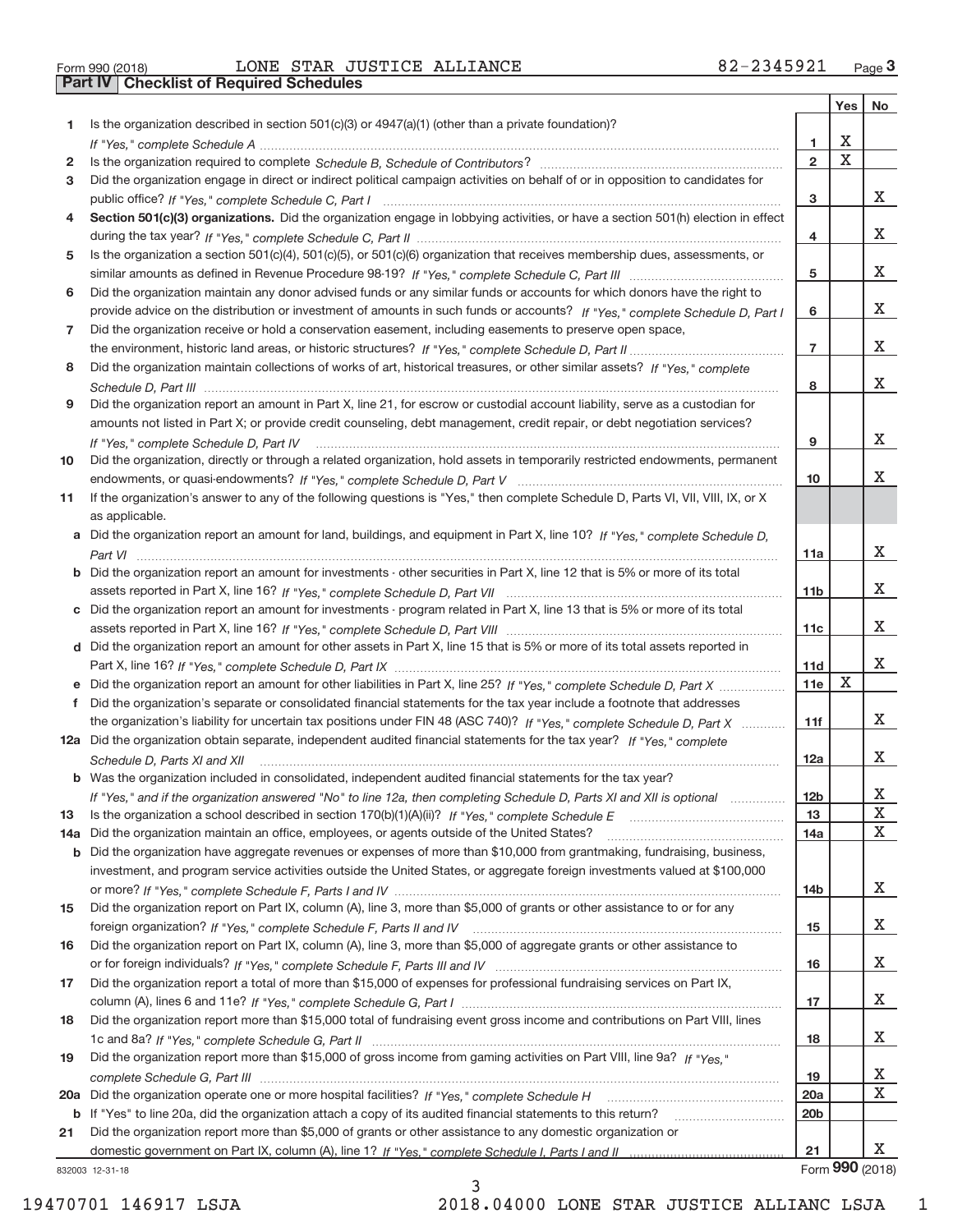**Part IV Checklist of Required Schedules**

*(continued)*

T

┯

|               |                                                                                                                                     |                 | Yes | No              |
|---------------|-------------------------------------------------------------------------------------------------------------------------------------|-----------------|-----|-----------------|
| 22            | Did the organization report more than \$5,000 of grants or other assistance to or for domestic individuals on                       |                 |     |                 |
|               |                                                                                                                                     | 22              |     | x               |
| 23            | Did the organization answer "Yes" to Part VII, Section A, line 3, 4, or 5 about compensation of the organization's current          |                 |     |                 |
|               | and former officers, directors, trustees, key employees, and highest compensated employees? If "Yes," complete                      |                 |     |                 |
|               |                                                                                                                                     | 23              |     | х               |
|               | 24a Did the organization have a tax-exempt bond issue with an outstanding principal amount of more than \$100,000 as of the         |                 |     |                 |
|               | last day of the year, that was issued after December 31, 2002? If "Yes," answer lines 24b through 24d and complete                  |                 |     |                 |
|               |                                                                                                                                     | 24a             |     | x               |
|               | <b>b</b> Did the organization invest any proceeds of tax-exempt bonds beyond a temporary period exception?                          | 24 <sub>b</sub> |     |                 |
|               | c Did the organization maintain an escrow account other than a refunding escrow at any time during the year to defease              |                 |     |                 |
|               | any tax-exempt bonds?                                                                                                               | 24 <sub>c</sub> |     |                 |
|               |                                                                                                                                     | 24d             |     |                 |
|               | 25a Section 501(c)(3), 501(c)(4), and 501(c)(29) organizations. Did the organization engage in an excess benefit                    |                 |     |                 |
|               |                                                                                                                                     | 25a             |     | x               |
|               | <b>b</b> Is the organization aware that it engaged in an excess benefit transaction with a disqualified person in a prior year, and |                 |     |                 |
|               | that the transaction has not been reported on any of the organization's prior Forms 990 or 990-EZ? If "Yes," complete               |                 |     |                 |
|               | Schedule L, Part I                                                                                                                  | 25 <sub>b</sub> |     | х               |
| 26            | Did the organization report any amount on Part X, line 5, 6, or 22 for receivables from or payables to any current or               |                 |     |                 |
|               | former officers, directors, trustees, key employees, highest compensated employees, or disqualified persons? If "Yes."              |                 |     |                 |
|               |                                                                                                                                     | 26              | х   |                 |
| 27            | Did the organization provide a grant or other assistance to an officer, director, trustee, key employee, substantial                |                 |     |                 |
|               | contributor or employee thereof, a grant selection committee member, or to a 35% controlled entity or family member                 |                 |     |                 |
|               |                                                                                                                                     | 27              |     | x               |
| 28            | Was the organization a party to a business transaction with one of the following parties (see Schedule L, Part IV                   |                 |     |                 |
|               | instructions for applicable filing thresholds, conditions, and exceptions):                                                         |                 |     |                 |
|               |                                                                                                                                     | 28a             |     | х               |
|               | b A family member of a current or former officer, director, trustee, or key employee? If "Yes," complete Schedule L, Part IV        | 28 <sub>b</sub> |     | $\mathbf X$     |
|               | c An entity of which a current or former officer, director, trustee, or key employee (or a family member thereof) was an officer,   |                 |     |                 |
|               |                                                                                                                                     | 28 <sub>c</sub> |     | х               |
| 29            |                                                                                                                                     | 29              |     | X               |
| 30            | Did the organization receive contributions of art, historical treasures, or other similar assets, or qualified conservation         |                 |     |                 |
|               |                                                                                                                                     | 30              |     | X               |
| 31            | Did the organization liquidate, terminate, or dissolve and cease operations?                                                        |                 |     |                 |
|               |                                                                                                                                     | 31              |     | х               |
| 32            | Did the organization sell, exchange, dispose of, or transfer more than 25% of its net assets? If "Yes," complete                    |                 |     |                 |
|               |                                                                                                                                     | 32              |     | х               |
| 33            | Did the organization own 100% of an entity disregarded as separate from the organization under Regulations                          |                 |     |                 |
|               |                                                                                                                                     | 33              |     | Х               |
| 34            | Was the organization related to any tax-exempt or taxable entity? If "Yes," complete Schedule R, Part II, III, or IV, and           |                 |     |                 |
|               |                                                                                                                                     | 34              |     | х               |
|               | 35a Did the organization have a controlled entity within the meaning of section 512(b)(13)?                                         | 35a             |     | $\mathbf X$     |
|               | b If "Yes" to line 35a, did the organization receive any payment from or engage in any transaction with a controlled entity         |                 |     |                 |
|               |                                                                                                                                     | 35 <sub>b</sub> |     |                 |
| 36            | Section 501(c)(3) organizations. Did the organization make any transfers to an exempt non-charitable related organization?          |                 |     |                 |
|               |                                                                                                                                     | 36              |     | x               |
| 37            | Did the organization conduct more than 5% of its activities through an entity that is not a related organization                    |                 |     | х               |
|               |                                                                                                                                     | 37              |     |                 |
| 38            | Did the organization complete Schedule O and provide explanations in Schedule O for Part VI, lines 11b and 19?                      |                 | X   |                 |
| <b>Part V</b> | Note. All Form 990 filers are required to complete Schedule O<br><b>Statements Regarding Other IRS Filings and Tax Compliance</b>   | 38              |     |                 |
|               | Check if Schedule O contains a response or note to any line in this Part V                                                          |                 |     |                 |
|               |                                                                                                                                     |                 |     | ${\sf No}$      |
|               | ь                                                                                                                                   |                 | Yes |                 |
|               | 1a<br>0<br><b>b</b> Enter the number of Forms W-2G included in line 1a. Enter -0- if not applicable <i>manumumum</i><br>1b          |                 |     |                 |
|               | c Did the organization comply with backup withholding rules for reportable payments to vendors and reportable gaming                |                 |     |                 |
|               | (gambling) winnings to prize winners?                                                                                               | 1c              |     |                 |
|               | 832004 12-31-18                                                                                                                     |                 |     | Form 990 (2018) |
|               | 4                                                                                                                                   |                 |     |                 |

19470701 146917 LSJA 2018.04000 LONE STAR JUSTICE ALLIANC LSJA\_\_\_1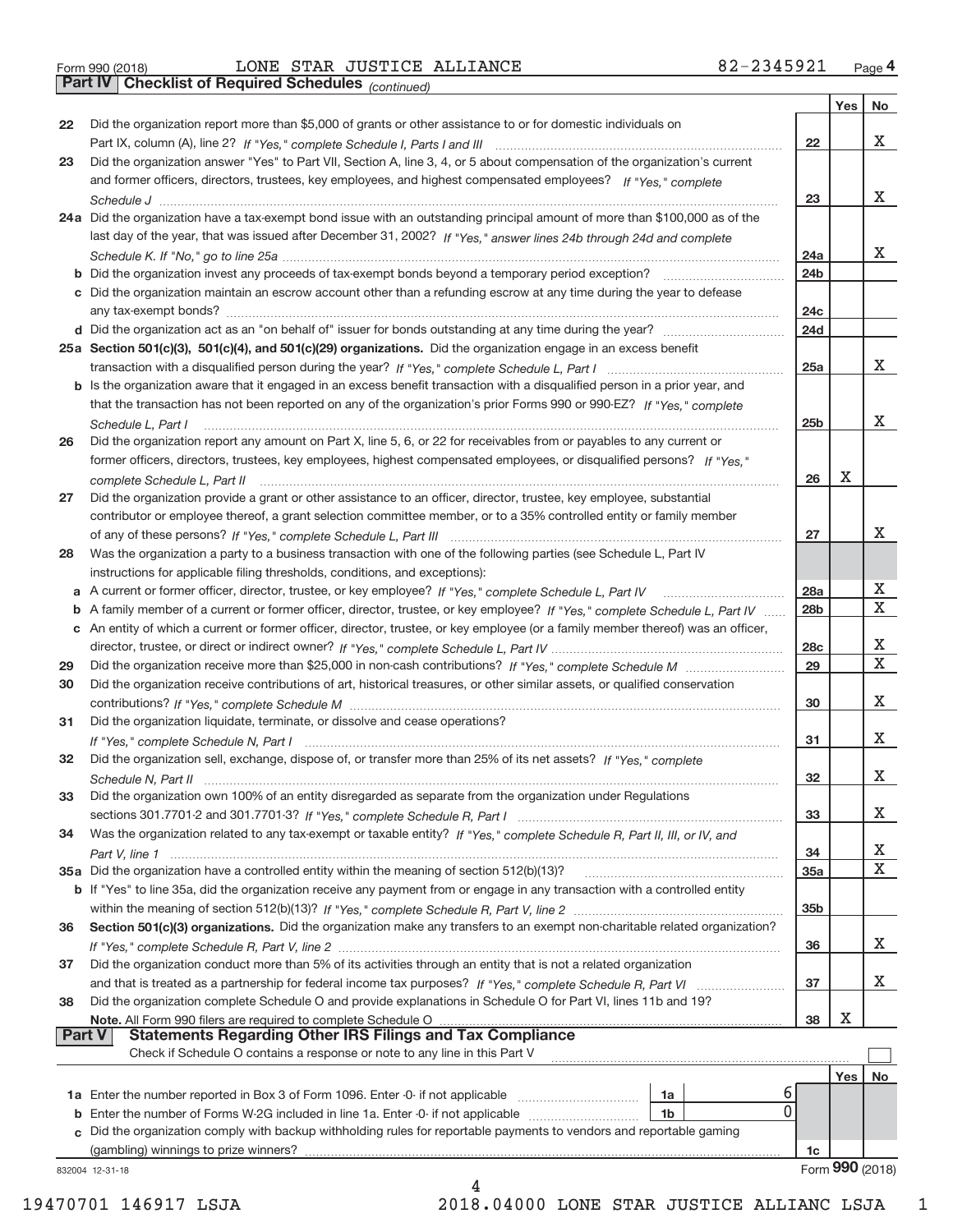|               | 82-2345921<br>LONE STAR JUSTICE ALLIANCE<br>Form 990 (2018)                                                                                                                                                                     |                |     | Page $5$    |  |  |  |  |  |  |  |
|---------------|---------------------------------------------------------------------------------------------------------------------------------------------------------------------------------------------------------------------------------|----------------|-----|-------------|--|--|--|--|--|--|--|
| <b>Part V</b> | Statements Regarding Other IRS Filings and Tax Compliance (continued)                                                                                                                                                           |                |     |             |  |  |  |  |  |  |  |
|               |                                                                                                                                                                                                                                 |                | Yes | No          |  |  |  |  |  |  |  |
|               | 2a Enter the number of employees reported on Form W-3, Transmittal of Wage and Tax Statements,                                                                                                                                  |                |     |             |  |  |  |  |  |  |  |
|               | 4<br>filed for the calendar year ending with or within the year covered by this return<br>2a                                                                                                                                    |                |     |             |  |  |  |  |  |  |  |
| b             |                                                                                                                                                                                                                                 | 2 <sub>b</sub> | X   |             |  |  |  |  |  |  |  |
|               |                                                                                                                                                                                                                                 | 3a             |     | X           |  |  |  |  |  |  |  |
| За            | Did the organization have unrelated business gross income of \$1,000 or more during the year?                                                                                                                                   |                |     |             |  |  |  |  |  |  |  |
| b             |                                                                                                                                                                                                                                 | 3 <sub>b</sub> |     |             |  |  |  |  |  |  |  |
|               | 4a At any time during the calendar year, did the organization have an interest in, or a signature or other authority over, a                                                                                                    |                |     |             |  |  |  |  |  |  |  |
|               |                                                                                                                                                                                                                                 | 4a             |     | x           |  |  |  |  |  |  |  |
|               | <b>b</b> If "Yes," enter the name of the foreign country: $\blacktriangleright$                                                                                                                                                 |                |     |             |  |  |  |  |  |  |  |
|               | See instructions for filing requirements for FinCEN Form 114, Report of Foreign Bank and Financial Accounts (FBAR).                                                                                                             |                |     |             |  |  |  |  |  |  |  |
| 5a            |                                                                                                                                                                                                                                 | 5a             |     | X           |  |  |  |  |  |  |  |
| b             |                                                                                                                                                                                                                                 | 5 <sub>b</sub> |     | Χ           |  |  |  |  |  |  |  |
| с             |                                                                                                                                                                                                                                 | 5 <sub>c</sub> |     |             |  |  |  |  |  |  |  |
|               | 6a Does the organization have annual gross receipts that are normally greater than \$100,000, and did the organization solicit                                                                                                  |                |     |             |  |  |  |  |  |  |  |
|               |                                                                                                                                                                                                                                 | 6a             |     | x           |  |  |  |  |  |  |  |
|               | <b>b</b> If "Yes," did the organization include with every solicitation an express statement that such contributions or gifts                                                                                                   |                |     |             |  |  |  |  |  |  |  |
|               | were not tax deductible?                                                                                                                                                                                                        | 6b             |     |             |  |  |  |  |  |  |  |
| 7             | Organizations that may receive deductible contributions under section 170(c).                                                                                                                                                   |                |     |             |  |  |  |  |  |  |  |
| a             | Did the organization receive a payment in excess of \$75 made partly as a contribution and partly for goods and services provided to the payor?                                                                                 | 7a             |     | x           |  |  |  |  |  |  |  |
| b             | If "Yes," did the organization notify the donor of the value of the goods or services provided?                                                                                                                                 | 7b             |     |             |  |  |  |  |  |  |  |
| С             | Did the organization sell, exchange, or otherwise dispose of tangible personal property for which it was required                                                                                                               |                |     | х           |  |  |  |  |  |  |  |
|               | 7d                                                                                                                                                                                                                              | 7c             |     |             |  |  |  |  |  |  |  |
| d             |                                                                                                                                                                                                                                 | 7e             |     | х           |  |  |  |  |  |  |  |
| е<br>f        | Did the organization receive any funds, directly or indirectly, to pay premiums on a personal benefit contract?<br>Did the organization, during the year, pay premiums, directly or indirectly, on a personal benefit contract? | 7f             |     | $\mathbf X$ |  |  |  |  |  |  |  |
|               | If the organization received a contribution of qualified intellectual property, did the organization file Form 8899 as required?                                                                                                | 7g             | N/R |             |  |  |  |  |  |  |  |
| g<br>h        | If the organization received a contribution of cars, boats, airplanes, or other vehicles, did the organization file a Form 1098-C?                                                                                              | 7h             | N/R |             |  |  |  |  |  |  |  |
| 8             | Sponsoring organizations maintaining donor advised funds. Did a donor advised fund maintained by the                                                                                                                            |                |     |             |  |  |  |  |  |  |  |
|               | N/A<br>sponsoring organization have excess business holdings at any time during the year?                                                                                                                                       | 8              |     |             |  |  |  |  |  |  |  |
| 9             | Sponsoring organizations maintaining donor advised funds.                                                                                                                                                                       |                |     |             |  |  |  |  |  |  |  |
| а             | $\mathrm{N}/\mathrm{A}$<br>Did the sponsoring organization make any taxable distributions under section 4966?                                                                                                                   | <b>9a</b>      |     |             |  |  |  |  |  |  |  |
| b             | N/A<br>Did the sponsoring organization make a distribution to a donor, donor advisor, or related person?                                                                                                                        | 9b             |     |             |  |  |  |  |  |  |  |
| 10            | Section 501(c)(7) organizations. Enter:                                                                                                                                                                                         |                |     |             |  |  |  |  |  |  |  |
| a             | 10a                                                                                                                                                                                                                             |                |     |             |  |  |  |  |  |  |  |
|               | 10 <sub>b</sub><br>Gross receipts, included on Form 990, Part VIII, line 12, for public use of club facilities                                                                                                                  |                |     |             |  |  |  |  |  |  |  |
| 11            | Section 501(c)(12) organizations. Enter:                                                                                                                                                                                        |                |     |             |  |  |  |  |  |  |  |
| a             | $\mathrm{N}/\mathrm{A}$<br>11a<br>Gross income from members or shareholders                                                                                                                                                     |                |     |             |  |  |  |  |  |  |  |
| b             | Gross income from other sources (Do not net amounts due or paid to other sources against                                                                                                                                        |                |     |             |  |  |  |  |  |  |  |
|               | 11 <sub>b</sub>                                                                                                                                                                                                                 |                |     |             |  |  |  |  |  |  |  |
|               | 12a Section 4947(a)(1) non-exempt charitable trusts. Is the organization filing Form 990 in lieu of Form 1041?                                                                                                                  | 12a            |     |             |  |  |  |  |  |  |  |
|               | <b>b</b> If "Yes," enter the amount of tax-exempt interest received or accrued during the year $\ldots \mathbf{N}/\mathbf{A}$<br>12 <sub>b</sub>                                                                                |                |     |             |  |  |  |  |  |  |  |
| 13            | Section 501(c)(29) qualified nonprofit health insurance issuers.                                                                                                                                                                |                |     |             |  |  |  |  |  |  |  |
| a             | N/A<br>Is the organization licensed to issue qualified health plans in more than one state?                                                                                                                                     | 13a            |     |             |  |  |  |  |  |  |  |
|               | Note. See the instructions for additional information the organization must report on Schedule O.                                                                                                                               |                |     |             |  |  |  |  |  |  |  |
| b             | Enter the amount of reserves the organization is required to maintain by the states in which the                                                                                                                                |                |     |             |  |  |  |  |  |  |  |
|               | 13 <sub>b</sub>                                                                                                                                                                                                                 |                |     |             |  |  |  |  |  |  |  |
| с             | 13 <sub>c</sub>                                                                                                                                                                                                                 |                |     |             |  |  |  |  |  |  |  |
| 14a           | Did the organization receive any payments for indoor tanning services during the tax year?                                                                                                                                      | 14a            |     | x           |  |  |  |  |  |  |  |
|               |                                                                                                                                                                                                                                 | 14b            |     |             |  |  |  |  |  |  |  |
| 15            | Is the organization subject to the section 4960 tax on payment(s) of more than \$1,000,000 in remuneration or                                                                                                                   |                |     |             |  |  |  |  |  |  |  |
|               |                                                                                                                                                                                                                                 | 15             |     | х           |  |  |  |  |  |  |  |
|               | If "Yes," see instructions and file Form 4720, Schedule N.                                                                                                                                                                      |                |     |             |  |  |  |  |  |  |  |
| 16            | Is the organization an educational institution subject to the section 4968 excise tax on net investment income?                                                                                                                 | 16             |     | х           |  |  |  |  |  |  |  |
|               | If "Yes," complete Form 4720, Schedule O.                                                                                                                                                                                       |                |     |             |  |  |  |  |  |  |  |

5

Form (2018) **990**

832005 12‐31‐18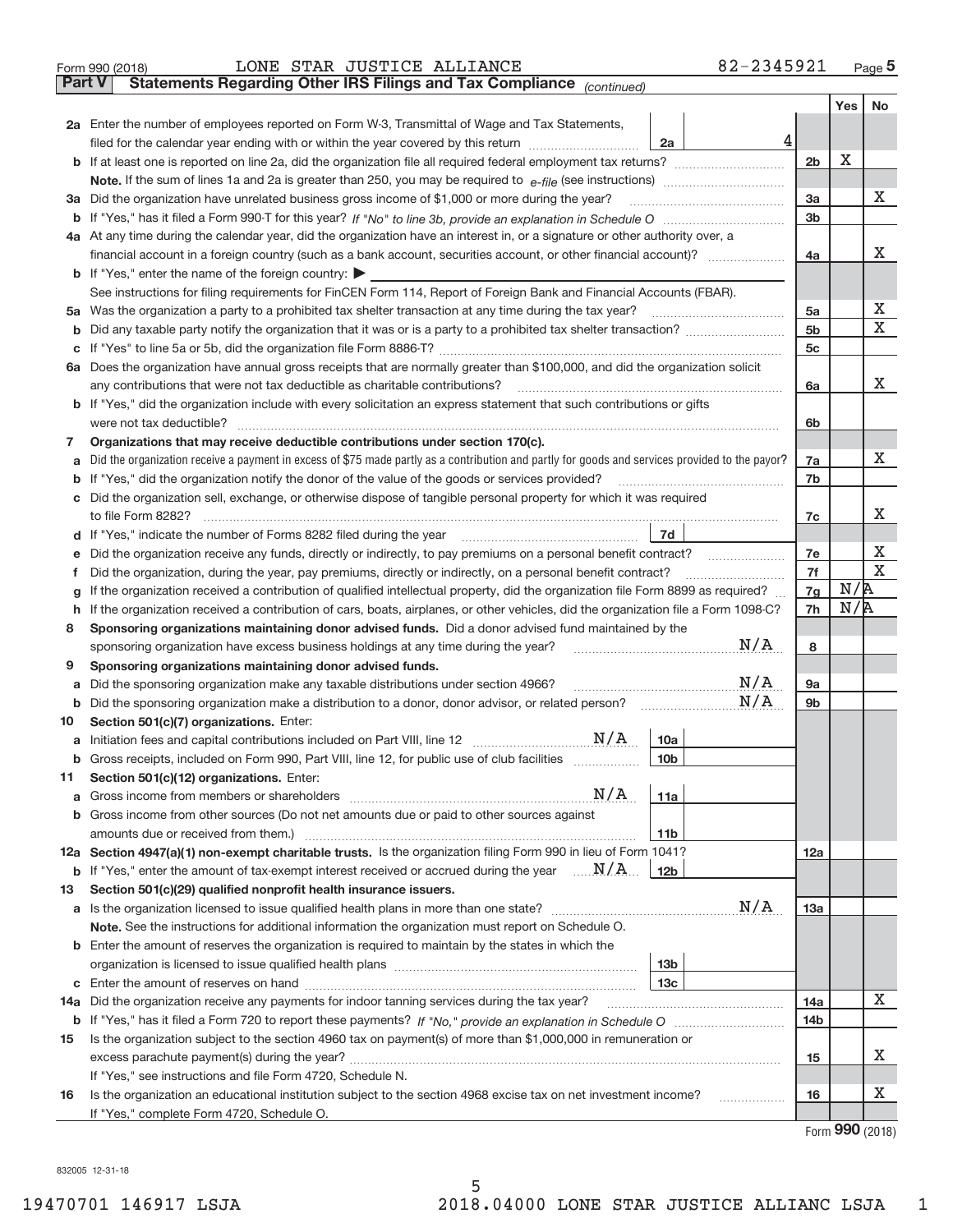| Form 990 (2018) |  |  |
|-----------------|--|--|
|                 |  |  |

#### Form 990 (2018) Page LONE STAR JUSTICE ALLIANCE 82-2345921

*For each "Yes" response to lines 2 through 7b below, and for a "No" response to line 8a, 8b, or 10b below, describe the circumstances, processes, or changes in Schedule O. See instructions.* **Part VI Governance, Management, and Disclosure** 

|              |                                                                                                                                                                                                                                |    |                 |                         | Yes         | No                      |
|--------------|--------------------------------------------------------------------------------------------------------------------------------------------------------------------------------------------------------------------------------|----|-----------------|-------------------------|-------------|-------------------------|
|              | <b>1a</b> Enter the number of voting members of the governing body at the end of the tax year <i>manumum</i>                                                                                                                   | 1a | 10 <sub>1</sub> |                         |             |                         |
|              | If there are material differences in voting rights among members of the governing body, or if the governing                                                                                                                    |    |                 |                         |             |                         |
|              | body delegated broad authority to an executive committee or similar committee, explain in Schedule O.                                                                                                                          |    |                 |                         |             |                         |
|              |                                                                                                                                                                                                                                | 1b | 10              |                         |             |                         |
| $\mathbf{2}$ | Did any officer, director, trustee, or key employee have a family relationship or a business relationship with any other                                                                                                       |    |                 |                         |             |                         |
|              |                                                                                                                                                                                                                                |    |                 | $\mathbf{2}$            |             | х                       |
| 3            | Did the organization delegate control over management duties customarily performed by or under the direct supervision                                                                                                          |    |                 |                         |             |                         |
|              |                                                                                                                                                                                                                                |    |                 | 3                       |             | Х                       |
| 4            | Did the organization make any significant changes to its governing documents since the prior Form 990 was filed?                                                                                                               |    |                 | $\overline{\mathbf{4}}$ |             | $\overline{\textbf{x}}$ |
| 5            |                                                                                                                                                                                                                                |    |                 | 5                       |             | $\overline{\textbf{x}}$ |
| 6            |                                                                                                                                                                                                                                |    |                 | 6                       |             | $\overline{\textbf{X}}$ |
|              | 7a Did the organization have members, stockholders, or other persons who had the power to elect or appoint one or                                                                                                              |    |                 |                         |             |                         |
|              |                                                                                                                                                                                                                                |    |                 | 7a                      |             | x                       |
|              | <b>b</b> Are any governance decisions of the organization reserved to (or subject to approval by) members, stockholders, or                                                                                                    |    |                 |                         |             |                         |
|              | persons other than the governing body?                                                                                                                                                                                         |    |                 | 7b                      |             | х                       |
| 8            | Did the organization contemporaneously document the meetings held or written actions undertaken during the year by the following:                                                                                              |    |                 |                         |             |                         |
|              |                                                                                                                                                                                                                                |    |                 | 8a                      | Х           |                         |
|              |                                                                                                                                                                                                                                |    |                 | 8b                      | $\mathbf X$ |                         |
| 9            | Is there any officer, director, trustee, or key employee listed in Part VII, Section A, who cannot be reached at the                                                                                                           |    |                 |                         |             |                         |
|              |                                                                                                                                                                                                                                |    |                 | 9                       |             | X                       |
|              | Section B. Policies (This Section B requests information about policies not required by the Internal Revenue Code.)                                                                                                            |    |                 |                         |             |                         |
|              |                                                                                                                                                                                                                                |    |                 |                         | Yes         | No                      |
|              |                                                                                                                                                                                                                                |    |                 | 10a                     |             | $\mathbf X$             |
|              | b If "Yes," did the organization have written policies and procedures governing the activities of such chapters, affiliates,                                                                                                   |    |                 |                         |             |                         |
|              |                                                                                                                                                                                                                                |    |                 | 10 <sub>b</sub>         |             |                         |
|              | 11a Has the organization provided a complete copy of this Form 990 to all members of its governing body before filing the form?                                                                                                |    |                 | 11a                     | x           |                         |
|              | <b>b</b> Describe in Schedule O the process, if any, used by the organization to review this Form 990.                                                                                                                         |    |                 |                         |             |                         |
|              |                                                                                                                                                                                                                                |    |                 | 12a                     | Х           |                         |
|              |                                                                                                                                                                                                                                |    |                 | 12 <sub>b</sub>         | X           |                         |
|              | c Did the organization regularly and consistently monitor and enforce compliance with the policy? If "Yes," describe                                                                                                           |    |                 |                         |             |                         |
|              | in Schedule O how this was done measured and continuum control to the distribution of the state of the state o                                                                                                                 |    |                 | 12c                     | Х           |                         |
| 13           |                                                                                                                                                                                                                                |    |                 | 13                      | X           |                         |
| 14           |                                                                                                                                                                                                                                |    |                 | 14                      | $\mathbf X$ |                         |
| 15           | Did the process for determining compensation of the following persons include a review and approval by independent                                                                                                             |    |                 |                         |             |                         |
|              | persons, comparability data, and contemporaneous substantiation of the deliberation and decision?                                                                                                                              |    |                 |                         |             |                         |
|              | a The organization's CEO, Executive Director, or top management official manufactured content of the organization's CEO, Executive Director, or top management official                                                        |    |                 | 15a                     | х           |                         |
|              | b Other officers or key employees of the organization manufactured content to content of the organization manufactured content of the organization manufactured content of the organization manufactured content of the organi |    |                 | <b>15b</b>              |             | $\mathbf X$             |
|              | If "Yes" to line 15a or 15b, describe the process in Schedule O (see instructions).                                                                                                                                            |    |                 |                         |             |                         |
|              | 16a Did the organization invest in, contribute assets to, or participate in a joint venture or similar arrangement with a                                                                                                      |    |                 |                         |             |                         |
|              |                                                                                                                                                                                                                                |    |                 |                         |             | х                       |
|              | taxable entity during the year?<br>b If "Yes," did the organization follow a written policy or procedure requiring the organization to evaluate its participation                                                              |    |                 | 16a                     |             |                         |
|              |                                                                                                                                                                                                                                |    |                 |                         |             |                         |
|              | in joint venture arrangements under applicable federal tax law, and take steps to safeguard the organization's                                                                                                                 |    |                 |                         |             |                         |
|              | <b>Section C. Disclosure</b>                                                                                                                                                                                                   |    |                 | 16b                     |             |                         |
| 17           | <b>NONE</b><br>List the states with which a copy of this Form 990 is required to be filed $\blacktriangleright$                                                                                                                |    |                 |                         |             |                         |
| 18           | Section 6104 requires an organization to make its Forms 1023 (1024 or 1024-A if applicable), 990, and 990-T (Section 501(c)(3)s only) available                                                                                |    |                 |                         |             |                         |
|              |                                                                                                                                                                                                                                |    |                 |                         |             |                         |
|              | for public inspection. Indicate how you made these available. Check all that apply.<br>$X$ Upon request                                                                                                                        |    |                 |                         |             |                         |
|              | Own website<br>Another's website<br>Other (explain in Schedule O)                                                                                                                                                              |    |                 |                         |             |                         |
| 19           | Describe in Schedule O whether (and if so, how) the organization made its governing documents, conflict of interest policy, and financial                                                                                      |    |                 |                         |             |                         |
|              | statements available to the public during the tax year.                                                                                                                                                                        |    |                 |                         |             |                         |
| 20           | State the name, address, and telephone number of the person who possesses the organization's books and records                                                                                                                 |    |                 |                         |             |                         |
|              | THE ORGANIZATION - 512-810-8392<br>78701                                                                                                                                                                                       |    |                 |                         |             |                         |
|              | 1411 WEST AVE STE 200, AUSTIN,<br>ТX                                                                                                                                                                                           |    |                 |                         |             |                         |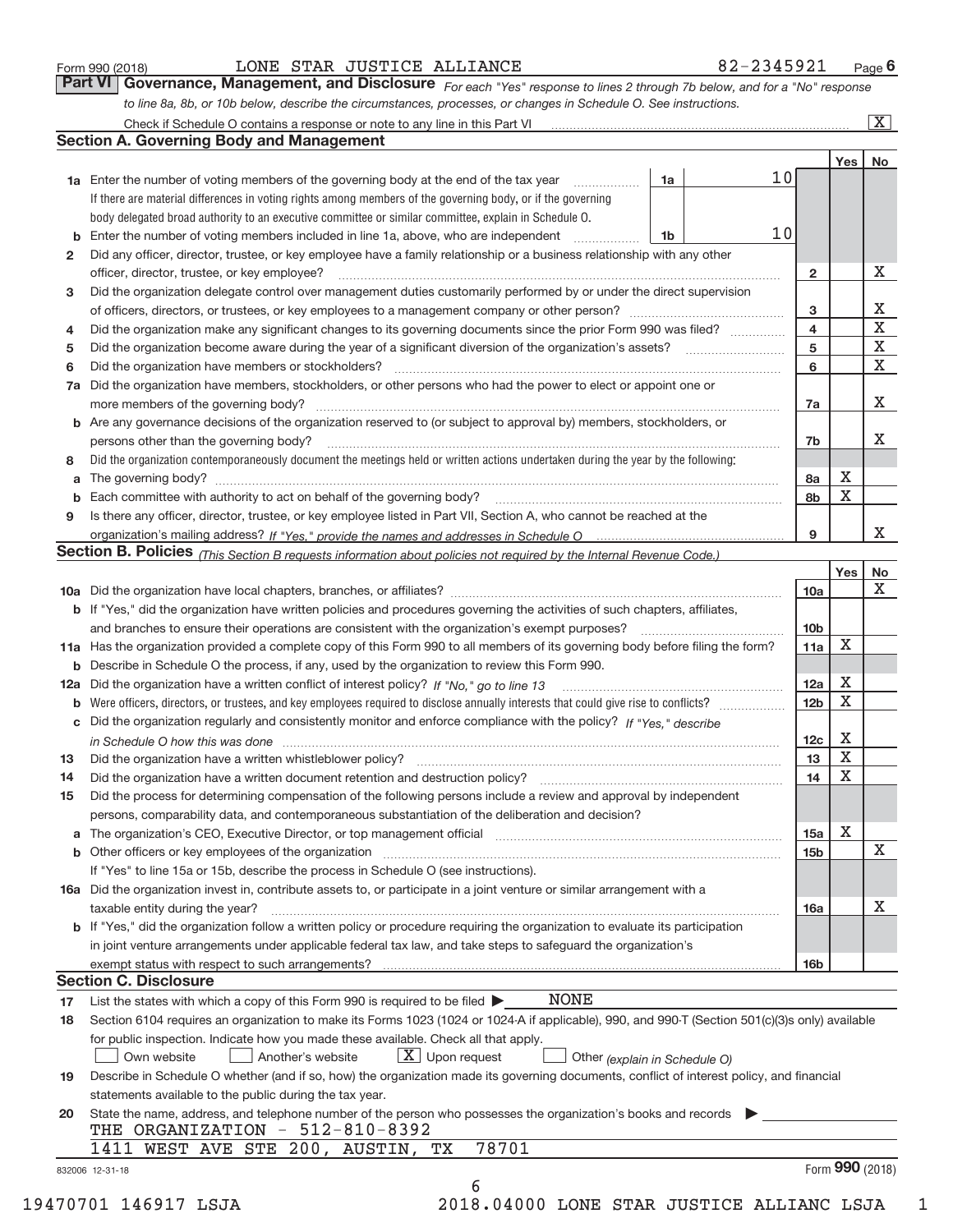$\boxed{\phantom{1}}$ 

#### **Part VII Compensation of Officers, Directors, Trustees, Key Employees, Highest Compensated Employees, and Independent Contractors**

Check if Schedule O contains a response or note to any line in this Part VII

**Section A. Officers, Directors, Trustees, Key Employees, and Highest Compensated Employees**

**1a**  Complete this table for all persons required to be listed. Report compensation for the calendar year ending with or within the organization's tax year.

**•** List all of the organization's current officers, directors, trustees (whether individuals or organizations), regardless of amount of compensation.

**•** List all of the organization's **current** key employees, if any. See instructions for definition of "key employee." Enter  $-0$ - in columns  $(D)$ ,  $(E)$ , and  $(F)$  if no compensation was paid.

● List the organization's five current highest compensated employees (other than an officer, director, trustee, or key employee) who received report-

 $\bullet$  List all of the organization's former officers, key employees, and highest compensated employees who received more than \$100,000 of able compensation (Box 5 of Form W‐2 and/or Box 7 of Form 1099‐MISC) of more than \$100,000 from the organization and any related organizations.

reportable compensation from the organization and any related organizations.

**•** List all of the organization's former directors or trustees that received, in the capacity as a former director or trustee of the organization, more than \$10,000 of reportable compensation from the organization and any related organizations.

List persons in the following order: individual trustees or directors; institutional trustees; officers; key employees; highest compensated employees; and former such persons.

Check this box if neither the organization nor any related organization compensated any current officer, director, or trustee.  $\Box$ 

| (A)                         | (B)                    | (C)<br>Position                |                                                                  |                       |              |                                   |            | (D)             | (E)                           | (F)                      |
|-----------------------------|------------------------|--------------------------------|------------------------------------------------------------------|-----------------------|--------------|-----------------------------------|------------|-----------------|-------------------------------|--------------------------|
| Name and Title              | Average                |                                | (do not check more than one                                      |                       |              |                                   | Reportable | Reportable      | Estimated                     |                          |
|                             | hours per              |                                | box, unless person is both an<br>officer and a director/trustee) |                       |              |                                   |            | compensation    | compensation                  | amount of                |
|                             | week                   |                                |                                                                  |                       |              |                                   |            | from<br>the     | from related<br>organizations | other                    |
|                             | (list any<br>hours for |                                |                                                                  |                       |              |                                   |            | organization    | (W-2/1099-MISC)               | compensation<br>from the |
|                             | related                |                                |                                                                  |                       |              |                                   |            | (W-2/1099-MISC) |                               | organization             |
|                             | organizations          |                                |                                                                  |                       |              |                                   |            |                 |                               | and related              |
|                             | below                  | Individual trustee or director | Institutional trustee                                            |                       | Key employee |                                   |            |                 |                               | organizations            |
|                             | line)                  |                                |                                                                  | Officer               |              | Highest compensated<br>  employee | Former     |                 |                               |                          |
| CAROLINE KIM<br>(1)         | $\overline{5.00}$      |                                |                                                                  |                       |              |                                   |            |                 |                               |                          |
| PRESIDENT                   |                        | $\mathbf X$                    |                                                                  | X                     |              |                                   |            | 0.              | 0.                            | $0$ .                    |
| REED MACY<br>(2)            | 5.00                   |                                |                                                                  |                       |              |                                   |            |                 |                               |                          |
| <b>TREASURER</b>            |                        | $\mathbf X$                    |                                                                  | X                     |              |                                   |            | 0.              | $0$ .                         | 0.                       |
| KERI MCDONALD<br>(3)        | 5.00                   |                                |                                                                  |                       |              |                                   |            |                 |                               |                          |
| <b>SECRETARY</b>            |                        | $\mathbf X$                    |                                                                  | X                     |              |                                   |            | 0.              | 0.                            | $0$ .                    |
| DR. CAITLIN BAILEY<br>(4)   | $\overline{5.00}$      |                                |                                                                  |                       |              |                                   |            |                 |                               |                          |
| <b>BOARD MEMBER</b>         |                        | $\mathbf X$                    |                                                                  |                       |              |                                   |            | 0.              | 0.                            | $0 \cdot$                |
| COURTNEY CHAVEZ<br>(5)      | 5.00                   |                                |                                                                  |                       |              |                                   |            |                 |                               |                          |
| <b>BOARD MEMBER</b>         |                        | $\mathbf X$                    |                                                                  |                       |              |                                   |            | 0.              | 0.                            | 0.                       |
| DOUG DEASON<br>(6)          | 5.00                   |                                |                                                                  |                       |              |                                   |            |                 |                               |                          |
| <b>BOARD MEMBER</b>         |                        | $\rm X$                        |                                                                  |                       |              |                                   |            | $0$ .           | 0.                            | $0_{.}$                  |
| <b>ASHLEY PETTUS</b><br>(7) | 5.00                   |                                |                                                                  |                       |              |                                   |            |                 |                               |                          |
| <b>BOARD MEMBER</b>         |                        | $\mathbf X$                    |                                                                  |                       |              |                                   |            | $0$ .           | 0.                            | $0$ .                    |
| <b>ALLEN ROTHMAN</b><br>(8) | 5.00                   |                                |                                                                  |                       |              |                                   |            |                 |                               |                          |
| BOARD MEMBER                |                        | $\mathbf X$                    |                                                                  |                       |              |                                   |            | $0$ .           | 0.                            | $0$ .                    |
| (9) LARRY ROBINSON          | $\overline{5.00}$      |                                |                                                                  |                       |              |                                   |            |                 |                               |                          |
| <b>BOARD MEMBER</b>         |                        | $\mathbf X$                    |                                                                  |                       |              |                                   |            | 0.              | 0.                            | $0 \cdot$                |
| (10) PHILLIP YATES          | 5.00                   |                                |                                                                  |                       |              |                                   |            |                 |                               |                          |
| BOARD MEMBER                |                        | $\mathbf X$                    |                                                                  |                       |              |                                   |            | $0$ .           | 0.                            | $0$ .                    |
| (11) ELIZABETH HENNEKE      | 40.00                  |                                |                                                                  |                       |              |                                   |            |                 |                               |                          |
| EXECUTIVE DIRECTOR          |                        |                                |                                                                  | $\overline{\text{X}}$ |              |                                   |            | 120,000.        | 0.                            | $0$ .                    |
|                             |                        |                                |                                                                  |                       |              |                                   |            |                 |                               |                          |
|                             |                        |                                |                                                                  |                       |              |                                   |            |                 |                               |                          |
|                             |                        |                                |                                                                  |                       |              |                                   |            |                 |                               |                          |
|                             |                        |                                |                                                                  |                       |              |                                   |            |                 |                               |                          |
|                             |                        |                                |                                                                  |                       |              |                                   |            |                 |                               |                          |
|                             |                        |                                |                                                                  |                       |              |                                   |            |                 |                               |                          |
|                             |                        |                                |                                                                  |                       |              |                                   |            |                 |                               |                          |
|                             |                        |                                |                                                                  |                       |              |                                   |            |                 |                               |                          |
|                             |                        |                                |                                                                  |                       |              |                                   |            |                 |                               |                          |
|                             |                        |                                |                                                                  |                       |              |                                   |            |                 |                               |                          |
|                             |                        |                                |                                                                  |                       |              |                                   |            |                 |                               |                          |
|                             |                        |                                |                                                                  |                       |              |                                   |            |                 |                               |                          |

7

Form (2018) **990**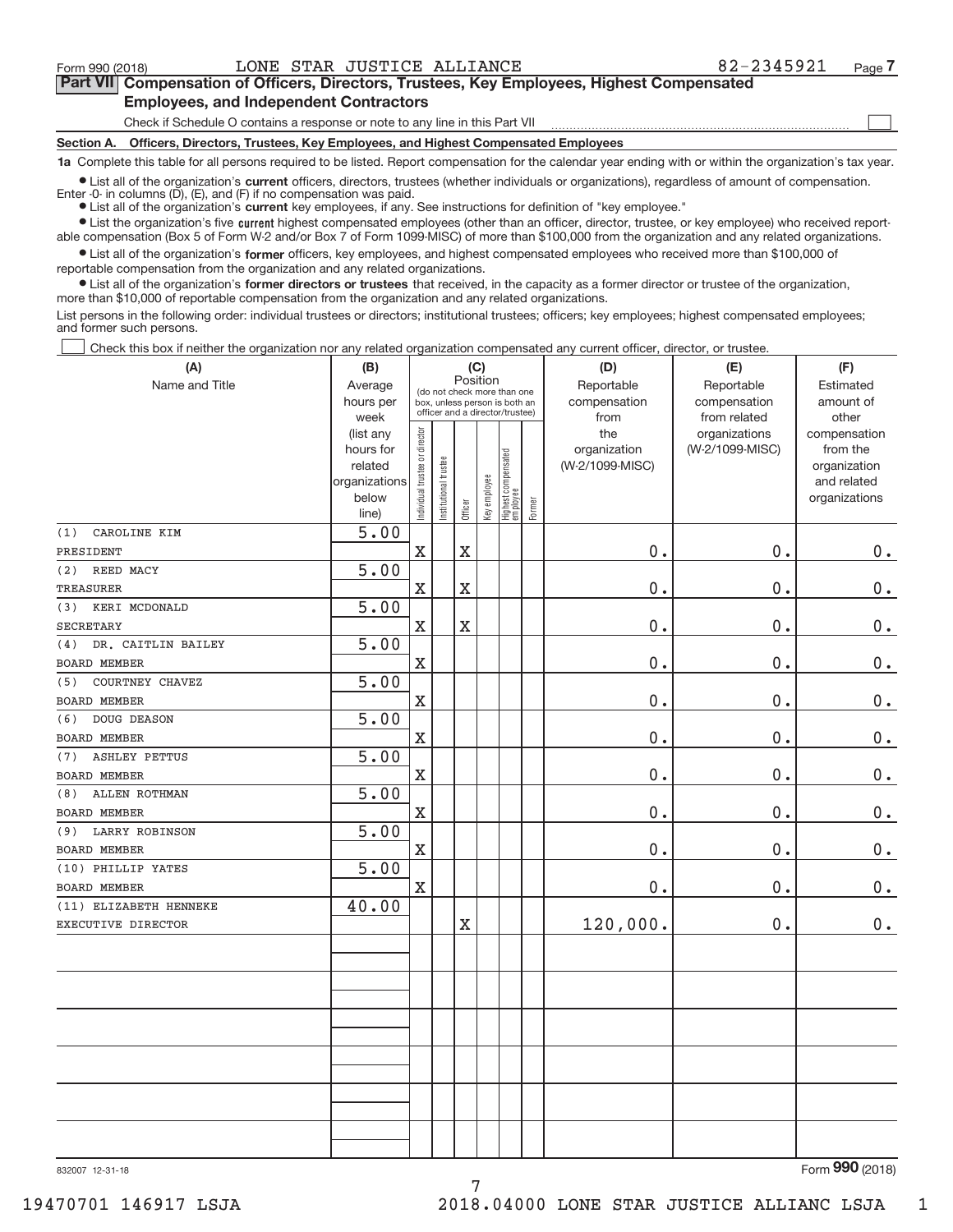| 82-2345921<br>LONE STAR JUSTICE ALLIANCE<br>Form 990 (2018) |                                                                                                                                                                                                                                                                     |                                                                      |                                |                       |         |                                                                                                                                                                                                               |                                 |        |                                        |                                  | Page 8                               |        |                                                                          |                        |
|-------------------------------------------------------------|---------------------------------------------------------------------------------------------------------------------------------------------------------------------------------------------------------------------------------------------------------------------|----------------------------------------------------------------------|--------------------------------|-----------------------|---------|---------------------------------------------------------------------------------------------------------------------------------------------------------------------------------------------------------------|---------------------------------|--------|----------------------------------------|----------------------------------|--------------------------------------|--------|--------------------------------------------------------------------------|------------------------|
|                                                             | <b>Part VII</b><br>Section A. Officers, Directors, Trustees, Key Employees, and Highest Compensated Employees (continued)                                                                                                                                           |                                                                      |                                |                       |         |                                                                                                                                                                                                               |                                 |        |                                        | (E)                              |                                      |        |                                                                          |                        |
|                                                             | (B)<br>(A)<br>Average<br>Name and title<br>hours per<br>week                                                                                                                                                                                                        |                                                                      |                                |                       |         | (C)<br>(D)<br>Position<br>Reportable<br>Reportable<br>(do not check more than one<br>compensation<br>compensation<br>box, unless person is both an<br>officer and a director/trustee)<br>from related<br>from |                                 |        |                                        |                                  |                                      |        | (F)<br>Estimated<br>amount of<br>other                                   |                        |
|                                                             |                                                                                                                                                                                                                                                                     | (list any<br>hours for<br>related<br>organizations<br>below<br>line) | Individual trustee or director | Institutional trustee | Officer | Key employee                                                                                                                                                                                                  | Highest compensated<br>employee | Former | the<br>organization<br>(W-2/1099-MISC) | organizations<br>(W-2/1099-MISC) |                                      |        | compensation<br>from the<br>organization<br>and related<br>organizations |                        |
|                                                             |                                                                                                                                                                                                                                                                     |                                                                      |                                |                       |         |                                                                                                                                                                                                               |                                 |        |                                        |                                  |                                      |        |                                                                          |                        |
|                                                             |                                                                                                                                                                                                                                                                     |                                                                      |                                |                       |         |                                                                                                                                                                                                               |                                 |        |                                        |                                  |                                      |        |                                                                          |                        |
|                                                             |                                                                                                                                                                                                                                                                     |                                                                      |                                |                       |         |                                                                                                                                                                                                               |                                 |        |                                        |                                  |                                      |        |                                                                          |                        |
|                                                             |                                                                                                                                                                                                                                                                     |                                                                      |                                |                       |         |                                                                                                                                                                                                               |                                 |        |                                        |                                  |                                      |        |                                                                          |                        |
|                                                             |                                                                                                                                                                                                                                                                     |                                                                      |                                |                       |         |                                                                                                                                                                                                               |                                 |        |                                        |                                  |                                      |        |                                                                          |                        |
|                                                             |                                                                                                                                                                                                                                                                     |                                                                      |                                |                       |         |                                                                                                                                                                                                               |                                 |        |                                        |                                  |                                      |        |                                                                          |                        |
|                                                             |                                                                                                                                                                                                                                                                     |                                                                      |                                |                       |         |                                                                                                                                                                                                               |                                 |        |                                        |                                  |                                      |        |                                                                          |                        |
|                                                             |                                                                                                                                                                                                                                                                     |                                                                      |                                |                       |         |                                                                                                                                                                                                               |                                 |        | 120,000.                               |                                  | $0$ .                                |        |                                                                          | $0$ .                  |
| c<br>d.                                                     |                                                                                                                                                                                                                                                                     |                                                                      |                                |                       |         |                                                                                                                                                                                                               |                                 |        | 0.<br>120,000.                         |                                  | $\overline{0}$ .<br>$\overline{0}$ . |        |                                                                          | $\overline{0}$ .<br>0. |
| $\mathbf{2}$                                                | Total number of individuals (including but not limited to those listed above) who received more than \$100,000 of reportable<br>compensation from the organization $\blacktriangleright$                                                                            |                                                                      |                                |                       |         |                                                                                                                                                                                                               |                                 |        |                                        |                                  |                                      |        |                                                                          | 1                      |
| з                                                           | Did the organization list any former officer, director, or trustee, key employee, or highest compensated employee on                                                                                                                                                |                                                                      |                                |                       |         |                                                                                                                                                                                                               |                                 |        |                                        |                                  |                                      |        | Yes                                                                      | No                     |
| 4                                                           | line 1a? If "Yes," complete Schedule J for such individual manufactured contained and the Yes," complete Schedule J for such individual<br>For any individual listed on line 1a, is the sum of reportable compensation and other compensation from the organization |                                                                      |                                |                       |         |                                                                                                                                                                                                               |                                 |        |                                        |                                  |                                      | з<br>4 |                                                                          | х<br>x                 |
| 5                                                           | Did any person listed on line 1a receive or accrue compensation from any unrelated organization or individual for services                                                                                                                                          |                                                                      |                                |                       |         |                                                                                                                                                                                                               |                                 |        |                                        |                                  |                                      | 5      |                                                                          | x                      |
|                                                             | <b>Section B. Independent Contractors</b>                                                                                                                                                                                                                           |                                                                      |                                |                       |         |                                                                                                                                                                                                               |                                 |        |                                        |                                  |                                      |        |                                                                          |                        |
| 1                                                           | Complete this table for your five highest compensated independent contractors that received more than \$100,000 of compensation from<br>the organization. Report compensation for the calendar year ending with or within the organization's tax year.              |                                                                      |                                |                       |         |                                                                                                                                                                                                               |                                 |        | (B)                                    |                                  |                                      | (C)    |                                                                          |                        |
|                                                             | (A)<br>Name and business address                                                                                                                                                                                                                                    |                                                                      |                                | <b>NONE</b>           |         |                                                                                                                                                                                                               |                                 |        | Description of services                |                                  |                                      |        | Compensation                                                             |                        |
|                                                             |                                                                                                                                                                                                                                                                     |                                                                      |                                |                       |         |                                                                                                                                                                                                               |                                 |        |                                        |                                  |                                      |        |                                                                          |                        |
|                                                             |                                                                                                                                                                                                                                                                     |                                                                      |                                |                       |         |                                                                                                                                                                                                               |                                 |        |                                        |                                  |                                      |        |                                                                          |                        |
|                                                             |                                                                                                                                                                                                                                                                     |                                                                      |                                |                       |         |                                                                                                                                                                                                               |                                 |        |                                        |                                  |                                      |        |                                                                          |                        |
|                                                             |                                                                                                                                                                                                                                                                     |                                                                      |                                |                       |         |                                                                                                                                                                                                               |                                 |        |                                        |                                  |                                      |        |                                                                          |                        |
| 2                                                           | Total number of independent contractors (including but not limited to those listed above) who received more than<br>\$100,000 of compensation from the organization                                                                                                 |                                                                      |                                |                       |         |                                                                                                                                                                                                               |                                 |        |                                        |                                  |                                      |        | Form 990 (2018)                                                          |                        |

832008 12‐31‐18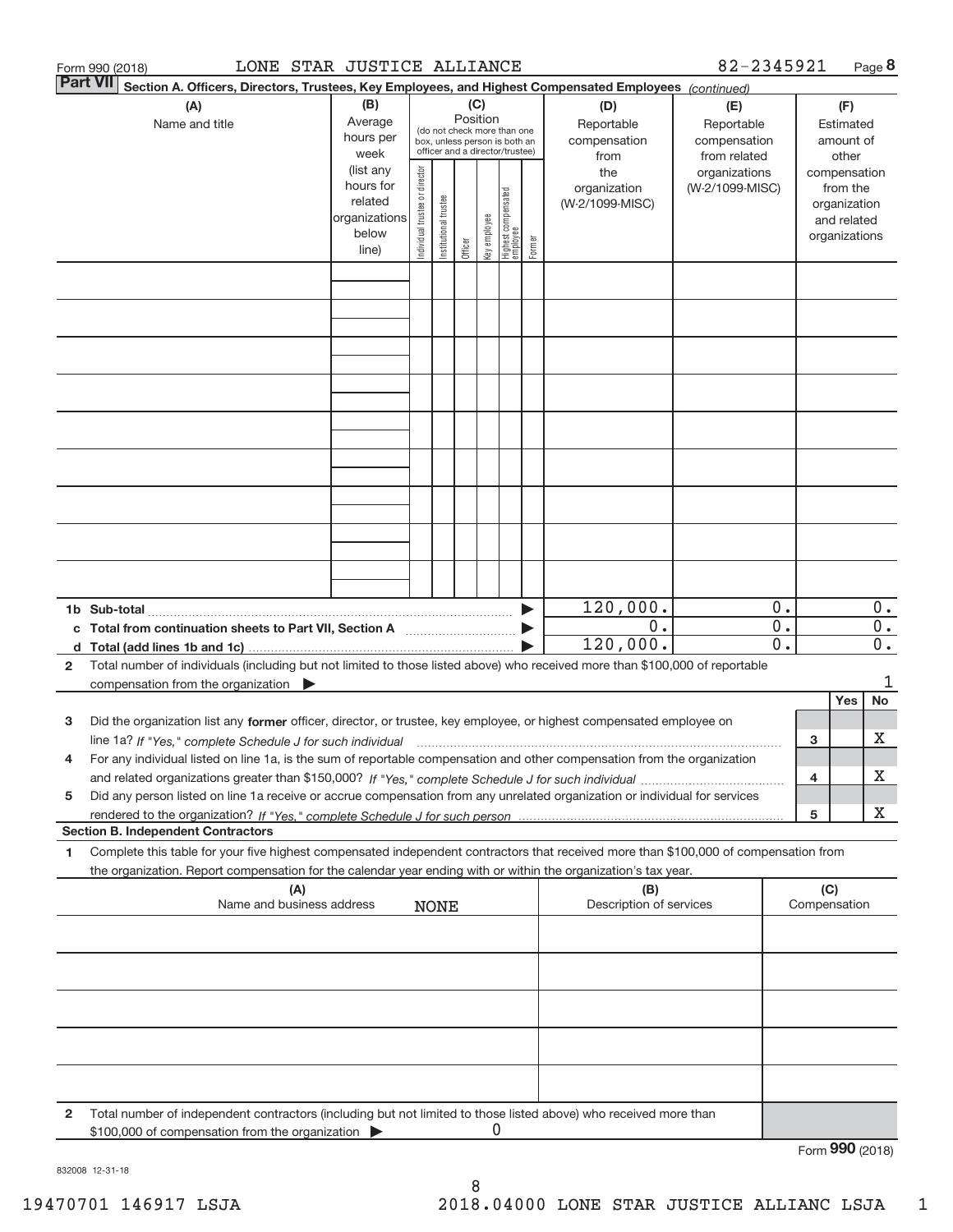|                                                                                         |                       | Form 990 (2018)                                                                                                                                                                                                                                                                                                                                                              |                                                          | LONE STAR JUSTICE ALLIANCE                                     |                                                        |                                                   | 82-2345921                                | Page 9                                                             |
|-----------------------------------------------------------------------------------------|-----------------------|------------------------------------------------------------------------------------------------------------------------------------------------------------------------------------------------------------------------------------------------------------------------------------------------------------------------------------------------------------------------------|----------------------------------------------------------|----------------------------------------------------------------|--------------------------------------------------------|---------------------------------------------------|-------------------------------------------|--------------------------------------------------------------------|
|                                                                                         | <b>Part VIII</b>      | <b>Statement of Revenue</b>                                                                                                                                                                                                                                                                                                                                                  |                                                          |                                                                |                                                        |                                                   |                                           |                                                                    |
|                                                                                         |                       | Check if Schedule O contains a response or note to any line in this Part VIII                                                                                                                                                                                                                                                                                                |                                                          |                                                                | (A)<br>Total revenue                                   | $\overline{(B)}$<br>Related or<br>exempt function | $\overline{(C)}$<br>Unrelated<br>business | (D)<br>Revenue excluded<br>from tax under<br>sections<br>512 - 514 |
| Contributions, Gifts, Grants<br>and Other Similar Amounts<br>Program Service<br>Revenue | b                     | 1 a Federated campaigns<br><b>b</b> Membership dues<br>d Related organizations<br>e Government grants (contributions)<br>f All other contributions, gifts, grants, and<br>similar amounts not included above<br><b>g</b> Noncash contributions included in lines 1a-1f: \$<br>2 a LEGAL SERVICES<br>PROGRAM MANAGEMENT FEE<br>CONFERENCE REGISTRATIO                         | 1a<br>1b<br>1 <sub>c</sub><br>1 <sub>d</sub><br>1e<br>1f | 252,660.<br><b>Business Code</b><br>541100<br>900099<br>900099 | 252,660.<br>45, 100.<br>15,000.<br>$\overline{5,771.}$ | revenue<br>45,100.<br>$\frac{15,000}{5,771}$      | revenue                                   |                                                                    |
|                                                                                         | d<br>е                | <u> 1989 - Johann Barbara, martxa alemaniar amerikan a</u><br>f All other program service revenue                                                                                                                                                                                                                                                                            |                                                          |                                                                | 65,871.                                                |                                                   |                                           |                                                                    |
|                                                                                         | 3<br>4<br>5           | Investment income (including dividends, interest, and<br>Income from investment of tax-exempt bond proceeds                                                                                                                                                                                                                                                                  | (i) Real                                                 | $\blacktriangleright$<br>▶<br>(ii) Personal                    | 581.                                                   |                                                   |                                           | 581.                                                               |
|                                                                                         | b                     | <b>6 a</b> Gross rents<br>Less: rental expenses<br>Rental income or (loss)                                                                                                                                                                                                                                                                                                   | 1,000.<br>$\overline{0}$ .<br>1,000.                     |                                                                | 1,000.                                                 |                                                   |                                           | 1,000.                                                             |
|                                                                                         |                       | d Net rental income or (loss)<br>7 a Gross amount from sales of<br>assets other than inventory<br><b>b</b> Less: cost or other basis<br>and sales expenses                                                                                                                                                                                                                   | (i) Securities                                           | $\blacktriangleright$<br>(ii) Other                            |                                                        |                                                   |                                           |                                                                    |
|                                                                                         |                       |                                                                                                                                                                                                                                                                                                                                                                              |                                                          |                                                                |                                                        |                                                   |                                           |                                                                    |
| <b>Other Revenue</b>                                                                    |                       | 8 a Gross income from fundraising events (not<br>including \$<br>contributions reported on line 1c). See                                                                                                                                                                                                                                                                     | $\mathbf b$                                              |                                                                |                                                        |                                                   |                                           |                                                                    |
|                                                                                         |                       | c Net income or (loss) from fundraising events                                                                                                                                                                                                                                                                                                                               |                                                          | .                                                              |                                                        |                                                   |                                           |                                                                    |
|                                                                                         |                       | 9 a Gross income from gaming activities. See                                                                                                                                                                                                                                                                                                                                 |                                                          |                                                                |                                                        |                                                   |                                           |                                                                    |
|                                                                                         |                       | 10 a Gross sales of inventory, less returns<br>c Net income or (loss) from sales of inventory                                                                                                                                                                                                                                                                                |                                                          | ь                                                              |                                                        |                                                   |                                           |                                                                    |
|                                                                                         |                       | Miscellaneous Revenue                                                                                                                                                                                                                                                                                                                                                        |                                                          | <b>Business Code</b>                                           |                                                        |                                                   |                                           |                                                                    |
|                                                                                         | 11a<br>b<br>с<br>d    | <u>and the state of the state of the state of the state of the state of the state of the state of the state of the state of the state of the state of the state of the state of the state of the state of the state of the state</u><br><u> 1989 - Johann Stein, mars an deutscher Stein († 1958)</u><br><u> 1989 - Johann Stein, mars an deus an deus Amerikaanse komme</u> |                                                          |                                                                |                                                        |                                                   |                                           |                                                                    |
|                                                                                         |                       |                                                                                                                                                                                                                                                                                                                                                                              |                                                          |                                                                |                                                        |                                                   |                                           |                                                                    |
|                                                                                         | 12<br>832009 12-31-18 |                                                                                                                                                                                                                                                                                                                                                                              |                                                          | $\blacktriangleright$                                          | 320, 112.                                              | 65,871.                                           | $0$ .                                     | 1,581.<br>Form 990 (2018)                                          |

9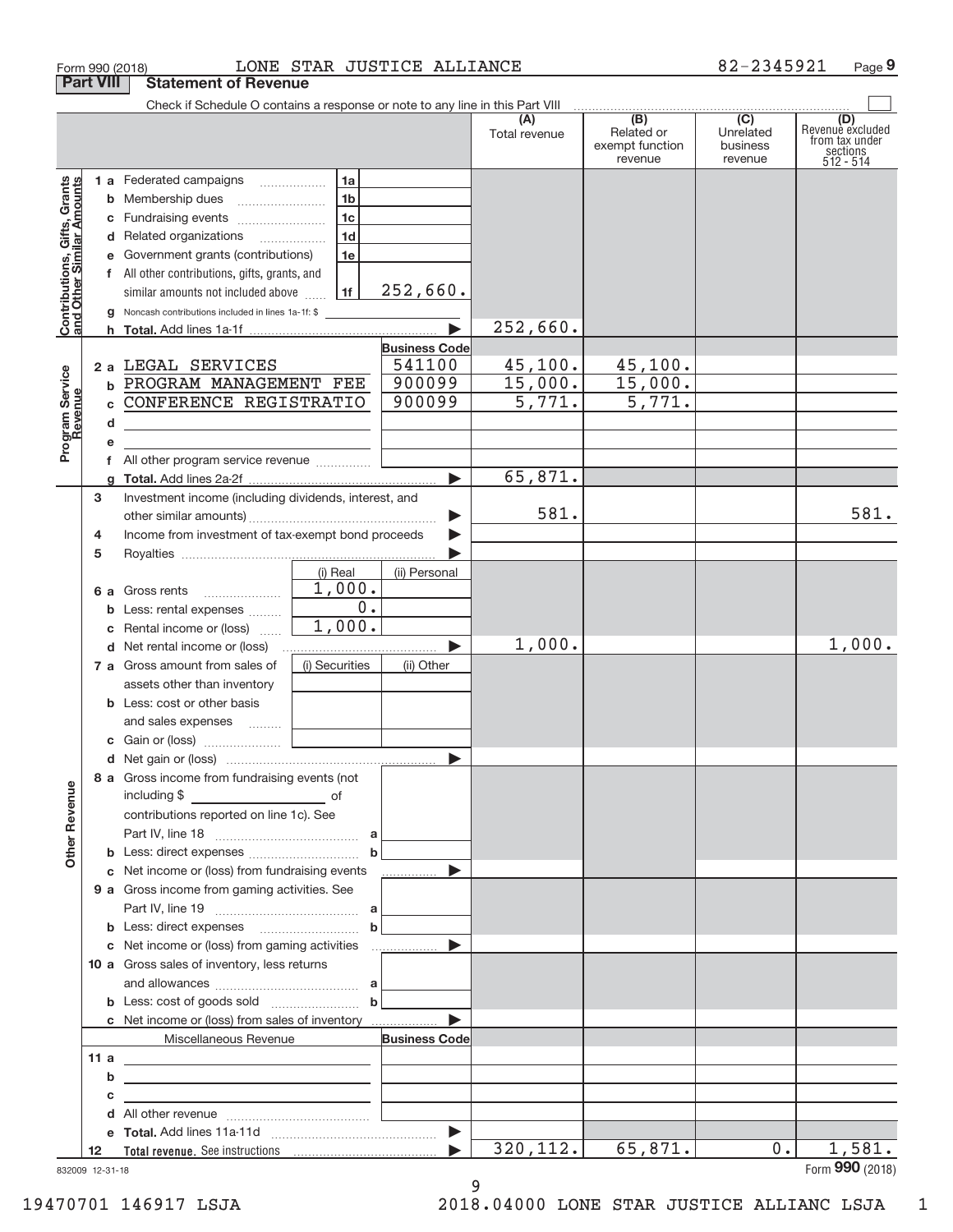Form 990 (2018) Page **Part IX Statement of Functional Expenses** LONE STAR JUSTICE ALLIANCE 82‐2345921

*Section 501(c)(3) and 501(c)(4) organizations must complete all columns. All other organizations must complete column (A).*

|                 | Do not include amounts reported on lines 6b,<br>7b, 8b, 9b, and 10b of Part VIII.                                                                         | (A)<br>Total expenses | (B)<br>Program service<br>expenses | $\overline{(\overline{C})}$<br>Management and<br>general expenses | (D)<br>Fundraising<br>expenses |
|-----------------|-----------------------------------------------------------------------------------------------------------------------------------------------------------|-----------------------|------------------------------------|-------------------------------------------------------------------|--------------------------------|
| 1.              | Grants and other assistance to domestic organizations                                                                                                     |                       |                                    |                                                                   |                                |
|                 | and domestic governments. See Part IV, line 21                                                                                                            |                       |                                    |                                                                   |                                |
| $\mathbf{2}$    | Grants and other assistance to domestic                                                                                                                   |                       |                                    |                                                                   |                                |
|                 | individuals. See Part IV, line 22<br><u> 1986 - Johann Stoff, Amerikaansk politiker (</u>                                                                 |                       |                                    |                                                                   |                                |
| 3               | Grants and other assistance to foreign                                                                                                                    |                       |                                    |                                                                   |                                |
|                 | organizations, foreign governments, and foreign                                                                                                           |                       |                                    |                                                                   |                                |
|                 | individuals. See Part IV, lines 15 and 16                                                                                                                 |                       |                                    |                                                                   |                                |
| 4               | Benefits paid to or for members                                                                                                                           |                       |                                    |                                                                   |                                |
| 5               | Compensation of current officers, directors,                                                                                                              |                       |                                    |                                                                   |                                |
|                 |                                                                                                                                                           | 120,000.              | 40,000.                            | 40,000.                                                           | 40,000.                        |
| 6               | Compensation not included above, to disqualified                                                                                                          |                       |                                    |                                                                   |                                |
|                 | persons (as defined under section 4958(f)(1)) and                                                                                                         |                       |                                    |                                                                   |                                |
|                 | persons described in section 4958(c)(3)(B)                                                                                                                |                       |                                    |                                                                   |                                |
| 7               |                                                                                                                                                           | 75, 231.              | 70,867.                            | 4,364.                                                            |                                |
| 8               | Pension plan accruals and contributions (include                                                                                                          |                       |                                    |                                                                   |                                |
|                 | section 401(k) and 403(b) employer contributions)                                                                                                         |                       |                                    |                                                                   |                                |
| 9               |                                                                                                                                                           |                       |                                    |                                                                   |                                |
| 10              |                                                                                                                                                           | 14,921.               | 11,527.                            | 3,394.                                                            |                                |
| 11              | Fees for services (non-employees):                                                                                                                        |                       |                                    |                                                                   |                                |
| a               |                                                                                                                                                           |                       |                                    |                                                                   |                                |
| b               |                                                                                                                                                           | 1,462.                | 851.                               | 611.                                                              |                                |
| c               |                                                                                                                                                           | 7,062.                |                                    | 7,062.                                                            |                                |
| d               |                                                                                                                                                           |                       |                                    |                                                                   |                                |
| е               | Professional fundraising services. See Part IV, line 17                                                                                                   |                       |                                    |                                                                   |                                |
| f               | Investment management fees                                                                                                                                |                       |                                    |                                                                   |                                |
| q               | Other. (If line 11g amount exceeds 10% of line 25,                                                                                                        |                       |                                    |                                                                   |                                |
|                 | column (A) amount, list line 11g expenses on Sch O.)                                                                                                      | 6,311.                | 2,997.                             | 3,314.                                                            |                                |
| 12 <sup>2</sup> |                                                                                                                                                           | 16.                   |                                    | $\overline{16}$ .                                                 |                                |
| 13              |                                                                                                                                                           | 6, 201.               | 2,030.                             | 4,049.                                                            | 122.                           |
| 14              |                                                                                                                                                           |                       |                                    |                                                                   |                                |
| 15              |                                                                                                                                                           |                       |                                    |                                                                   |                                |
| 16              |                                                                                                                                                           | 23,612.               | 11,806.                            | 11,806.                                                           |                                |
| 17              | Travel                                                                                                                                                    | 18,594.               | 13,029.                            | 5,140.                                                            | 425.                           |
| 18              | Payments of travel or entertainment expenses                                                                                                              |                       |                                    |                                                                   |                                |
|                 | for any federal, state, or local public officials                                                                                                         |                       |                                    |                                                                   |                                |
| 19              | Conferences, conventions, and meetings                                                                                                                    | 2,832.                | 2,723.                             | 109.                                                              |                                |
| 20              | Interest                                                                                                                                                  | 721.                  |                                    | 721.                                                              |                                |
| 21              |                                                                                                                                                           |                       |                                    |                                                                   |                                |
| 22              | Depreciation, depletion, and amortization                                                                                                                 | 4,465.                | 2, 254.                            | 2,211.                                                            |                                |
| 23              | Insurance                                                                                                                                                 |                       |                                    |                                                                   |                                |
| 24              | Other expenses. Itemize expenses not covered<br>above. (List miscellaneous expenses in line 24e. If line<br>24e amount exceeds 10% of line 25, column (A) |                       |                                    |                                                                   |                                |
| a               | amount, list line 24e expenses on Schedule O.)<br>TRAINING                                                                                                | 2,443.                | 1,549.                             | 894.                                                              |                                |
| b               | <b>BANK FEES</b>                                                                                                                                          | 1,938.                | 12.                                | 880.                                                              | 1,046.                         |
| C.              | <b>MEALS</b>                                                                                                                                              | 1,744.                | 544.                               | 1,003.                                                            | 197.                           |
| d               | DUES & SUBSCRIPTIONS                                                                                                                                      | 800.                  | 19.                                | 781.                                                              |                                |
|                 | e All other expenses                                                                                                                                      | 360.                  | 350.                               | 10.                                                               |                                |
| 25              | Total functional expenses. Add lines 1 through 24e                                                                                                        | 288,713.              | 160,558.                           | 86,365.                                                           | 41,790.                        |
| 26              | <b>Joint costs.</b> Complete this line only if the organization                                                                                           |                       |                                    |                                                                   |                                |
|                 | reported in column (B) joint costs from a combined                                                                                                        |                       |                                    |                                                                   |                                |
|                 | educational campaign and fundraising solicitation.                                                                                                        |                       |                                    |                                                                   |                                |
|                 | Check here $\blacktriangleright$<br>if following SOP 98-2 (ASC 958-720)                                                                                   |                       |                                    |                                                                   |                                |
|                 | 832010 12-31-18                                                                                                                                           |                       |                                    |                                                                   | Form 990 (2018)                |

10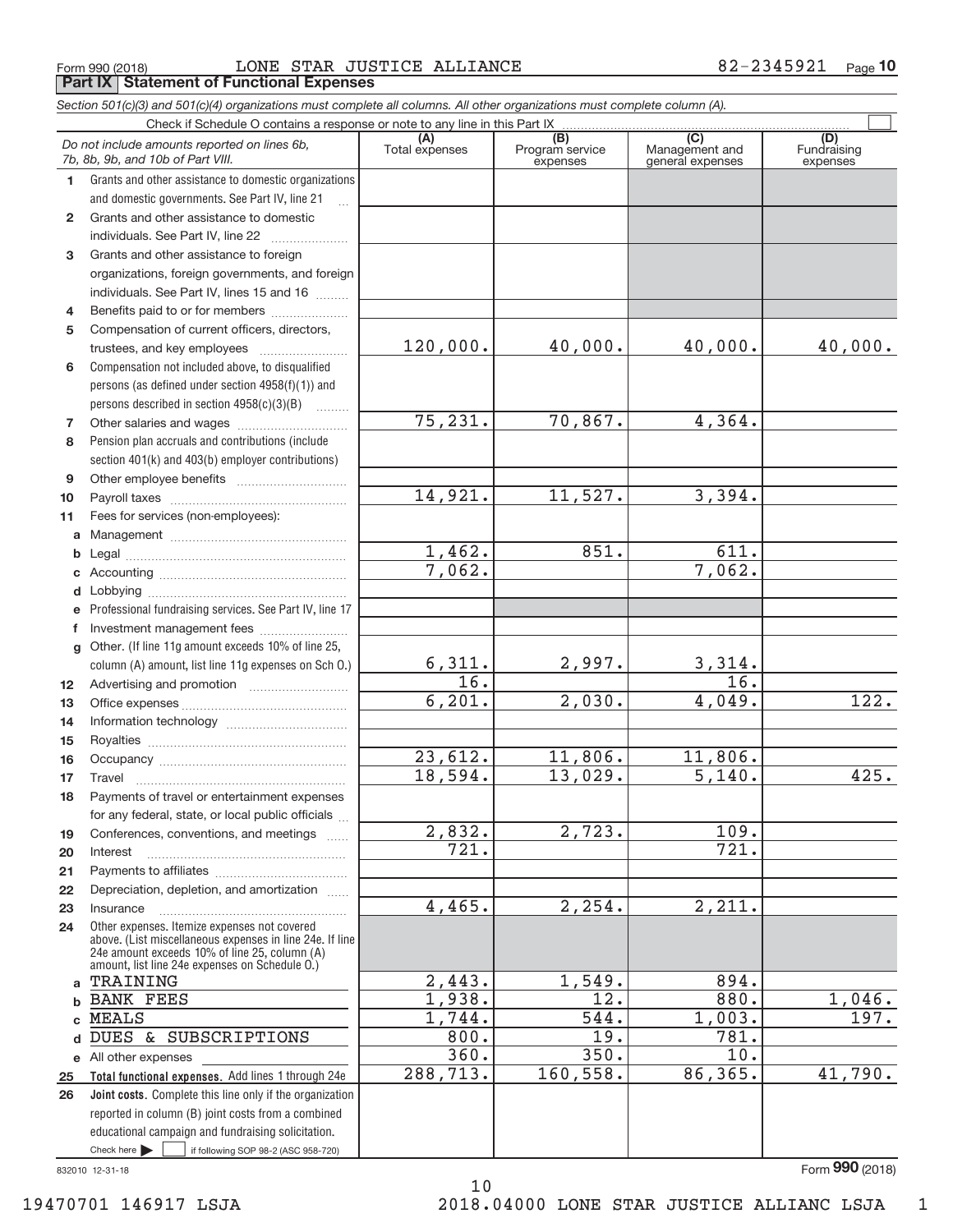#### $_{\rm Form\ 990\ (2018)}$   $_{\rm LONE}$  STAR JUSTICE ALLIANCE  $_{\rm 82-2345921}$   $_{\rm Page}$

**1** Cash ‐ non‐interest‐bearing ~~~~~~~~~~~~~~~~~~~~~~~~~ **3** Pledges and grants receivable, net ~~~~~~~~~~~~~~~~~~~~~ 4 Accounts receivable, net **communically accounts receivable**, net **5** Loans and other receivables from current and former officers, directors, **6** Loans and other receivables from other disqualified persons (as defined under **10 a** Land, buildings, and equipment: cost or other **1 2 3 4 5 6 7 8 9 10c 11 12 13 14 15 16 17 18 19 20 21 22 23 24 25 26 b 10b** Less: accumulated depreciation ~~~~~~ basis. Complete Part VI of Schedule D ......... 10a Total assets. Add lines 1 through 15 (must equal line 34) **.......................... Total liabilities.**  Add lines 17 through 25 Organizations that follow SFAS 117 (ASC 958), check here  $\blacktriangleright\ \begin{array}{|c|c|}\end{array}$  and **complete lines 27 through 29, and lines 33 and 34. 27 28 29** Organizations that do not follow SFAS 117 (ASC 958), check here  $\blacktriangleright \boxed{\text{X}}$ **and complete lines 30 through 34. 30 31** Savings and temporary cash investments ~~~~~~~~~~~~~~~~~~ trustees, key employees, and highest compensated employees. Complete Part II of Schedule L ~~~~~~~~~~~~~~~~~~~~~~~~~~~~ section 4958(f)(1)), persons described in section 4958(c)(3)(B), and contributing employers and sponsoring organizations of section 501(c)(9) voluntary employees' beneficiary organizations (see instr). Complete Part II of Sch L ...... Notes and loans receivable, net ~~~~~~~~~~~~~~~~~~~~~~~ Inventories for sale or use ~~~~~~~~~~~~~~~~~~~~~~~~~~ Prepaid expenses and deferred charges ~~~~~~~~~~~~~~~~~~ Investments ‐ publicly traded securities ~~~~~~~~~~~~~~~~~~~ Investments ‐ other securities. See Part IV, line 11 ~~~~~~~~~~~~~~ Investments - program-related. See Part IV, line 11 [2010] [2010] [2010] [2010] [2010] [2010] [2010] [2010] [2 Intangible assets ~~~~~~~~~~~~~~~~~~~~~~~~~~~~~~ Other assets. See Part IV, line 11 ~~~~~~~~~~~~~~~~~~~~~~ Accounts payable and accrued expenses ~~~~~~~~~~~~~~~~~~ Grants payable ~~~~~~~~~~~~~~~~~~~~~~~~~~~~~~~ Deferred revenue **communications** contains a construction of the construction of the construction of the construction of the construction of the construction of the construction of the construction of the construction of t Tax‐exempt bond liabilities ~~~~~~~~~~~~~~~~~~~~~~~~~ Escrow or custodial account liability. Complete Part IV of Schedule D [ \\timm\] Loans and other payables to current and former officers, directors, trustees, key employees, highest compensated employees, and disqualified persons. Complete Part II of Schedule L ~~~~~~~~~~~~~~~~~~~~~~~ Secured mortgages and notes payable to unrelated third parties Unsecured notes and loans payable to unrelated third parties ~~~~~~~~~~~~~~~~~~~~ Other liabilities (including federal income tax, payables to related third parties, and other liabilities not included on lines 17‐24). Complete Part X of Schedule D ~~~~~~~~~~~~~~~~~~~~~~~~~~~~~~~~ Unrestricted net assets ~~~~~~~~~~~~~~~~~~~~~~~~~~~ Temporarily restricted net assets ~~~~~~~~~~~~~~~~~~~~~~ Permanently restricted net assets ~~~~~~~~~~~~~~~~~~~~~ Capital stock or trust principal, or current funds ~~~~~~~~~~~~~~~ Paid-in or capital surplus, or land, building, or equipment fund *willerthounder*  $2,323.$   $1$  32,686. 17,285. 2,323. 49,971.  $8,117.$   $17$   $7,199.$  $1,500.$   $19$   $20.$  $3,431. |22| 20,296.$  $0. |25|$  1,782. 13,048. 26 29,297.  $0.30$  0.  $0.31$  0.

Check if Schedule O contains a response or note to any line in this Part X

Retained earnings, endowment, accumulated income, or other funds ~~~~ Total net assets or fund balances ~~~~~~~~~~~~~~~~~~~~~~

Total liabilities and net assets/fund balances

### Form (2018) **990**

**32 33 34**

 $-10,725.$  32 20,674.  $-10,725.$  33  $20,674.$  $2,323.$   $34$   $49,971.$ 

 $\boxed{\phantom{1}}$ 

**(A) (B)**

Beginning of year  $\vert$  | End of year

**Part X Balance Sheet** 

**2**

**7 8 9**

**Assets**

**23 24 25**

**Liabilities**

**26**

**27 28 29**

**Net Assets or Fund Balances**

Net Assets or Fund Balances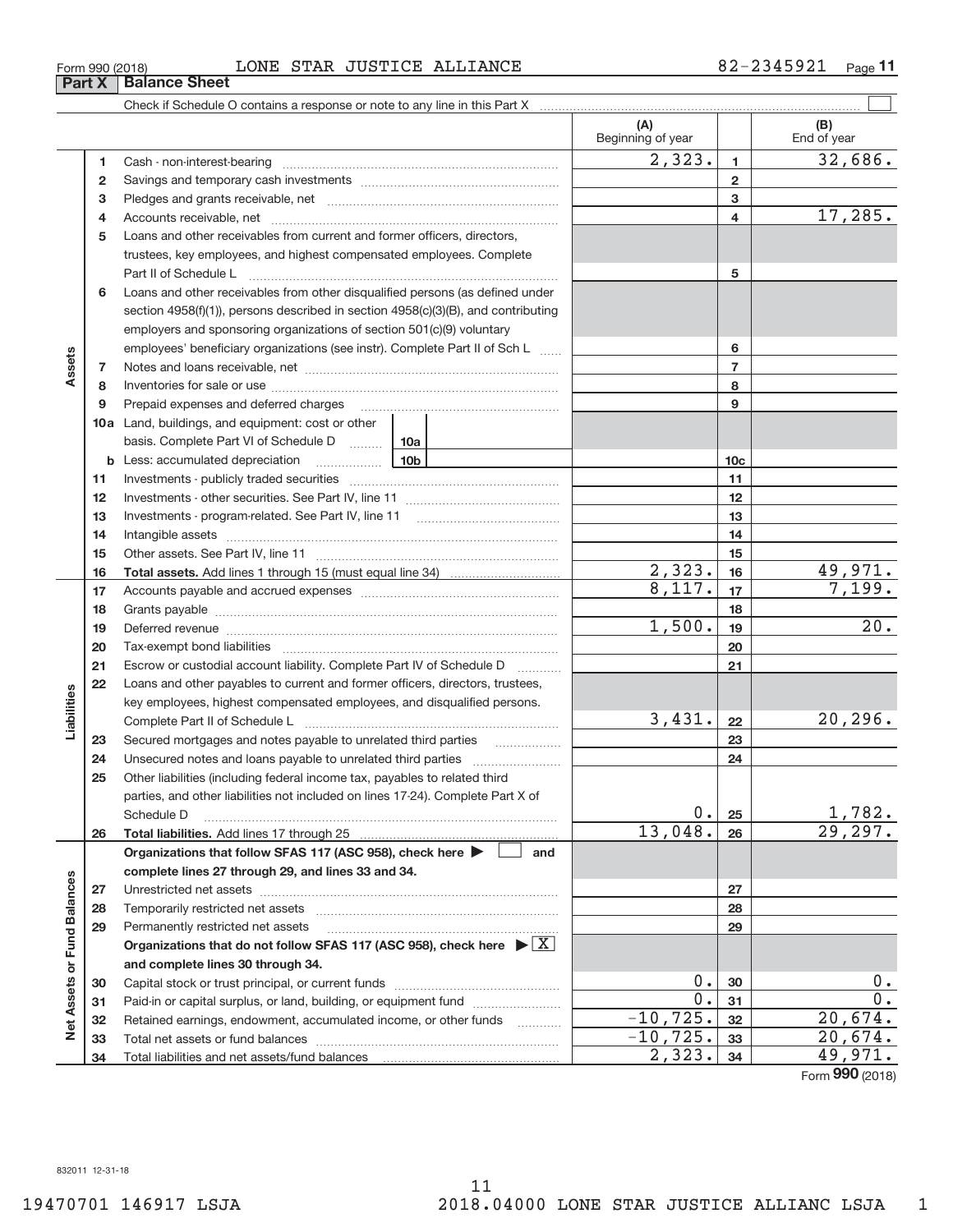|    | LONE STAR JUSTICE ALLIANCE<br>Form 990 (2018)                                                                                   | 82-2345921     |                |            | Page $12$ |
|----|---------------------------------------------------------------------------------------------------------------------------------|----------------|----------------|------------|-----------|
|    | <b>Reconciliation of Net Assets</b><br>Part XI                                                                                  |                |                |            |           |
|    | Check if Schedule O contains a response or note to any line in this Part XI                                                     |                |                |            |           |
|    |                                                                                                                                 |                |                |            |           |
|    | Total revenue (must equal Part VIII, column (A), line 12)                                                                       | 1              | 320, 112.      |            |           |
| 2  | Total expenses (must equal Part IX, column (A), line 25)                                                                        | $\overline{2}$ | 288, 713.      |            |           |
| з  | Revenue less expenses. Subtract line 2 from line 1                                                                              | 3              |                |            | 31,399.   |
| 4  |                                                                                                                                 | 4              | $-10, 725.$    |            |           |
| 5  | Net unrealized gains (losses) on investments                                                                                    | 5              |                |            |           |
| 6  | Donated services and use of facilities                                                                                          | 6              |                |            |           |
| 7  | Investment expenses                                                                                                             | $\overline{7}$ |                |            |           |
| 8  | Prior period adjustments                                                                                                        | 8              |                |            |           |
| 9  |                                                                                                                                 | 9              |                |            | 0.        |
| 10 | Net assets or fund balances at end of year. Combine lines 3 through 9 (must equal Part X, line 33,                              |                |                |            |           |
|    | column (B))                                                                                                                     | 10             |                | 20,674.    |           |
|    | Part XII Financial Statements and Reporting                                                                                     |                |                |            |           |
|    |                                                                                                                                 |                |                |            |           |
|    |                                                                                                                                 |                |                | <b>Yes</b> | <b>No</b> |
| 1  | $ X $ Accrual<br>Accounting method used to prepare the Form 990: <u>I</u> Cash<br>Other                                         |                |                |            |           |
|    | If the organization changed its method of accounting from a prior year or checked "Other," explain in Schedule O.               |                |                |            |           |
|    | 2a Were the organization's financial statements compiled or reviewed by an independent accountant?                              |                | 2a             |            | x         |
|    | If "Yes," check a box below to indicate whether the financial statements for the year were compiled or reviewed on a            |                |                |            |           |
|    | separate basis, consolidated basis, or both:                                                                                    |                |                |            |           |
|    | Separate basis<br>Consolidated basis<br>Both consolidated and separate basis                                                    |                |                |            |           |
|    | <b>b</b> Were the organization's financial statements audited by an independent accountant?                                     |                | 2 <sub>b</sub> |            | X         |
|    | If "Yes," check a box below to indicate whether the financial statements for the year were audited on a separate basis,         |                |                |            |           |
|    | consolidated basis, or both:                                                                                                    |                |                |            |           |
|    | Consolidated basis<br>Both consolidated and separate basis<br>Separate basis                                                    |                |                |            |           |
|    | c If "Yes" to line 2a or 2b, does the organization have a committee that assumes responsibility for oversight of the audit,     |                |                |            |           |
|    |                                                                                                                                 |                | 2c             |            |           |
|    | If the organization changed either its oversight process or selection process during the tax year, explain in Schedule O.       |                |                |            |           |
|    | 3a As a result of a federal award, was the organization required to undergo an audit or audits as set forth in the Single Audit |                |                |            |           |
|    |                                                                                                                                 |                | 3a             |            | X         |
|    | b If "Yes," did the organization undergo the required audit or audits? If the organization did not undergo the required audit   |                |                |            |           |
|    | or audits, explain why in Schedule O and describe any steps taken to undergo such audits matures and the matur                  |                | 3b             | $\Omega$   |           |

Form (2018) **990**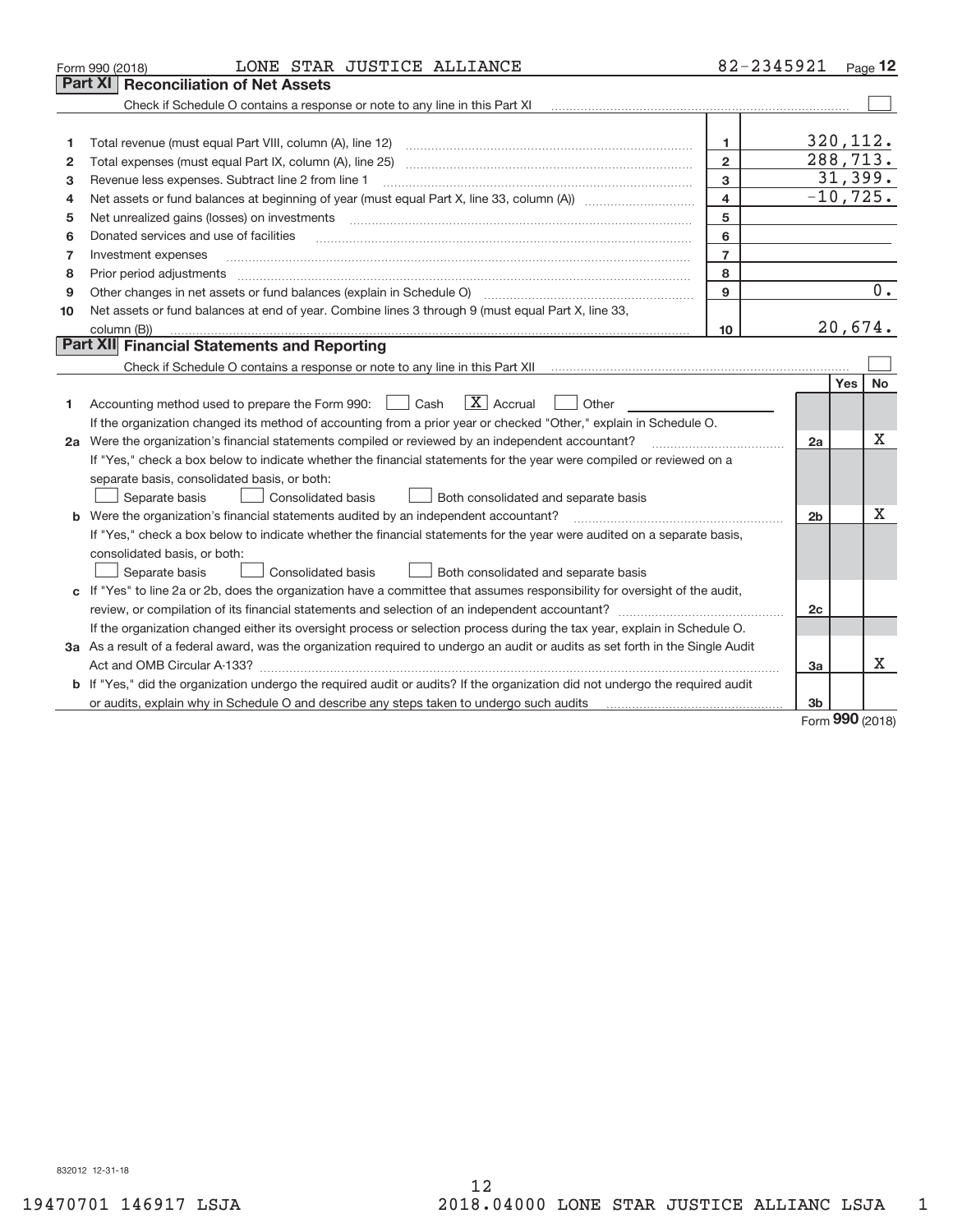| <b>SCHEDULE A</b> |
|-------------------|
|-------------------|

Department of the Treasury Internal Revenue Service

| (Form 990 or 990-EZ) |  |  |  |  |
|----------------------|--|--|--|--|
|----------------------|--|--|--|--|

## **Public Charity Status and Public Support**

Complete if the organization is a section 501(c)(3) organization or a section **4947(a)(1) nonexempt charitable trust.**

**| Attach to Form 990 or Form 990‐EZ.** 

**| Go to www.irs.gov/Form990 for instructions and the latest information.**

| OMB No 1545-0047                    |
|-------------------------------------|
| 68                                  |
| <b>Open to Public</b><br>Inspection |

| Name of the organization |  |                                                                                                                                                                                             |              |                                                        |                             |                                 |                            | <b>Employer identification number</b> |                            |
|--------------------------|--|---------------------------------------------------------------------------------------------------------------------------------------------------------------------------------------------|--------------|--------------------------------------------------------|-----------------------------|---------------------------------|----------------------------|---------------------------------------|----------------------------|
|                          |  |                                                                                                                                                                                             |              | LONE STAR JUSTICE ALLIANCE                             |                             |                                 |                            |                                       | 82-2345921                 |
| Part I                   |  | Reason for Public Charity Status (All organizations must complete this part.) See instructions.                                                                                             |              |                                                        |                             |                                 |                            |                                       |                            |
|                          |  | The organization is not a private foundation because it is: (For lines 1 through 12, check only one box.)                                                                                   |              |                                                        |                             |                                 |                            |                                       |                            |
| 1.                       |  | A church, convention of churches, or association of churches described in section 170(b)(1)(A)(i).                                                                                          |              |                                                        |                             |                                 |                            |                                       |                            |
| 2                        |  | A school described in section 170(b)(1)(A)(ii). (Attach Schedule E (Form 990 or 990-EZ).)                                                                                                   |              |                                                        |                             |                                 |                            |                                       |                            |
| 3                        |  | A hospital or a cooperative hospital service organization described in section 170(b)(1)(A)(iii).                                                                                           |              |                                                        |                             |                                 |                            |                                       |                            |
| 4                        |  | A medical research organization operated in conjunction with a hospital described in section 170(b)(1)(A)(iii). Enter the hospital's name,                                                  |              |                                                        |                             |                                 |                            |                                       |                            |
|                          |  | city, and state:                                                                                                                                                                            |              |                                                        |                             |                                 |                            |                                       |                            |
| 5                        |  | An organization operated for the benefit of a college or university owned or operated by a governmental unit described in                                                                   |              |                                                        |                             |                                 |                            |                                       |                            |
|                          |  | section 170(b)(1)(A)(iv). (Complete Part II.)                                                                                                                                               |              |                                                        |                             |                                 |                            |                                       |                            |
| 6                        |  | A federal, state, or local government or governmental unit described in section 170(b)(1)(A)(v).                                                                                            |              |                                                        |                             |                                 |                            |                                       |                            |
| $7 \times$               |  | An organization that normally receives a substantial part of its support from a governmental unit or from the general public described in                                                   |              |                                                        |                             |                                 |                            |                                       |                            |
|                          |  | section 170(b)(1)(A)(vi). (Complete Part II.)                                                                                                                                               |              |                                                        |                             |                                 |                            |                                       |                            |
| 8                        |  | A community trust described in section 170(b)(1)(A)(vi). (Complete Part II.)                                                                                                                |              |                                                        |                             |                                 |                            |                                       |                            |
| 9                        |  | An agricultural research organization described in section 170(b)(1)(A)(ix) operated in conjunction with a land-grant college                                                               |              |                                                        |                             |                                 |                            |                                       |                            |
|                          |  | or university or a non-land-grant college of agriculture (see instructions). Enter the name, city, and state of the college or                                                              |              |                                                        |                             |                                 |                            |                                       |                            |
|                          |  | university:                                                                                                                                                                                 |              |                                                        |                             |                                 |                            |                                       |                            |
| 10                       |  | An organization that normally receives: (1) more than 33 1/3% of its support from contributions, membership fees, and gross receipts from                                                   |              |                                                        |                             |                                 |                            |                                       |                            |
|                          |  | activities related to its exempt functions - subject to certain exceptions, and (2) no more than 33 1/3% of its support from gross investment                                               |              |                                                        |                             |                                 |                            |                                       |                            |
|                          |  | income and unrelated business taxable income (less section 511 tax) from businesses acquired by the organization after June 30, 1975.                                                       |              |                                                        |                             |                                 |                            |                                       |                            |
|                          |  | See section 509(a)(2). (Complete Part III.)                                                                                                                                                 |              |                                                        |                             |                                 |                            |                                       |                            |
| 11                       |  | An organization organized and operated exclusively to test for public safety. See section 509(a)(4).                                                                                        |              |                                                        |                             |                                 |                            |                                       |                            |
| 12 <sup>12</sup>         |  | An organization organized and operated exclusively for the benefit of, to perform the functions of, or to carry out the purposes of one or                                                  |              |                                                        |                             |                                 |                            |                                       |                            |
|                          |  | more publicly supported organizations described in section 509(a)(1) or section 509(a)(2). See section 509(a)(3). Check the box in                                                          |              |                                                        |                             |                                 |                            |                                       |                            |
|                          |  | lines 12a through 12d that describes the type of supporting organization and complete lines 12e, 12f, and 12g.                                                                              |              |                                                        |                             |                                 |                            |                                       |                            |
| а                        |  | Type I. A supporting organization operated, supervised, or controlled by its supported organization(s), typically by giving                                                                 |              |                                                        |                             |                                 |                            |                                       |                            |
|                          |  | the supported organization(s) the power to regularly appoint or elect a majority of the directors or trustees of the supporting                                                             |              |                                                        |                             |                                 |                            |                                       |                            |
|                          |  | organization. You must complete Part IV, Sections A and B.                                                                                                                                  |              |                                                        |                             |                                 |                            |                                       |                            |
| b                        |  | Type II. A supporting organization supervised or controlled in connection with its supported organization(s), by having                                                                     |              |                                                        |                             |                                 |                            |                                       |                            |
|                          |  | control or management of the supporting organization vested in the same persons that control or manage the supported                                                                        |              |                                                        |                             |                                 |                            |                                       |                            |
|                          |  | organization(s). You must complete Part IV, Sections A and C.<br>Type III functionally integrated. A supporting organization operated in connection with, and functionally integrated with, |              |                                                        |                             |                                 |                            |                                       |                            |
| с                        |  | its supported organization(s) (see instructions). You must complete Part IV, Sections A, D, and E.                                                                                          |              |                                                        |                             |                                 |                            |                                       |                            |
| d                        |  | Type III non-functionally integrated. A supporting organization operated in connection with its supported organization(s)                                                                   |              |                                                        |                             |                                 |                            |                                       |                            |
|                          |  | that is not functionally integrated. The organization generally must satisfy a distribution requirement and an attentiveness                                                                |              |                                                        |                             |                                 |                            |                                       |                            |
|                          |  | requirement (see instructions). You must complete Part IV, Sections A and D, and Part V.                                                                                                    |              |                                                        |                             |                                 |                            |                                       |                            |
|                          |  | Check this box if the organization received a written determination from the IRS that it is a Type I, Type II, Type III                                                                     |              |                                                        |                             |                                 |                            |                                       |                            |
|                          |  | functionally integrated, or Type III non-functionally integrated supporting organization.                                                                                                   |              |                                                        |                             |                                 |                            |                                       |                            |
|                          |  | f Enter the number of supported organizations                                                                                                                                               |              |                                                        |                             |                                 |                            |                                       |                            |
|                          |  | g Provide the following information about the supported organization(s).                                                                                                                    |              |                                                        |                             |                                 |                            |                                       |                            |
|                          |  | (i) Name of supported                                                                                                                                                                       | $(ii)$ $EIN$ | (iii) Type of organization<br>(described on lines 1-10 | in your governing document? | (iv) Is the organization listed | (v) Amount of monetary     |                                       | (vi) Amount of other       |
|                          |  | organization                                                                                                                                                                                |              | above (see instructions))                              | Yes                         | No                              | support (see instructions) |                                       | support (see instructions) |
|                          |  |                                                                                                                                                                                             |              |                                                        |                             |                                 |                            |                                       |                            |
|                          |  |                                                                                                                                                                                             |              |                                                        |                             |                                 |                            |                                       |                            |
|                          |  |                                                                                                                                                                                             |              |                                                        |                             |                                 |                            |                                       |                            |
|                          |  |                                                                                                                                                                                             |              |                                                        |                             |                                 |                            |                                       |                            |
|                          |  |                                                                                                                                                                                             |              |                                                        |                             |                                 |                            |                                       |                            |
|                          |  |                                                                                                                                                                                             |              |                                                        |                             |                                 |                            |                                       |                            |
|                          |  |                                                                                                                                                                                             |              |                                                        |                             |                                 |                            |                                       |                            |
|                          |  |                                                                                                                                                                                             |              |                                                        |                             |                                 |                            |                                       |                            |
|                          |  |                                                                                                                                                                                             |              |                                                        |                             |                                 |                            |                                       |                            |
| Total                    |  |                                                                                                                                                                                             |              |                                                        |                             |                                 |                            |                                       |                            |

13

832021 10‐11‐18 **For Paperwork Reduction Act Notice, see the Instructions for Form 990 or 990‐EZ. Schedule A (Form 990 or 990‐EZ) 2018** LHA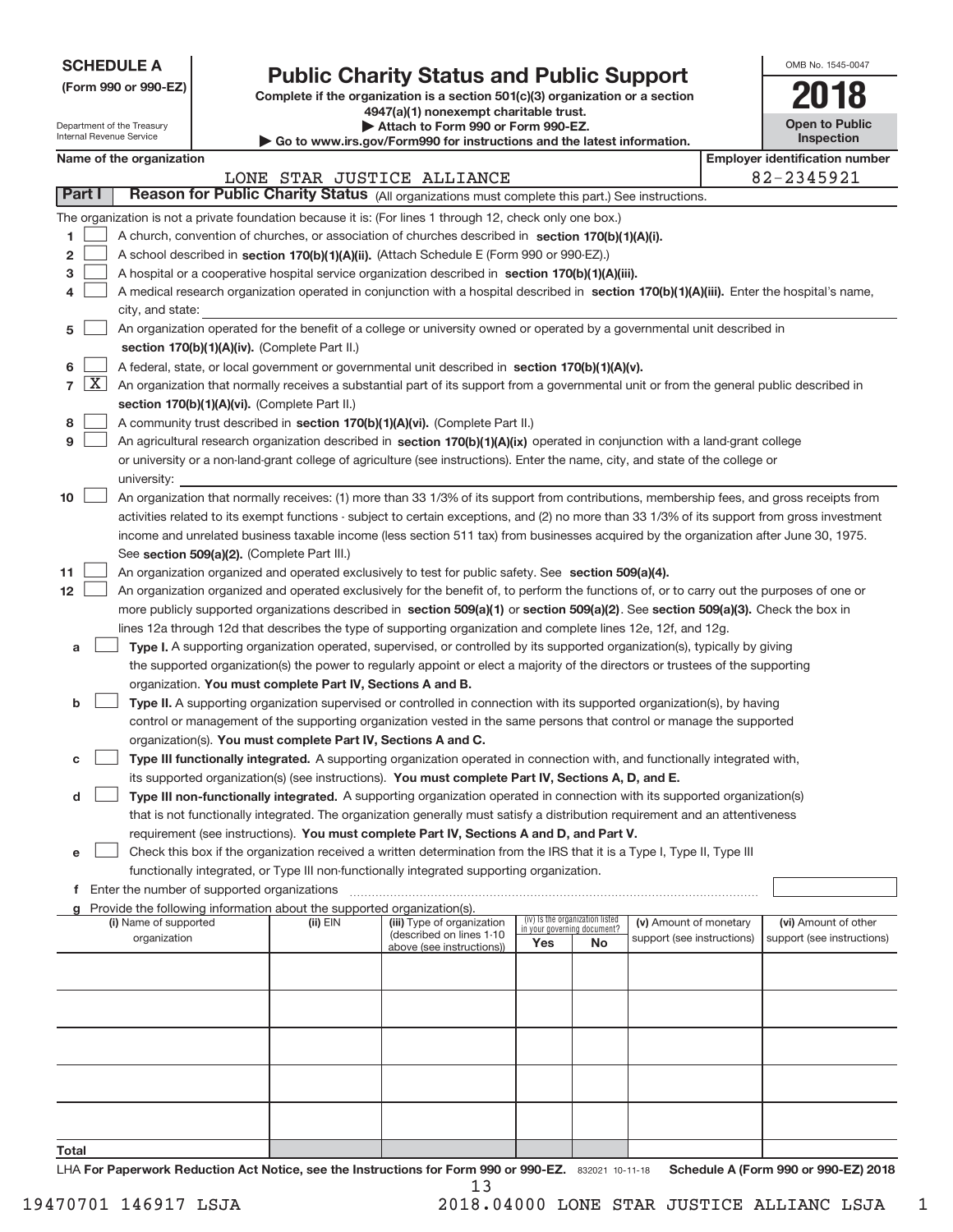#### Schedule A (Form 990 or 990‐EZ) 2018 Page LONE STAR JUSTICE ALLIANCE 82‐2345921

82-2345921 Page 2

(Complete only if you checked the box on line 5, 7, or 8 of Part I or if the organization failed to qualify under Part III. If the organization fails to qualify under the tests listed below, please complete Part III.) **Part II** Support Schedule for Organizations Described in Sections 170(b)(1)(A)(iv) and 170(b)(1)(A)(vi)

| <b>Section A. Public Support</b>                                                                                                               |          |          |            |            |                                      |                                       |
|------------------------------------------------------------------------------------------------------------------------------------------------|----------|----------|------------|------------|--------------------------------------|---------------------------------------|
| Calendar year (or fiscal year beginning in)                                                                                                    | (a) 2014 | (b) 2015 | $(c)$ 2016 | $(d)$ 2017 | (e) 2018                             | (f) Total                             |
| 1 Gifts, grants, contributions, and                                                                                                            |          |          |            |            |                                      |                                       |
| membership fees received. (Do not                                                                                                              |          |          |            |            |                                      |                                       |
| include any "unusual grants.")                                                                                                                 |          |          |            | 33,038.    | 252,660.                             | 285,698.                              |
| 2 Tax revenues levied for the organ-                                                                                                           |          |          |            |            |                                      |                                       |
| ization's benefit and either paid to                                                                                                           |          |          |            |            |                                      |                                       |
| or expended on its behalf                                                                                                                      |          |          |            |            |                                      |                                       |
| 3 The value of services or facilities                                                                                                          |          |          |            |            |                                      |                                       |
| furnished by a governmental unit to                                                                                                            |          |          |            |            |                                      |                                       |
| the organization without charge                                                                                                                |          |          |            |            |                                      |                                       |
| 4 Total. Add lines 1 through 3                                                                                                                 |          |          |            | 33,038.    | 252,660.                             | 285,698.                              |
| The portion of total contributions                                                                                                             |          |          |            |            |                                      |                                       |
| by each person (other than a                                                                                                                   |          |          |            |            |                                      |                                       |
| governmental unit or publicly                                                                                                                  |          |          |            |            |                                      |                                       |
| supported organization) included                                                                                                               |          |          |            |            |                                      |                                       |
| on line 1 that exceeds 2% of the                                                                                                               |          |          |            |            |                                      |                                       |
| amount shown on line 11,                                                                                                                       |          |          |            |            |                                      |                                       |
| column (f)                                                                                                                                     |          |          |            |            |                                      | 100,762.                              |
| 6 Public support. Subtract line 5 from line 4.                                                                                                 |          |          |            |            |                                      | 184,936.                              |
| <b>Section B. Total Support</b>                                                                                                                |          |          |            |            |                                      |                                       |
| Calendar year (or fiscal year beginning in)                                                                                                    | (a) 2014 | (b) 2015 | $(c)$ 2016 | $(d)$ 2017 | (e) 2018                             | (f) Total                             |
| 7 Amounts from line 4                                                                                                                          |          |          |            | 33,038.    | $\overline{252}$ , 660.              | 285,698.                              |
| 8 Gross income from interest,                                                                                                                  |          |          |            |            |                                      |                                       |
| dividends, payments received on                                                                                                                |          |          |            |            |                                      |                                       |
| securities loans, rents, royalties,                                                                                                            |          |          |            |            |                                      |                                       |
| and income from similar sources                                                                                                                |          |          |            |            | 1,581.                               | 1,581.                                |
| <b>9</b> Net income from unrelated business                                                                                                    |          |          |            |            |                                      |                                       |
|                                                                                                                                                |          |          |            |            |                                      |                                       |
| activities, whether or not the                                                                                                                 |          |          |            |            |                                      |                                       |
| business is regularly carried on                                                                                                               |          |          |            |            |                                      |                                       |
| <b>10</b> Other income. Do not include gain                                                                                                    |          |          |            |            |                                      |                                       |
| or loss from the sale of capital                                                                                                               |          |          |            |            |                                      |                                       |
| assets (Explain in Part VI.)                                                                                                                   |          |          |            |            |                                      | 287, 279.                             |
| 11 Total support. Add lines 7 through 10                                                                                                       |          |          |            |            |                                      | 65,871.                               |
| <b>12</b> Gross receipts from related activities, etc. (see instructions)                                                                      |          |          |            |            | 12                                   |                                       |
| 13 First five years. If the Form 990 is for the organization's first, second, third, fourth, or fifth tax year as a section 501(c)(3)          |          |          |            |            |                                      | $\blacktriangleright$ $\mid$ X $\mid$ |
| <b>Section C. Computation of Public Support Percentage</b>                                                                                     |          |          |            |            |                                      |                                       |
|                                                                                                                                                |          |          |            |            |                                      |                                       |
| 14 Public support percentage for 2018 (line 6, column (f) divided by line 11, column (f) <i>mummention</i>                                     |          |          |            |            | 14<br>15                             | %                                     |
|                                                                                                                                                |          |          |            |            |                                      | %                                     |
| 16a 33 1/3% support test - 2018. If the organization did not check the box on line 13, and line 14 is 33 1/3% or more, check this box and      |          |          |            |            |                                      |                                       |
| stop here. The organization qualifies as a publicly supported organization                                                                     |          |          |            |            |                                      |                                       |
| b 33 1/3% support test - 2017. If the organization did not check a box on line 13 or 16a, and line 15 is 33 1/3% or more, check this box       |          |          |            |            |                                      |                                       |
| and stop here. The organization qualifies as a publicly supported organization                                                                 |          |          |            |            |                                      |                                       |
| 17a 10% -facts-and-circumstances test - 2018. If the organization did not check a box on line 13, 16a, or 16b, and line 14 is 10% or more,     |          |          |            |            |                                      |                                       |
| and if the organization meets the "facts-and-circumstances" test, check this box and stop here. Explain in Part VI how the organization        |          |          |            |            |                                      |                                       |
| meets the "facts-and-circumstances" test. The organization qualifies as a publicly supported organization                                      |          |          |            |            |                                      |                                       |
| <b>b 10% -facts-and-circumstances test - 2017.</b> If the organization did not check a box on line 13, 16a, 16b, or 17a, and line 15 is 10% or |          |          |            |            |                                      |                                       |
| more, and if the organization meets the "facts-and-circumstances" test, check this box and stop here. Explain in Part VI how the               |          |          |            |            |                                      |                                       |
| organization meets the "facts-and-circumstances" test. The organization qualifies as a publicly supported organization                         |          |          |            |            |                                      |                                       |
| 18 Private foundation. If the organization did not check a box on line 13, 16a, 16b, 17a, or 17b, check this box and see instructions          |          |          |            |            | Cabadula A (Faum 000 av 000 EZ) 0040 |                                       |

**Schedule A (Form 990 or 990‐EZ) 2018**

832022 10‐11‐18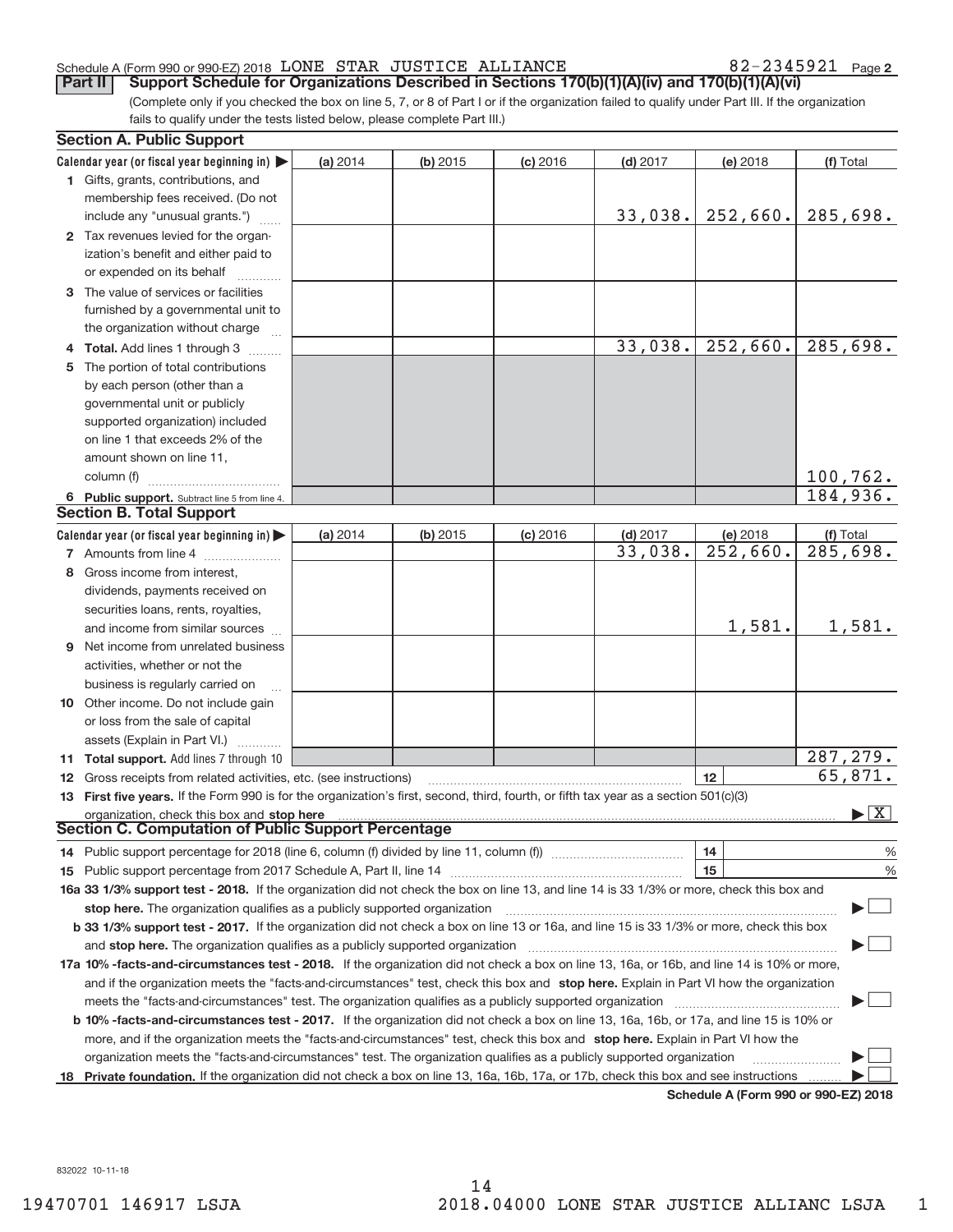#### Schedule A (Form 990 or 990‐EZ) 2018 Page LONE STAR JUSTICE ALLIANCE 82‐2345921 **Part III | Support Schedule for Organizations Described in Section 509(a)(2)**

(Complete only if you checked the box on line 10 of Part I or if the organization failed to qualify under Part II. If the organization fails to qualify under the tests listed below, please complete Part II.)

|    | <b>Section A. Public Support</b>                                                                                                                                                                |          |          |            |            |          |                                      |
|----|-------------------------------------------------------------------------------------------------------------------------------------------------------------------------------------------------|----------|----------|------------|------------|----------|--------------------------------------|
|    | Calendar year (or fiscal year beginning in) $\blacktriangleright$                                                                                                                               | (a) 2014 | (b) 2015 | $(c)$ 2016 | $(d)$ 2017 | (e) 2018 | (f) Total                            |
|    | 1 Gifts, grants, contributions, and                                                                                                                                                             |          |          |            |            |          |                                      |
|    | membership fees received. (Do not                                                                                                                                                               |          |          |            |            |          |                                      |
|    | include any "unusual grants.")                                                                                                                                                                  |          |          |            |            |          |                                      |
|    | <b>2</b> Gross receipts from admissions,<br>merchandise sold or services per-<br>formed, or facilities furnished in<br>any activity that is related to the<br>organization's tax-exempt purpose |          |          |            |            |          |                                      |
| 3  | Gross receipts from activities that                                                                                                                                                             |          |          |            |            |          |                                      |
|    | are not an unrelated trade or bus-                                                                                                                                                              |          |          |            |            |          |                                      |
|    | iness under section 513                                                                                                                                                                         |          |          |            |            |          |                                      |
|    | 4 Tax revenues levied for the organ-<br>ization's benefit and either paid to                                                                                                                    |          |          |            |            |          |                                      |
|    | or expended on its behalf<br>$\overline{\phantom{a}}$                                                                                                                                           |          |          |            |            |          |                                      |
|    | 5 The value of services or facilities                                                                                                                                                           |          |          |            |            |          |                                      |
|    | furnished by a governmental unit to                                                                                                                                                             |          |          |            |            |          |                                      |
|    | the organization without charge                                                                                                                                                                 |          |          |            |            |          |                                      |
|    | <b>6 Total.</b> Add lines 1 through 5                                                                                                                                                           |          |          |            |            |          |                                      |
|    | 7a Amounts included on lines 1, 2, and                                                                                                                                                          |          |          |            |            |          |                                      |
|    | 3 received from disqualified persons                                                                                                                                                            |          |          |            |            |          |                                      |
|    | <b>b</b> Amounts included on lines 2 and 3 received<br>from other than disqualified persons that<br>exceed the greater of \$5,000 or 1% of the<br>amount on line 13 for the year                |          |          |            |            |          |                                      |
|    | c Add lines 7a and 7b                                                                                                                                                                           |          |          |            |            |          |                                      |
|    | 8 Public support. (Subtract line 7c from line 6.)                                                                                                                                               |          |          |            |            |          |                                      |
|    | <b>Section B. Total Support</b>                                                                                                                                                                 |          |          |            |            |          |                                      |
|    | Calendar year (or fiscal year beginning in) $\blacktriangleright$                                                                                                                               | (a) 2014 | (b) 2015 | $(c)$ 2016 | $(d)$ 2017 | (e) 2018 | (f) Total                            |
|    | 9 Amounts from line 6                                                                                                                                                                           |          |          |            |            |          |                                      |
|    | 10a Gross income from interest,<br>dividends, payments received on<br>securities loans, rents, royalties,<br>and income from similar sources                                                    |          |          |            |            |          |                                      |
|    | <b>b</b> Unrelated business taxable income                                                                                                                                                      |          |          |            |            |          |                                      |
|    | (less section 511 taxes) from businesses<br>acquired after June 30, 1975<br>$\overline{\phantom{a}}$                                                                                            |          |          |            |            |          |                                      |
|    | c Add lines 10a and 10b                                                                                                                                                                         |          |          |            |            |          |                                      |
|    | <b>11</b> Net income from unrelated business<br>activities not included in line 10b.<br>whether or not the business is<br>regularly carried on                                                  |          |          |            |            |          |                                      |
|    | 12 Other income. Do not include gain<br>or loss from the sale of capital<br>assets (Explain in Part VI.)                                                                                        |          |          |            |            |          |                                      |
|    | <b>13</b> Total support. (Add lines 9, 10c, 11, and 12.)                                                                                                                                        |          |          |            |            |          |                                      |
|    | 14 First five years. If the Form 990 is for the organization's first, second, third, fourth, or fifth tax year as a section 501(c)(3) organization,                                             |          |          |            |            |          |                                      |
|    | check this box and stop here <i>macuum macuum macuum macuum macuum macuum macuum macuum macuum</i>                                                                                              |          |          |            |            |          |                                      |
|    | <b>Section C. Computation of Public Support Percentage</b>                                                                                                                                      |          |          |            |            |          |                                      |
|    | 15 Public support percentage for 2018 (line 8, column (f), divided by line 13, column (f))                                                                                                      |          |          |            |            | 15       | %                                    |
|    | 16 Public support percentage from 2017 Schedule A, Part III, line 15                                                                                                                            |          |          |            |            | 16       | %                                    |
|    | <b>Section D. Computation of Investment Income Percentage</b>                                                                                                                                   |          |          |            |            |          |                                      |
|    |                                                                                                                                                                                                 |          |          |            |            | 17       | %                                    |
|    | 18 Investment income percentage from 2017 Schedule A, Part III, line 17                                                                                                                         |          |          |            |            | 18       | %                                    |
|    | 19a 33 1/3% support tests - 2018. If the organization did not check the box on line 14, and line 15 is more than 33 1/3%, and line 17 is not                                                    |          |          |            |            |          |                                      |
|    | more than 33 1/3%, check this box and stop here. The organization qualifies as a publicly supported organization                                                                                |          |          |            |            |          |                                      |
|    | b 33 1/3% support tests - 2017. If the organization did not check a box on line 14 or line 19a, and line 16 is more than 33 1/3%, and                                                           |          |          |            |            |          |                                      |
|    | line 18 is not more than 33 1/3%, check this box and stop here. The organization qualifies as a publicly supported organization                                                                 |          |          |            |            |          |                                      |
| 20 | <b>Private foundation.</b> If the organization did not check a box on line 14, 19a, or 19b, check this box and see instructions                                                                 |          |          |            |            |          |                                      |
|    | 832023 10-11-18                                                                                                                                                                                 |          | 15       |            |            |          | Schedule A (Form 990 or 990-EZ) 2018 |

19470701 146917 LSJA 2018.04000 LONE STAR JUSTICE ALLIANC LSJA\_\_\_1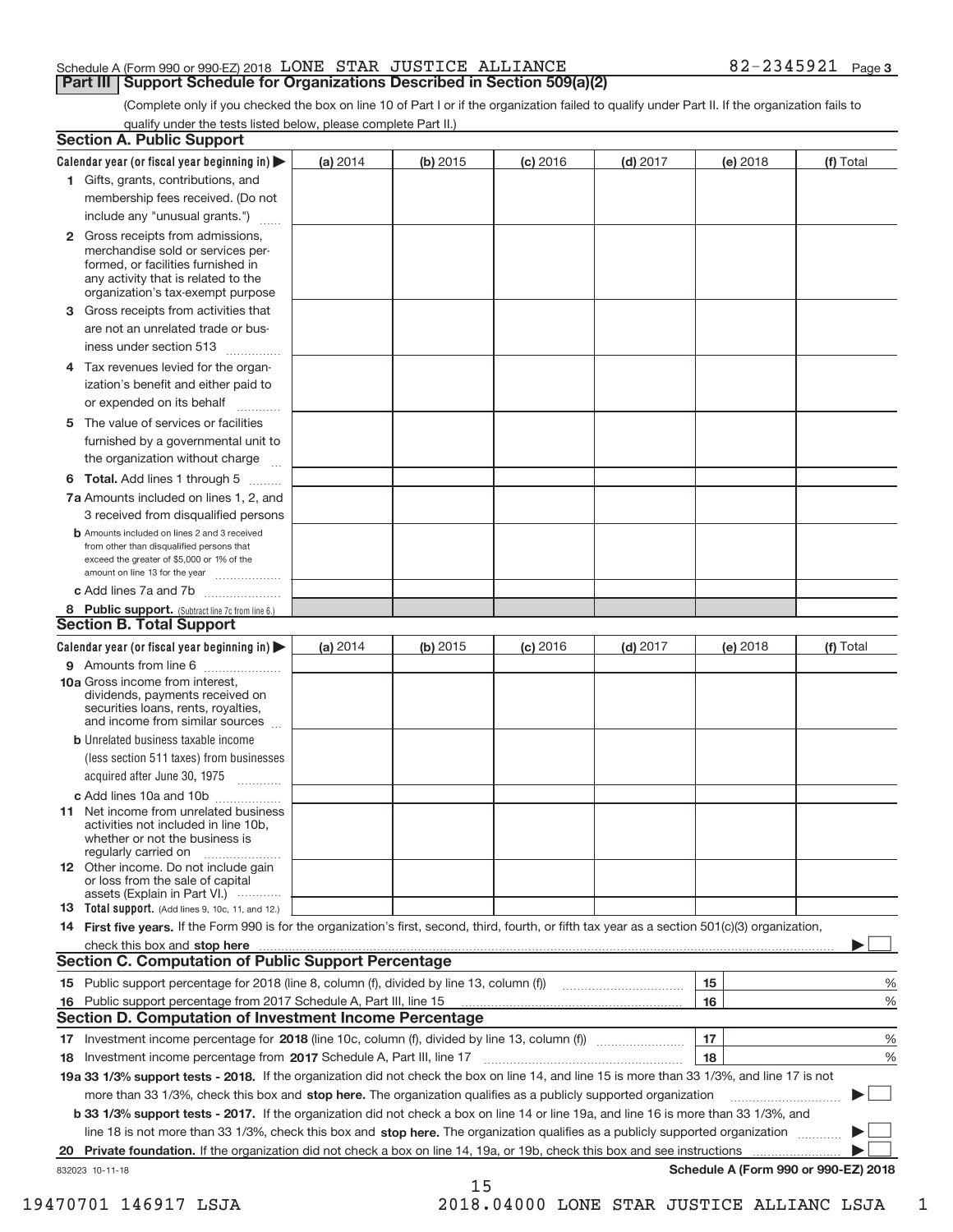#### Schedule A (Form 990 or 990‐EZ) 2018 Page LONE STAR JUSTICE ALLIANCE 82‐2345921

### **Part IV Supporting Organizations**

(Complete only if you checked a box in line 12 on Part I. If you checked 12a of Part I, complete Sections A and B. If you checked 12b of Part I, complete Sections A and C. If you checked 12c of Part I, complete Sections A, D, and E. If you checked 12d of Part I, complete Sections A and D, and complete Part V.)

#### **Section A. All Supporting Organizations**

- **1** Are all of the organization's supported organizations listed by name in the organization's governing documents? If "No," describe in Part VI how the supported organizations are designated. If designated by *class or purpose, describe the designation. If historic and continuing relationship, explain.*
- **2** Did the organization have any supported organization that does not have an IRS determination of status under section 509(a)(1) or (2)? If "Yes," explain in Part VI how the organization determined that the supported *organization was described in section 509(a)(1) or (2).*
- **3a** Did the organization have a supported organization described in section 501(c)(4), (5), or (6)? If "Yes," answer *(b) and (c) below.*
- **b** Did the organization confirm that each supported organization qualified under section 501(c)(4), (5), or (6) and satisfied the public support tests under section 509(a)(2)? If "Yes," describe in Part VI when and how the *organization made the determination.*
- **c** Did the organization ensure that all support to such organizations was used exclusively for section 170(c)(2)(B) purposes? If "Yes," explain in Part VI what controls the organization put in place to ensure such use.
- **4 a** *If* Was any supported organization not organized in the United States ("foreign supported organization")? *"Yes," and if you checked 12a or 12b in Part I, answer (b) and (c) below.*
- **b** Did the organization have ultimate control and discretion in deciding whether to make grants to the foreign supported organization? If "Yes," describe in Part VI how the organization had such control and discretion *despite being controlled or supervised by or in connection with its supported organizations.*
- **c** Did the organization support any foreign supported organization that does not have an IRS determination under sections 501(c)(3) and 509(a)(1) or (2)? If "Yes," explain in Part VI what controls the organization used *to ensure that all support to the foreign supported organization was used exclusively for section 170(c)(2)(B) purposes.*
- **5a** Did the organization add, substitute, or remove any supported organizations during the tax year? If "Yes," answer (b) and (c) below (if applicable). Also, provide detail in **Part VI,** including (i) the names and EIN *numbers of the supported organizations added, substituted, or removed; (ii) the reasons for each such action; (iii) the authority under the organization's organizing document authorizing such action; and (iv) how the action was accomplished (such as by amendment to the organizing document).*
- **b** Type I or Type II only. Was any added or substituted supported organization part of a class already designated in the organization's organizing document?
- **c Substitutions only.**  Was the substitution the result of an event beyond the organization's control?
- **6** Did the organization provide support (whether in the form of grants or the provision of services or facilities) to **Part VI.** *If "Yes," provide detail in* support or benefit one or more of the filing organization's supported organizations? anyone other than (i) its supported organizations, (ii) individuals that are part of the charitable class benefited by one or more of its supported organizations, or (iii) other supporting organizations that also
- **7** Did the organization provide a grant, loan, compensation, or other similar payment to a substantial contributor regard to a substantial contributor? If "Yes," complete Part I of Schedule L (Form 990 or 990-EZ). (as defined in section 4958(c)(3)(C)), a family member of a substantial contributor, or a 35% controlled entity with
- **8** Did the organization make a loan to a disqualified person (as defined in section 4958) not described in line 7? *If "Yes," complete Part I of Schedule L (Form 990 or 990-EZ).*
- **9 a** Was the organization controlled directly or indirectly at any time during the tax year by one or more in section 509(a)(1) or (2))? If "Yes," provide detail in Part VI. disqualified persons as defined in section 4946 (other than foundation managers and organizations described
- **b** the supporting organization had an interest? If "Yes," provide detail in Part VI. Did one or more disqualified persons (as defined in line 9a) hold a controlling interest in any entity in which
- **c** Did a disqualified person (as defined in line 9a) have an ownership interest in, or derive any personal benefit from, assets in which the supporting organization also had an interest? If "Yes," provide detail in Part VI.
- **10 a** Was the organization subject to the excess business holdings rules of section 4943 because of section supporting organizations)? If "Yes," answer 10b below. 4943(f) (regarding certain Type II supporting organizations, and all Type III non-functionally integrated
- **b** Did the organization have any excess business holdings in the tax year? (Use Schedule C, Form 4720, to *determine whether the organization had excess business holdings.)*

832024 10‐11‐18

Yes | No

**10a**

**10b**

16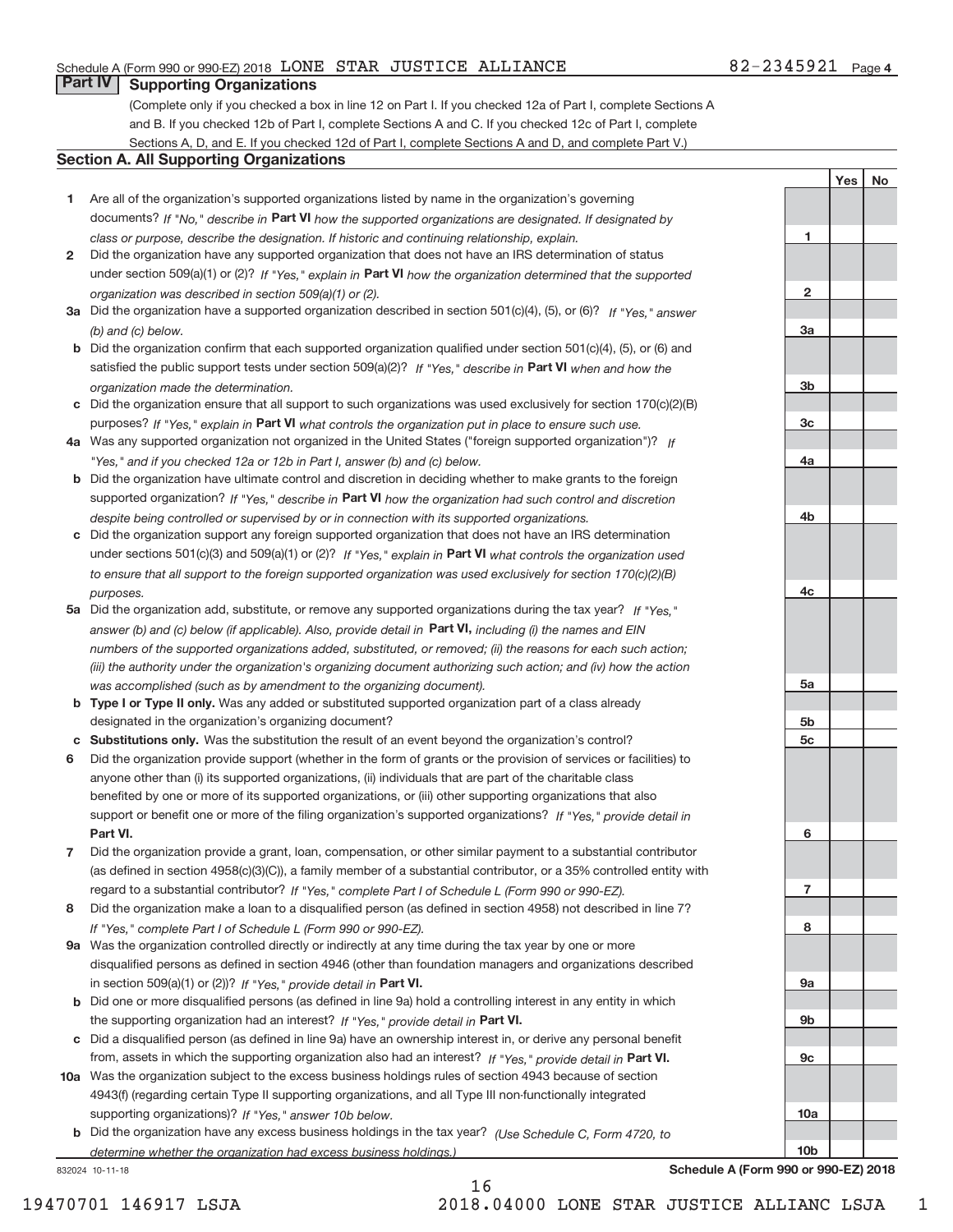#### Schedule A (Form 990 or 990‐EZ) 2018 Page LONE STAR JUSTICE ALLIANCE 82‐2345921 **Part IV Supporting Organizations** *(continued)*

|    |                                                                                                                                                                                               |                 | Yes | No |
|----|-----------------------------------------------------------------------------------------------------------------------------------------------------------------------------------------------|-----------------|-----|----|
| 11 | Has the organization accepted a gift or contribution from any of the following persons?                                                                                                       |                 |     |    |
|    | a A person who directly or indirectly controls, either alone or together with persons described in (b) and (c)                                                                                |                 |     |    |
|    | below, the governing body of a supported organization?                                                                                                                                        | 11a             |     |    |
|    | <b>b</b> A family member of a person described in (a) above?                                                                                                                                  | 11 <sub>b</sub> |     |    |
|    | c A 35% controlled entity of a person described in (a) or (b) above? If "Yes" to a, b, or c, provide detail in Part VI.                                                                       | 11c             |     |    |
|    | <b>Section B. Type I Supporting Organizations</b>                                                                                                                                             |                 |     |    |
|    |                                                                                                                                                                                               |                 | Yes | No |
| 1  | Did the directors, trustees, or membership of one or more supported organizations have the power to                                                                                           |                 |     |    |
|    | regularly appoint or elect at least a majority of the organization's directors or trustees at all times during the                                                                            |                 |     |    |
|    | tax year? If "No," describe in Part VI how the supported organization(s) effectively operated, supervised, or                                                                                 |                 |     |    |
|    | controlled the organization's activities. If the organization had more than one supported organization,                                                                                       |                 |     |    |
|    | describe how the powers to appoint and/or remove directors or trustees were allocated among the supported                                                                                     |                 |     |    |
|    | organizations and what conditions or restrictions, if any, applied to such powers during the tax year.                                                                                        | 1               |     |    |
| 2  | Did the organization operate for the benefit of any supported organization other than the supported                                                                                           |                 |     |    |
|    | organization(s) that operated, supervised, or controlled the supporting organization? If "Yes," explain in                                                                                    |                 |     |    |
|    | Part VI how providing such benefit carried out the purposes of the supported organization(s) that operated,                                                                                   |                 |     |    |
|    | supervised, or controlled the supporting organization.                                                                                                                                        | $\mathbf{2}$    |     |    |
|    | <b>Section C. Type II Supporting Organizations</b>                                                                                                                                            |                 |     |    |
|    |                                                                                                                                                                                               |                 | Yes | No |
| 1. | Were a majority of the organization's directors or trustees during the tax year also a majority of the directors                                                                              |                 |     |    |
|    | or trustees of each of the organization's supported organization(s)? If "No," describe in Part VI how control                                                                                 |                 |     |    |
|    | or management of the supporting organization was vested in the same persons that controlled or managed                                                                                        |                 |     |    |
|    | the supported organization(s).                                                                                                                                                                | 1               |     |    |
|    | <b>Section D. All Type III Supporting Organizations</b>                                                                                                                                       |                 |     |    |
|    |                                                                                                                                                                                               |                 | Yes | No |
| 1  | Did the organization provide to each of its supported organizations, by the last day of the fifth month of the                                                                                |                 |     |    |
|    | organization's tax year, (i) a written notice describing the type and amount of support provided during the prior tax                                                                         |                 |     |    |
|    | year, (ii) a copy of the Form 990 that was most recently filed as of the date of notification, and (iii) copies of the                                                                        |                 |     |    |
|    | organization's governing documents in effect on the date of notification, to the extent not previously provided?                                                                              | 1               |     |    |
| 2  | Were any of the organization's officers, directors, or trustees either (i) appointed or elected by the supported                                                                              |                 |     |    |
|    | organization(s) or (ii) serving on the governing body of a supported organization? If "No," explain in Part VI how                                                                            |                 |     |    |
|    | the organization maintained a close and continuous working relationship with the supported organization(s).                                                                                   | $\mathbf{2}$    |     |    |
| 3  | By reason of the relationship described in (2), did the organization's supported organizations have a                                                                                         |                 |     |    |
|    | significant voice in the organization's investment policies and in directing the use of the organization's                                                                                    |                 |     |    |
|    | income or assets at all times during the tax year? If "Yes," describe in Part VI the role the organization's                                                                                  |                 |     |    |
|    | supported organizations played in this regard.                                                                                                                                                | 3               |     |    |
|    | Section E. Type III Functionally Integrated Supporting Organizations                                                                                                                          |                 |     |    |
| 1  | Check the box next to the method that the organization used to satisfy the Integral Part Test during the year (see instructions).                                                             |                 |     |    |
| a  | The organization satisfied the Activities Test. Complete line 2 below.                                                                                                                        |                 |     |    |
| b  | The organization is the parent of each of its supported organizations. Complete line 3 below.                                                                                                 |                 |     |    |
| С  | The organization supported a governmental entity. Describe in Part VI how you supported a government entity (see instructions),                                                               |                 |     |    |
| 2  | Activities Test. Answer (a) and (b) below.                                                                                                                                                    |                 | Yes | No |
| a  | Did substantially all of the organization's activities during the tax year directly further the exempt purposes of                                                                            |                 |     |    |
|    | the supported organization(s) to which the organization was responsive? If "Yes," then in Part VI identify                                                                                    |                 |     |    |
|    | those supported organizations and explain how these activities directly furthered their exempt purposes,                                                                                      |                 |     |    |
|    | how the organization was responsive to those supported organizations, and how the organization determined                                                                                     | 2a              |     |    |
| b  | that these activities constituted substantially all of its activities.<br>Did the activities described in (a) constitute activities that, but for the organization's involvement, one or more |                 |     |    |
|    | of the organization's supported organization(s) would have been engaged in? If "Yes," explain in Part VI the                                                                                  |                 |     |    |
|    |                                                                                                                                                                                               |                 |     |    |
|    | reasons for the organization's position that its supported organization(s) would have engaged in these                                                                                        | 2b              |     |    |
| з  | activities but for the organization's involvement.<br>Parent of Supported Organizations. Answer (a) and (b) below.                                                                            |                 |     |    |
| а  | Did the organization have the power to regularly appoint or elect a majority of the officers, directors, or                                                                                   |                 |     |    |
|    | trustees of each of the supported organizations? Provide details in Part VI.                                                                                                                  | Зa              |     |    |
|    | b Did the organization exercise a substantial degree of direction over the policies, programs, and activities of each                                                                         |                 |     |    |
|    | of its supported organizations? If "Yes." describe in Part VI the role played by the organization in this regard.                                                                             | 3 <sub>b</sub>  |     |    |
|    |                                                                                                                                                                                               |                 |     |    |

17

832025 10‐11‐18

**Schedule A (Form 990 or 990‐EZ) 2018**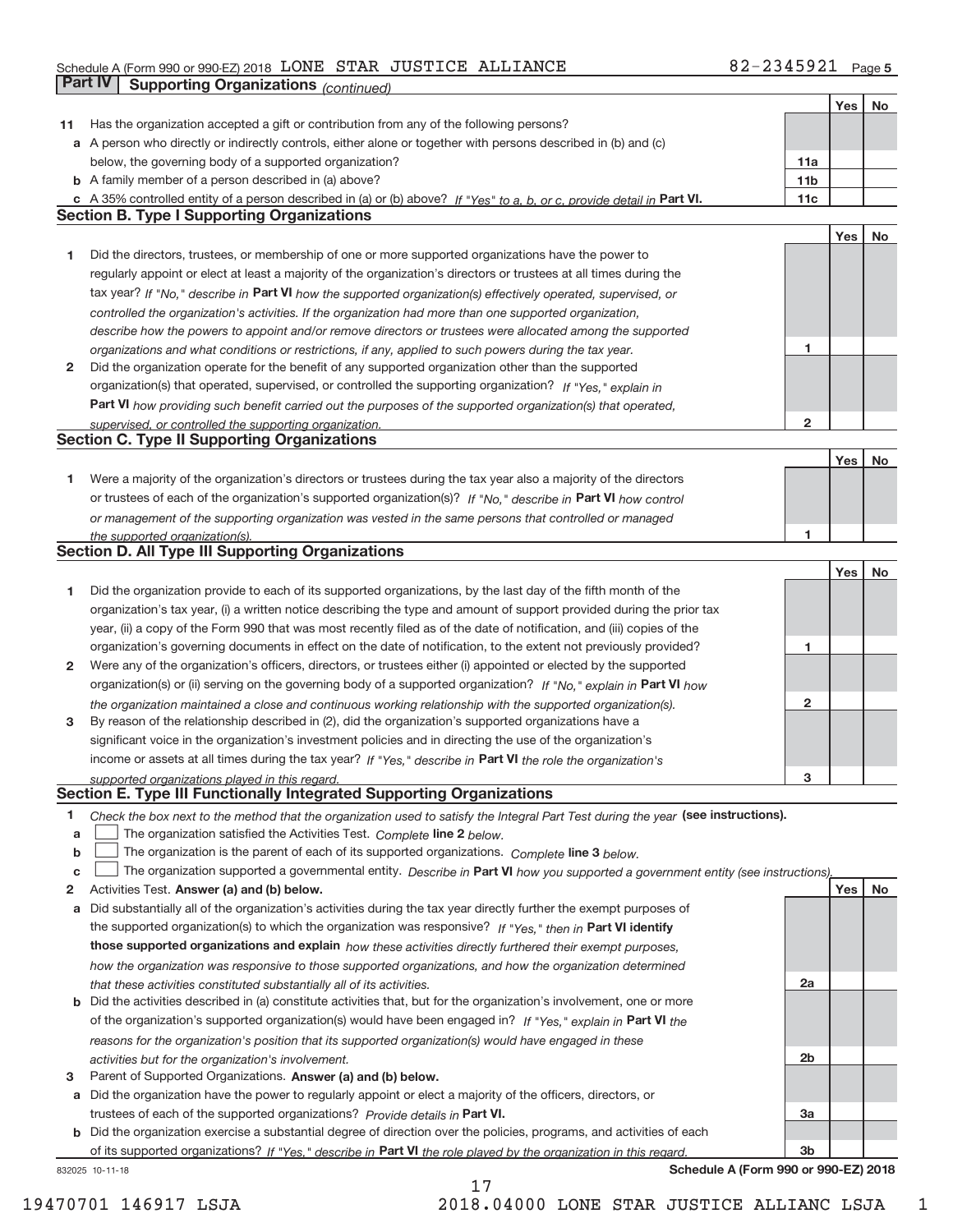| Schedule A (Form 990 or 990-EZ) 2018 LONE STAR JUSTICE ALLIANCE |  |                                                                                  | $82 - 2345921$ Page 6 |  |
|-----------------------------------------------------------------|--|----------------------------------------------------------------------------------|-----------------------|--|
|                                                                 |  | Part V   Type III Non-Functionally Integrated 509(a)(3) Supporting Organizations |                       |  |

1 **1 See instructions.** All Part Integral Part Test as a qualifying trust on Nov. 20, 1970 (explain in Part VI.) See instructions. All other Type III non‐functionally integrated supporting organizations must complete Sections A through E.  $\overline{\phantom{a}}$ 

|                | Section A - Adjusted Net Income                                                                                                   |                | (A) Prior Year | (B) Current Year<br>(optional) |
|----------------|-----------------------------------------------------------------------------------------------------------------------------------|----------------|----------------|--------------------------------|
| 1              | Net short-term capital gain                                                                                                       | 1              |                |                                |
| $\mathbf{2}$   | Recoveries of prior-year distributions                                                                                            | $\overline{2}$ |                |                                |
| 3              | Other gross income (see instructions)                                                                                             | 3              |                |                                |
| 4              | Add lines 1 through 3                                                                                                             | 4              |                |                                |
| 5              | Depreciation and depletion                                                                                                        | 5              |                |                                |
| 6              | Portion of operating expenses paid or incurred for production or                                                                  |                |                |                                |
|                | collection of gross income or for management, conservation, or                                                                    |                |                |                                |
|                | maintenance of property held for production of income (see instructions)                                                          | 6              |                |                                |
| 7              | Other expenses (see instructions)                                                                                                 | $\overline{7}$ |                |                                |
| 8              | Adjusted Net Income (subtract lines 5, 6, and 7 from line 4)                                                                      | 8              |                |                                |
|                | <b>Section B - Minimum Asset Amount</b>                                                                                           |                | (A) Prior Year | (B) Current Year<br>(optional) |
| 1              | Aggregate fair market value of all non-exempt-use assets (see                                                                     |                |                |                                |
|                | instructions for short tax year or assets held for part of year):                                                                 |                |                |                                |
|                | <b>a</b> Average monthly value of securities                                                                                      | 1a             |                |                                |
|                | <b>b</b> Average monthly cash balances                                                                                            | 1 <sub>b</sub> |                |                                |
|                | c Fair market value of other non-exempt-use assets                                                                                | 1c             |                |                                |
|                | d Total (add lines 1a, 1b, and 1c)                                                                                                | 1d             |                |                                |
|                | e Discount claimed for blockage or other                                                                                          |                |                |                                |
|                | factors (explain in detail in Part VI):                                                                                           |                |                |                                |
| $\mathbf{2}$   | Acquisition indebtedness applicable to non-exempt-use assets                                                                      | $\mathbf{2}$   |                |                                |
| 3              | Subtract line 2 from line 1d                                                                                                      | 3              |                |                                |
| 4              | Cash deemed held for exempt use. Enter 1-1/2% of line 3 (for greater amount,                                                      |                |                |                                |
|                | see instructions)                                                                                                                 | 4              |                |                                |
| 5              | Net value of non-exempt-use assets (subtract line 4 from line 3)                                                                  | 5              |                |                                |
| 6              | Multiply line 5 by .035                                                                                                           | 6              |                |                                |
| 7              | Recoveries of prior-year distributions                                                                                            | $\overline{7}$ |                |                                |
| 8              | Minimum Asset Amount (add line 7 to line 6)                                                                                       | 8              |                |                                |
|                | <b>Section C - Distributable Amount</b>                                                                                           |                |                | <b>Current Year</b>            |
| 1.             | Adjusted net income for prior year (from Section A, line 8, Column A)                                                             | 1              |                |                                |
| $\mathbf{2}$   | Enter 85% of line 1                                                                                                               | $\overline{2}$ |                |                                |
| 3              | Minimum asset amount for prior year (from Section B, line 8, Column A)                                                            | 3              |                |                                |
| 4              | Enter greater of line 2 or line 3                                                                                                 | 4              |                |                                |
| 5              | Income tax imposed in prior year                                                                                                  | 5              |                |                                |
| 6              | <b>Distributable Amount.</b> Subtract line 5 from line 4, unless subject to                                                       |                |                |                                |
|                | emergency temporary reduction (see instructions)                                                                                  | 6              |                |                                |
| $\overline{7}$ | Check here if the current year is the organization's first as a non-functionally integrated Type III supporting organization (see |                |                |                                |

instructions).

**Schedule A (Form 990 or 990‐EZ) 2018**

832026 10‐11‐18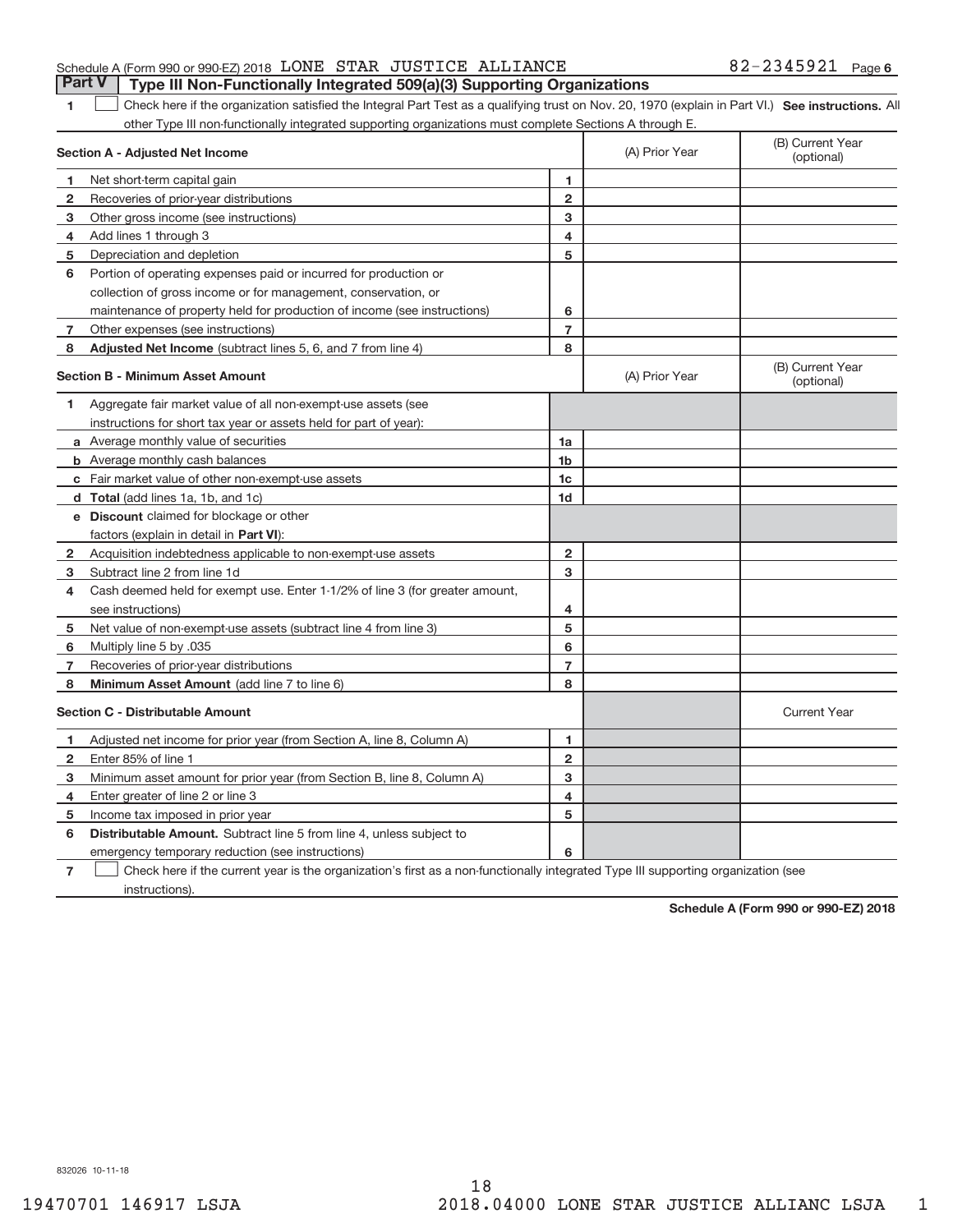#### Schedule A (Form 990 or 990‐EZ) 2018 Page LONE STAR JUSTICE ALLIANCE 82‐2345921

| <b>Part V</b><br>Type III Non-Functionally Integrated 509(a)(3) Supporting Organizations<br>(continued) |                                                                                            |                                    |                                    |                               |  |  |
|---------------------------------------------------------------------------------------------------------|--------------------------------------------------------------------------------------------|------------------------------------|------------------------------------|-------------------------------|--|--|
|                                                                                                         | <b>Current Year</b><br><b>Section D - Distributions</b>                                    |                                    |                                    |                               |  |  |
| 1                                                                                                       | Amounts paid to supported organizations to accomplish exempt purposes                      |                                    |                                    |                               |  |  |
| 2                                                                                                       | Amounts paid to perform activity that directly furthers exempt purposes of supported       |                                    |                                    |                               |  |  |
|                                                                                                         | organizations, in excess of income from activity                                           |                                    |                                    |                               |  |  |
| 3                                                                                                       | Administrative expenses paid to accomplish exempt purposes of supported organizations      |                                    |                                    |                               |  |  |
| 4                                                                                                       | Amounts paid to acquire exempt-use assets                                                  |                                    |                                    |                               |  |  |
| 5                                                                                                       | Qualified set-aside amounts (prior IRS approval required)                                  |                                    |                                    |                               |  |  |
| 6                                                                                                       | Other distributions (describe in Part VI). See instructions.                               |                                    |                                    |                               |  |  |
| 7                                                                                                       | <b>Total annual distributions.</b> Add lines 1 through 6.                                  |                                    |                                    |                               |  |  |
| 8                                                                                                       | Distributions to attentive supported organizations to which the organization is responsive |                                    |                                    |                               |  |  |
|                                                                                                         | (provide details in Part VI). See instructions.                                            |                                    |                                    |                               |  |  |
| 9                                                                                                       | Distributable amount for 2018 from Section C, line 6                                       |                                    |                                    |                               |  |  |
| 10                                                                                                      | Line 8 amount divided by line 9 amount                                                     |                                    |                                    |                               |  |  |
|                                                                                                         | <b>Section E - Distribution Allocations</b> (see instructions)                             | (i)<br><b>Excess Distributions</b> | (iii)<br><b>Underdistributions</b> | (iii)<br><b>Distributable</b> |  |  |
|                                                                                                         |                                                                                            |                                    | Pre-2018                           | <b>Amount for 2018</b>        |  |  |
| 1.                                                                                                      | Distributable amount for 2018 from Section C, line 6                                       |                                    |                                    |                               |  |  |
| 2                                                                                                       | Underdistributions, if any, for years prior to 2018 (reason-                               |                                    |                                    |                               |  |  |
|                                                                                                         | able cause required-explain in Part VI). See instructions.                                 |                                    |                                    |                               |  |  |
| 3                                                                                                       | Excess distributions carryover, if any, to 2018                                            |                                    |                                    |                               |  |  |
|                                                                                                         | <b>a</b> From 2013                                                                         |                                    |                                    |                               |  |  |
|                                                                                                         | <b>b</b> From 2014                                                                         |                                    |                                    |                               |  |  |
|                                                                                                         | c From 2015                                                                                |                                    |                                    |                               |  |  |
|                                                                                                         | <b>d</b> From 2016                                                                         |                                    |                                    |                               |  |  |
|                                                                                                         | e From 2017                                                                                |                                    |                                    |                               |  |  |
|                                                                                                         | f Total of lines 3a through e                                                              |                                    |                                    |                               |  |  |
|                                                                                                         | g Applied to underdistributions of prior years                                             |                                    |                                    |                               |  |  |
|                                                                                                         | <b>h</b> Applied to 2018 distributable amount                                              |                                    |                                    |                               |  |  |
| Ť.                                                                                                      | Carryover from 2013 not applied (see instructions)                                         |                                    |                                    |                               |  |  |
|                                                                                                         | Remainder. Subtract lines 3g, 3h, and 3i from 3f.                                          |                                    |                                    |                               |  |  |
| 4                                                                                                       | Distributions for 2018 from Section D,                                                     |                                    |                                    |                               |  |  |
|                                                                                                         | line $7:$                                                                                  |                                    |                                    |                               |  |  |
|                                                                                                         | <b>a</b> Applied to underdistributions of prior years                                      |                                    |                                    |                               |  |  |
|                                                                                                         | <b>b</b> Applied to 2018 distributable amount                                              |                                    |                                    |                               |  |  |
| с                                                                                                       | Remainder. Subtract lines 4a and 4b from 4.                                                |                                    |                                    |                               |  |  |
| 5                                                                                                       | Remaining underdistributions for years prior to 2018, if                                   |                                    |                                    |                               |  |  |
|                                                                                                         | any. Subtract lines 3g and 4a from line 2. For result greater                              |                                    |                                    |                               |  |  |
|                                                                                                         | than zero, explain in Part VI. See instructions.                                           |                                    |                                    |                               |  |  |
| 6                                                                                                       | Remaining underdistributions for 2018. Subtract lines 3h                                   |                                    |                                    |                               |  |  |
|                                                                                                         | and 4b from line 1. For result greater than zero, explain in                               |                                    |                                    |                               |  |  |
|                                                                                                         | Part VI. See instructions.                                                                 |                                    |                                    |                               |  |  |
| $\mathbf{7}$                                                                                            | Excess distributions carryover to 2019. Add lines 3j                                       |                                    |                                    |                               |  |  |
|                                                                                                         | and 4c.                                                                                    |                                    |                                    |                               |  |  |
| 8                                                                                                       | Breakdown of line 7:                                                                       |                                    |                                    |                               |  |  |
|                                                                                                         | a Excess from 2014                                                                         |                                    |                                    |                               |  |  |
|                                                                                                         | <b>b</b> Excess from 2015                                                                  |                                    |                                    |                               |  |  |
|                                                                                                         | c Excess from 2016                                                                         |                                    |                                    |                               |  |  |
|                                                                                                         | d Excess from 2017                                                                         |                                    |                                    |                               |  |  |
|                                                                                                         | e Excess from 2018                                                                         |                                    |                                    |                               |  |  |

**Schedule A (Form 990 or 990‐EZ) 2018**

832027 10‐11‐18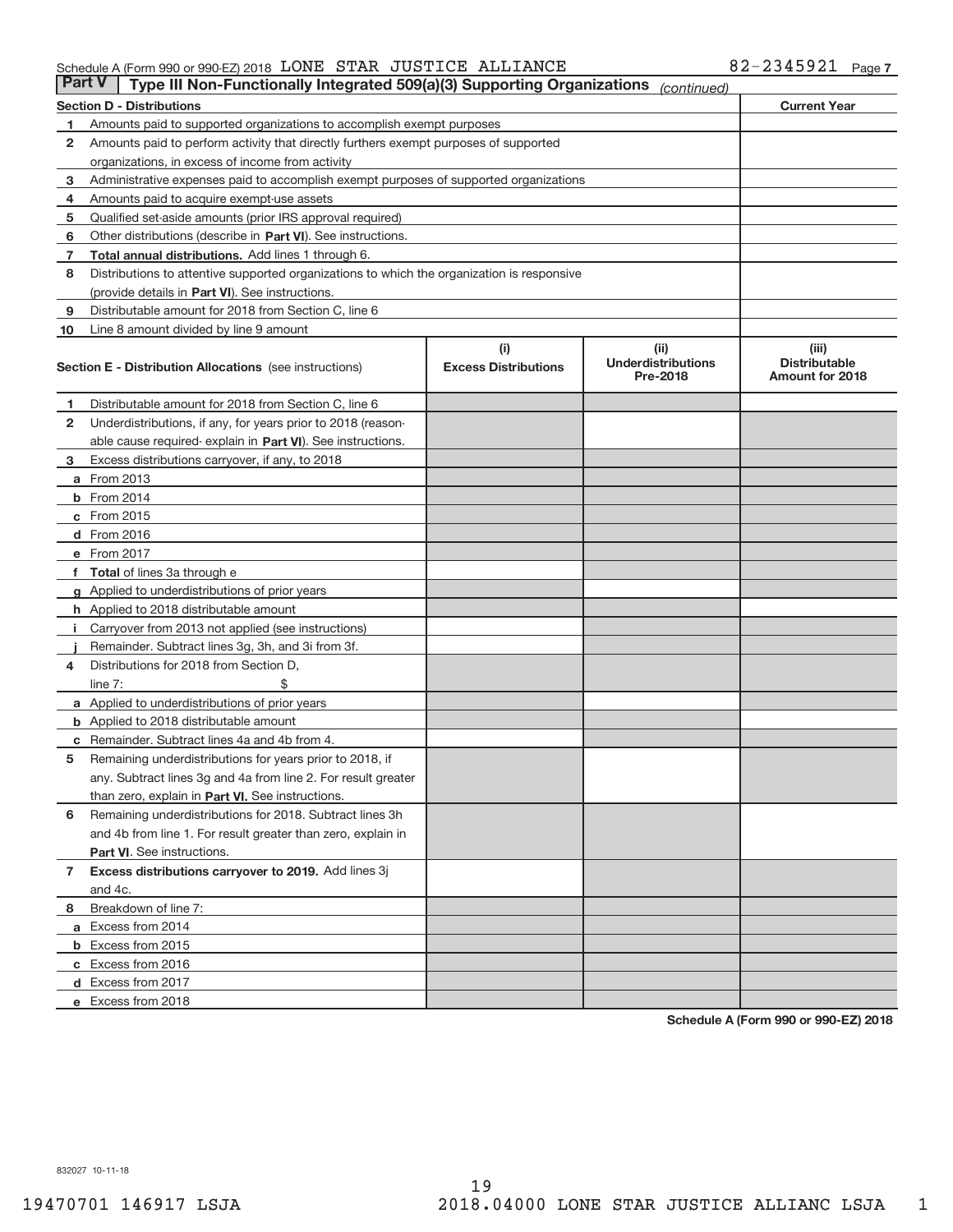|                 | Schedule A (Form 990 or 990-EZ) 2018 LONE STAR JUSTICE ALLIANCE                                                                                                                                                                                                  |    | 82-2345921 Page 8                                                                                                                                                                                                                                                                                |
|-----------------|------------------------------------------------------------------------------------------------------------------------------------------------------------------------------------------------------------------------------------------------------------------|----|--------------------------------------------------------------------------------------------------------------------------------------------------------------------------------------------------------------------------------------------------------------------------------------------------|
| <b>Part VI</b>  | Supplemental Information. Provide the explanations required by Part II, line 10; Part II, line 17a or 17b; Part III, line 12;<br>Section D, lines 5, 6, and 8; and Part V, Section E, lines 2, 5, and 6. Also complete this part for any additional information. |    | Part IV, Section A, lines 1, 2, 3b, 3c, 4b, 4c, 5a, 6, 9a, 9b, 9c, 11a, 11b, and 11c; Part IV, Section B, lines 1 and 2; Part IV, Section C,<br>line 1; Part IV, Section D, lines 2 and 3; Part IV, Section E, lines 1c, 2a, 2b, 3a, and 3b; Part V, line 1; Part V, Section B, line 1e; Part V, |
|                 | (See instructions.)                                                                                                                                                                                                                                              |    |                                                                                                                                                                                                                                                                                                  |
|                 |                                                                                                                                                                                                                                                                  |    |                                                                                                                                                                                                                                                                                                  |
|                 |                                                                                                                                                                                                                                                                  |    |                                                                                                                                                                                                                                                                                                  |
|                 |                                                                                                                                                                                                                                                                  |    |                                                                                                                                                                                                                                                                                                  |
|                 |                                                                                                                                                                                                                                                                  |    |                                                                                                                                                                                                                                                                                                  |
|                 |                                                                                                                                                                                                                                                                  |    |                                                                                                                                                                                                                                                                                                  |
|                 |                                                                                                                                                                                                                                                                  |    |                                                                                                                                                                                                                                                                                                  |
|                 |                                                                                                                                                                                                                                                                  |    |                                                                                                                                                                                                                                                                                                  |
|                 |                                                                                                                                                                                                                                                                  |    |                                                                                                                                                                                                                                                                                                  |
|                 |                                                                                                                                                                                                                                                                  |    |                                                                                                                                                                                                                                                                                                  |
|                 |                                                                                                                                                                                                                                                                  |    |                                                                                                                                                                                                                                                                                                  |
|                 |                                                                                                                                                                                                                                                                  |    |                                                                                                                                                                                                                                                                                                  |
|                 |                                                                                                                                                                                                                                                                  |    |                                                                                                                                                                                                                                                                                                  |
|                 |                                                                                                                                                                                                                                                                  |    |                                                                                                                                                                                                                                                                                                  |
|                 |                                                                                                                                                                                                                                                                  |    |                                                                                                                                                                                                                                                                                                  |
|                 |                                                                                                                                                                                                                                                                  |    |                                                                                                                                                                                                                                                                                                  |
|                 |                                                                                                                                                                                                                                                                  |    |                                                                                                                                                                                                                                                                                                  |
|                 |                                                                                                                                                                                                                                                                  |    |                                                                                                                                                                                                                                                                                                  |
|                 |                                                                                                                                                                                                                                                                  |    |                                                                                                                                                                                                                                                                                                  |
|                 |                                                                                                                                                                                                                                                                  |    |                                                                                                                                                                                                                                                                                                  |
|                 |                                                                                                                                                                                                                                                                  |    |                                                                                                                                                                                                                                                                                                  |
|                 |                                                                                                                                                                                                                                                                  |    |                                                                                                                                                                                                                                                                                                  |
|                 |                                                                                                                                                                                                                                                                  |    |                                                                                                                                                                                                                                                                                                  |
|                 |                                                                                                                                                                                                                                                                  |    |                                                                                                                                                                                                                                                                                                  |
|                 |                                                                                                                                                                                                                                                                  |    |                                                                                                                                                                                                                                                                                                  |
|                 |                                                                                                                                                                                                                                                                  |    |                                                                                                                                                                                                                                                                                                  |
|                 |                                                                                                                                                                                                                                                                  |    |                                                                                                                                                                                                                                                                                                  |
|                 |                                                                                                                                                                                                                                                                  |    |                                                                                                                                                                                                                                                                                                  |
|                 |                                                                                                                                                                                                                                                                  |    |                                                                                                                                                                                                                                                                                                  |
|                 |                                                                                                                                                                                                                                                                  |    |                                                                                                                                                                                                                                                                                                  |
|                 |                                                                                                                                                                                                                                                                  |    |                                                                                                                                                                                                                                                                                                  |
|                 |                                                                                                                                                                                                                                                                  |    |                                                                                                                                                                                                                                                                                                  |
| 832028 10-11-18 |                                                                                                                                                                                                                                                                  | 20 | Schedule A (Form 990 or 990-EZ) 2018                                                                                                                                                                                                                                                             |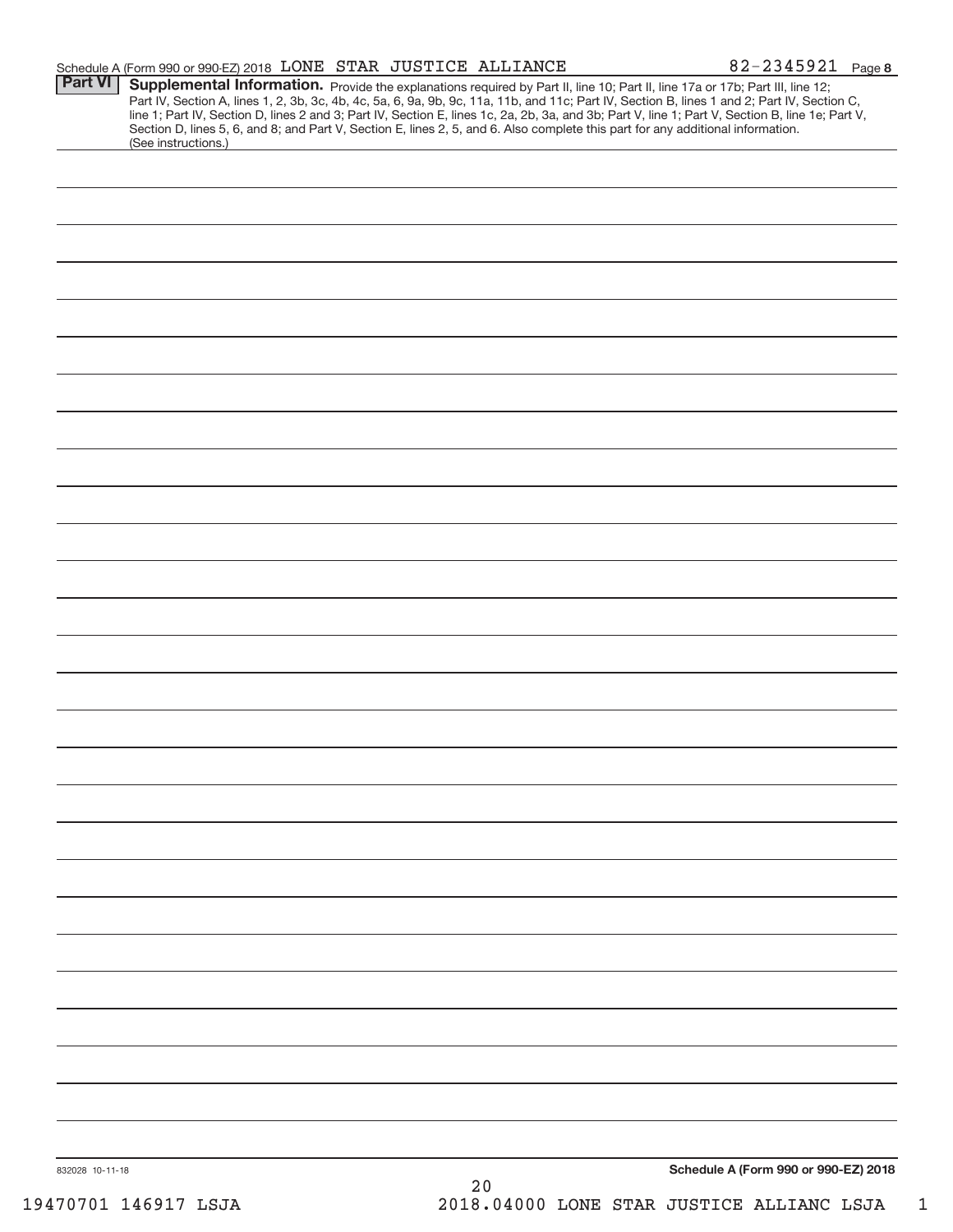Department of the Treasury Internal Revenue Service **(Form 990, 990‐EZ,**

## **Schedule B Schedule of Contributors**

**or 990‐PF) | Attach to Form 990, Form 990‐EZ, or Form 990‐PF. | Go to www.irs.gov/Form990 for the latest information.** OMB No. 1545-0047

**2018**

**Employer identification number**

|--|

| Internal Revenue Service |  |
|--------------------------|--|
| Name of the organization |  |

|                    | STAR JUSTICE ALLIANCE<br>LONE                                                      | 8 |  |  |  |  |
|--------------------|------------------------------------------------------------------------------------|---|--|--|--|--|
|                    | <b>Organization type (check one):</b>                                              |   |  |  |  |  |
| Filers of:         | Section:                                                                           |   |  |  |  |  |
| Form 990 or 990-EZ | $\lfloor x \rfloor$ 501(c)( 3) (enter number) organization                         |   |  |  |  |  |
|                    | $4947(a)(1)$ nonexempt charitable trust <b>not</b> treated as a private foundation |   |  |  |  |  |
|                    | 527 political organization                                                         |   |  |  |  |  |
| Form 990-PF        | 501(c)(3) exempt private foundation                                                |   |  |  |  |  |
|                    | 4947(a)(1) nonexempt charitable trust treated as a private foundation              |   |  |  |  |  |
|                    | 501(c)(3) taxable private foundation                                               |   |  |  |  |  |

Check if your organization is covered by the General Rule or a Special Rule. **Note:**  Only a section 501(c)(7), (8), or (10) organization can check boxes for both the General Rule and a Special Rule. See instructions.

#### **General Rule**

**K** For an organization filing Form 990, 990-EZ, or 990-PF that received, during the year, contributions totaling \$5,000 or more (in money or property) from any one contributor. Complete Parts I and II. See instructions for determining a contributor's total contributions.

#### **Special Rules**

any one contributor, during the year, total contributions of the greater of  $\,$  (1) \$5,000; or (2) 2% of the amount on (i) Form 990, Part VIII, line 1h; For an organization described in section 501(c)(3) filing Form 990 or 990‐EZ that met the 33 1/3% support test of the regulations under sections 509(a)(1) and 170(b)(1)(A)(vi), that checked Schedule A (Form 990 or 990‐EZ), Part II, line 13, 16a, or 16b, and that received from or (ii) Form 990‐EZ, line 1. Complete Parts I and II.  $\begin{array}{c} \hline \end{array}$ 

year, total contributions of more than \$1,000 *exclusively* for religious, charitable, scientific, literary, or educational purposes, or for the For an organization described in section 501(c)(7), (8), or (10) filing Form 990 or 990‐EZ that received from any one contributor, during the prevention of cruelty to children or animals. Complete Parts I (entering "N/A" in column (b) instead of the contributor name and address), II, and III.  $\begin{array}{c} \hline \end{array}$ 

purpose. Don't complete any of the parts unless the General Rule applies to this organization because it received nonexclusively year, contributions <sub>exclusively</sub> for religious, charitable, etc., purposes, but no such contributions totaled more than \$1,000. If this box is checked, enter here the total contributions that were received during the year for an *exclusively* religious, charitable, etc., For an organization described in section 501(c)(7), (8), or (10) filing Form 990 or 990‐EZ that received from any one contributor, during the religious, charitable, etc., contributions totaling \$5,000 or more during the year  $\Box$ — $\Box$   $\Box$  $\begin{array}{c} \hline \end{array}$ 

**Caution:**  An organization that isn't covered by the General Rule and/or the Special Rules doesn't file Schedule B (Form 990, 990‐EZ, or 990‐PF),  **must** but it answer "No" on Part IV, line 2, of its Form 990; or check the box on line H of its Form 990‐EZ or on its Form 990‐PF, Part I, line 2, to certify that it doesn't meet the filing requirements of Schedule B (Form 990, 990‐EZ, or 990‐PF).

**For Paperwork Reduction Act Notice, see the instructions for Form 990, 990-EZ, or 990-PF. Schedule B (Form 990, 990-EZ, or 990-PF) (2018)** LHA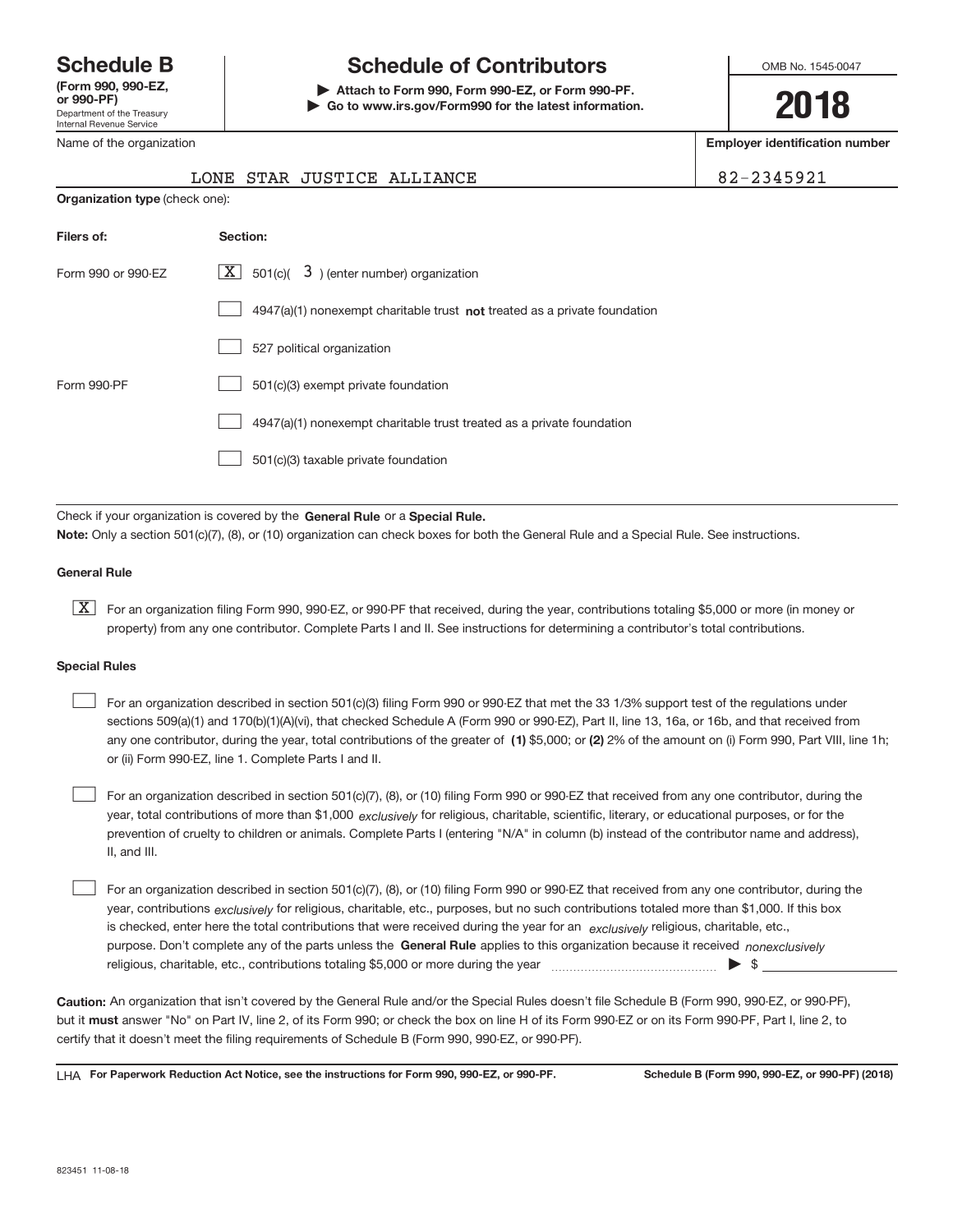#### Schedule B (Form 990, 990-EZ, or 990-PF) (2018)

Name of organization

Employer identification number

#### LONE STAR JUSTICE ALLIANCE 82-2345921

| Part I               | Contributors (see instructions). Use duplicate copies of Part I if additional space is needed. |                                   |                                                                                                                                          |
|----------------------|------------------------------------------------------------------------------------------------|-----------------------------------|------------------------------------------------------------------------------------------------------------------------------------------|
| (a)                  | (b)                                                                                            | (c)                               | (d)                                                                                                                                      |
| No.                  | Name, address, and ZIP + 4                                                                     | <b>Total contributions</b>        | Type of contribution                                                                                                                     |
| 1                    |                                                                                                | 5,048.<br>\$                      | $\overline{\text{X}}$<br>Person<br>Payroll<br>Noncash<br>(Complete Part II for<br>noncash contributions.)                                |
| (a)<br>No.           | (b)<br>Name, address, and ZIP + 4                                                              | (c)<br><b>Total contributions</b> | (d)<br>Type of contribution                                                                                                              |
| 2                    |                                                                                                | 5,000.<br>\$                      | $\overline{\text{X}}$<br>Person<br>Payroll<br>Noncash<br>(Complete Part II for<br>noncash contributions.)                                |
| (a)<br>No.           | (b)<br>Name, address, and ZIP + 4                                                              | (c)<br><b>Total contributions</b> | (d)<br>Type of contribution                                                                                                              |
| 3                    |                                                                                                | 10,000.<br>\$                     | $\overline{\text{X}}$<br>Person<br>Payroll<br>Noncash<br>(Complete Part II for<br>noncash contributions.)                                |
| (a)<br>No.           | (b)<br>Name, address, and ZIP + 4                                                              | (c)<br><b>Total contributions</b> | (d)<br>Type of contribution                                                                                                              |
| 4                    |                                                                                                | 100,000.<br>\$                    | $\overline{\text{X}}$<br>Person<br>Payroll<br>Noncash<br>(Complete Part II for<br>noncash contributions.)                                |
| (a)<br>No.           | (b)<br>Name, address, and ZIP + 4                                                              | (c)<br><b>Total contributions</b> | (d)<br>Type of contribution                                                                                                              |
| 5                    |                                                                                                | 20,000.<br>\$                     | $\overline{\text{X}}$<br>Person<br>Payroll<br>Noncash<br>(Complete Part II for<br>noncash contributions.)                                |
| (a)<br>No.           | (b)<br>Name, address, and ZIP + 4                                                              | (c)<br><b>Total contributions</b> | (d)<br>Type of contribution                                                                                                              |
| 6<br>823452 11-08-18 |                                                                                                | 10,000.<br>\$                     | х<br>Person<br>Payroll<br>Noncash<br>(Complete Part II for<br>noncash contributions.)<br>Schedule B (Form 990, 990-EZ, or 990-PF) (2018) |

2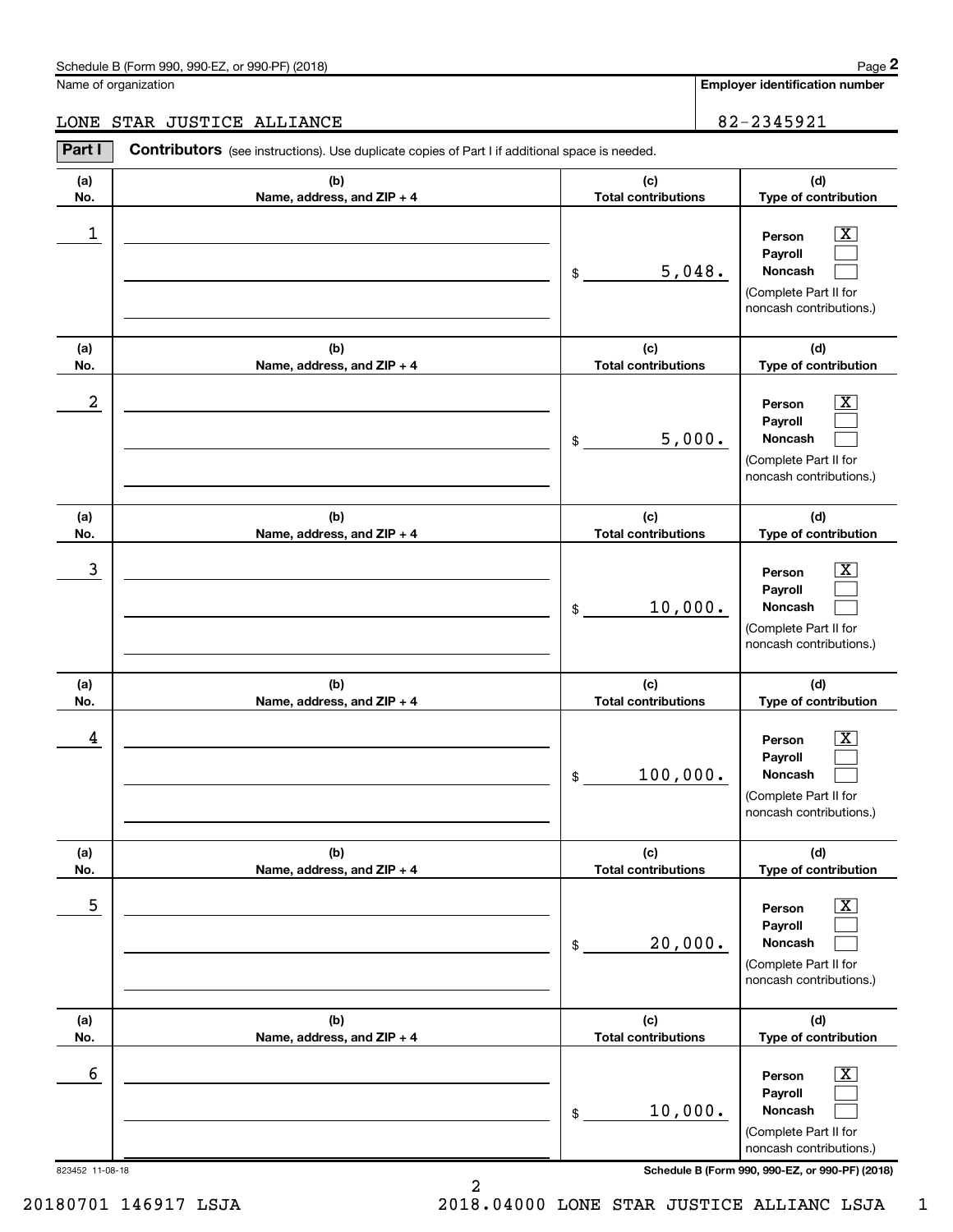#### Schedule B (Form 990, 990-EZ, or 990-PF) (2018)

Name of organization

Employer identification number

#### LONE STAR JUSTICE ALLIANCE 82-2345921

| Part I          | Contributors (see instructions). Use duplicate copies of Part I if additional space is needed. |                                   |                                                                                                                                     |
|-----------------|------------------------------------------------------------------------------------------------|-----------------------------------|-------------------------------------------------------------------------------------------------------------------------------------|
| (a)<br>No.      | (b)<br>Name, address, and ZIP + 4                                                              | (c)<br><b>Total contributions</b> | (d)<br>Type of contribution                                                                                                         |
| 7               |                                                                                                | 75,000.<br>\$                     | $\boxed{\text{X}}$<br>Person<br>Payroll<br>Noncash<br>(Complete Part II for<br>noncash contributions.)                              |
| (a)<br>No.      | (b)<br>Name, address, and ZIP + 4                                                              | (c)<br><b>Total contributions</b> | (d)<br>Type of contribution                                                                                                         |
| 8               |                                                                                                | 5,000.<br>\$                      | $\boxed{\text{X}}$<br>Person<br>Payroll<br>Noncash<br>(Complete Part II for<br>noncash contributions.)                              |
| (a)<br>No.      | (b)<br>Name, address, and ZIP + 4                                                              | (c)<br><b>Total contributions</b> | (d)<br>Type of contribution                                                                                                         |
|                 |                                                                                                | \$                                | Person<br>Payroll<br>Noncash<br>(Complete Part II for<br>noncash contributions.)                                                    |
| (a)<br>No.      | (b)<br>Name, address, and ZIP + 4                                                              | (c)<br><b>Total contributions</b> | (d)<br>Type of contribution                                                                                                         |
|                 |                                                                                                | \$                                | Person<br>Payroll<br>Noncash<br>(Complete Part II for<br>noncash contributions.)                                                    |
| (a)<br>No.      | (b)<br>Name, address, and ZIP + 4                                                              | (c)<br><b>Total contributions</b> | (d)<br>Type of contribution                                                                                                         |
|                 |                                                                                                | \$                                | Person<br>Payroll<br>Noncash<br>(Complete Part II for<br>noncash contributions.)                                                    |
| (a)<br>No.      | (b)<br>Name, address, and ZIP + 4                                                              | (c)<br><b>Total contributions</b> | (d)<br>Type of contribution                                                                                                         |
| 823452 11-08-18 |                                                                                                | \$                                | Person<br>Payroll<br>Noncash<br>(Complete Part II for<br>noncash contributions.)<br>Schedule B (Form 990, 990-EZ, or 990-PF) (2018) |

3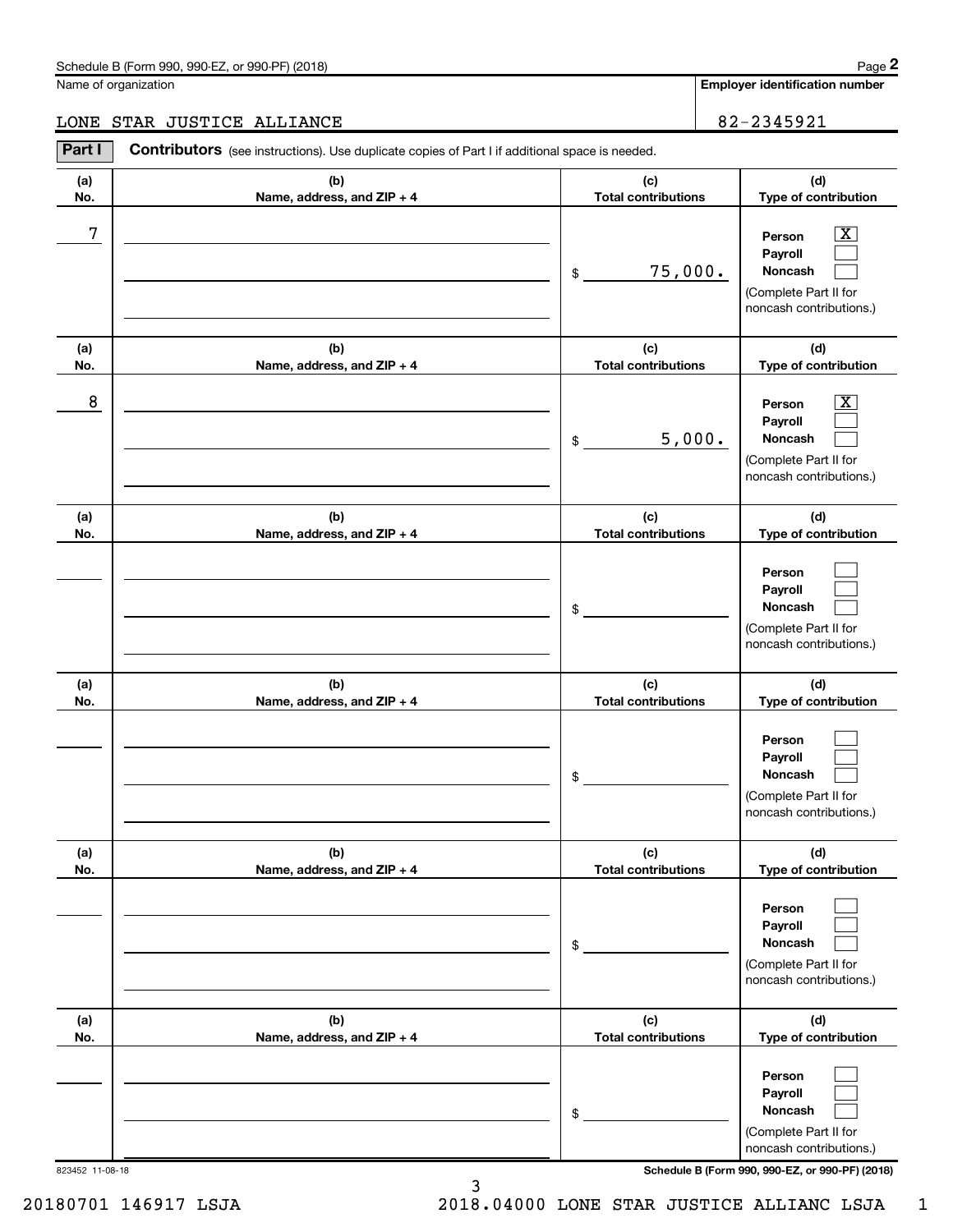Name of organization

**Employer identification number**

LONE STAR JUSTICE ALLIANCE 82–2345921

Part II Noncash Property (see instructions). Use duplicate copies of Part II if additional space is needed.

| (a)<br>(c)<br>No.<br>(b)<br>FMV (or estimate)<br>from<br>Description of noncash property given<br>(See instructions.)<br>Part I | (d)<br>Date received                            |
|---------------------------------------------------------------------------------------------------------------------------------|-------------------------------------------------|
|                                                                                                                                 |                                                 |
| $\frac{1}{2}$                                                                                                                   |                                                 |
| (a)<br>(c)<br>No.<br>(b)<br>FMV (or estimate)<br>from<br>Description of noncash property given<br>(See instructions.)<br>Part I | (d)<br>Date received                            |
| $\frac{1}{2}$                                                                                                                   |                                                 |
| (a)<br>(c)<br>No.<br>(b)<br>FMV (or estimate)<br>from<br>Description of noncash property given<br>(See instructions.)<br>Part I | (d)<br>Date received                            |
| $\frac{1}{2}$                                                                                                                   |                                                 |
| (a)<br>(c)<br>No.<br>(b)<br>FMV (or estimate)<br>from<br>Description of noncash property given<br>(See instructions.)<br>Part I | (d)<br>Date received                            |
| $\mathfrak{S}$                                                                                                                  |                                                 |
| (a)<br>(c)<br>No.<br>(b)<br>FMV (or estimate)<br>from<br>Description of noncash property given<br>(See instructions.)<br>Part I | (d)<br>Date received                            |
| \$                                                                                                                              |                                                 |
| (a)<br>(c)<br>No.<br>(b)<br>FMV (or estimate)<br>from<br>Description of noncash property given<br>(See instructions.)<br>Part I | (d)<br>Date received                            |
| \$                                                                                                                              | Schedule B (Form 990, 990-EZ, or 990-PF) (2018) |

25

19470701 146917 LSJA 2018.04000 LONE STAR JUSTICE ALLIANC LSJA\_\_\_1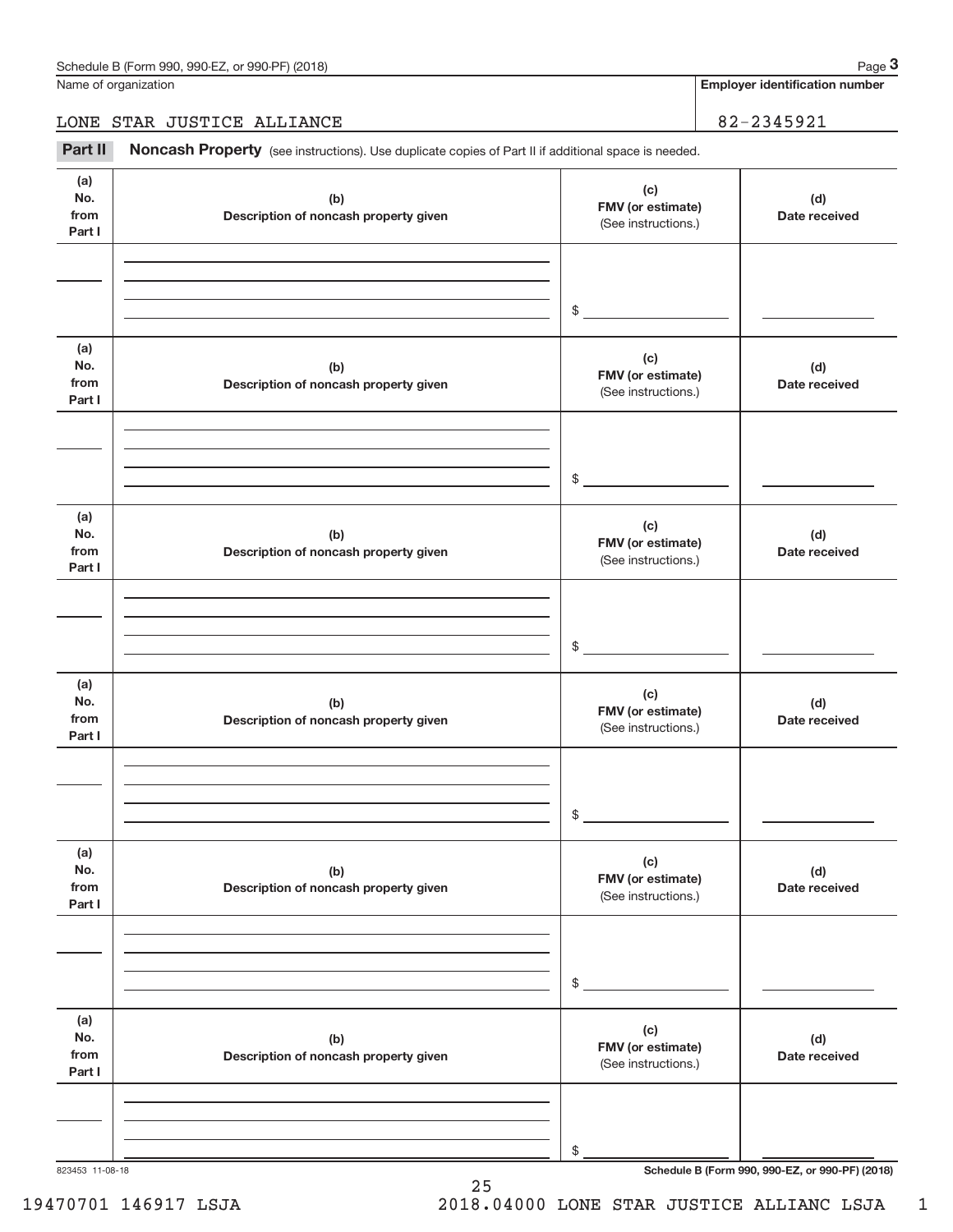| Name of organization      |                                                                                                                                                                                                                                                                                                                                                                                                                                                                                                                                 |                      |                                          | <b>Employer identification number</b>           |  |
|---------------------------|---------------------------------------------------------------------------------------------------------------------------------------------------------------------------------------------------------------------------------------------------------------------------------------------------------------------------------------------------------------------------------------------------------------------------------------------------------------------------------------------------------------------------------|----------------------|------------------------------------------|-------------------------------------------------|--|
|                           | LONE STAR JUSTICE ALLIANCE                                                                                                                                                                                                                                                                                                                                                                                                                                                                                                      |                      |                                          | 82-2345921                                      |  |
| Part III                  | Exclusively religious, charitable, etc., contributions to organizations described in section 501(c)(7), (8), or (10) that total more than \$1,000 for the year<br>from any one contributor. Complete columns (a) through (e) and the following line entry. For organizations<br>completing Part III, enter the total of exclusively religious, charitable, etc., contributions of \$1,000 or less for the year. (Enter this info. once.) $\triangleright$ \$<br>Use duplicate copies of Part III if additional space is needed. |                      |                                          |                                                 |  |
| (a) No.<br>from<br>Part I | (b) Purpose of gift                                                                                                                                                                                                                                                                                                                                                                                                                                                                                                             | (c) Use of gift      |                                          | (d) Description of how gift is held             |  |
|                           |                                                                                                                                                                                                                                                                                                                                                                                                                                                                                                                                 |                      |                                          |                                                 |  |
|                           |                                                                                                                                                                                                                                                                                                                                                                                                                                                                                                                                 | (e) Transfer of gift |                                          |                                                 |  |
|                           | Transferee's name, address, and ZIP + 4                                                                                                                                                                                                                                                                                                                                                                                                                                                                                         |                      | Relationship of transferor to transferee |                                                 |  |
| (a) No.                   |                                                                                                                                                                                                                                                                                                                                                                                                                                                                                                                                 |                      |                                          |                                                 |  |
| from<br>Part I            | (b) Purpose of gift                                                                                                                                                                                                                                                                                                                                                                                                                                                                                                             | (c) Use of gift      |                                          | (d) Description of how gift is held             |  |
|                           |                                                                                                                                                                                                                                                                                                                                                                                                                                                                                                                                 |                      |                                          |                                                 |  |
|                           |                                                                                                                                                                                                                                                                                                                                                                                                                                                                                                                                 | (e) Transfer of gift |                                          |                                                 |  |
|                           | Transferee's name, address, and ZIP + 4                                                                                                                                                                                                                                                                                                                                                                                                                                                                                         |                      | Relationship of transferor to transferee |                                                 |  |
|                           |                                                                                                                                                                                                                                                                                                                                                                                                                                                                                                                                 |                      |                                          |                                                 |  |
| (a) No.<br>from<br>Part I | (b) Purpose of gift                                                                                                                                                                                                                                                                                                                                                                                                                                                                                                             | (c) Use of gift      |                                          | (d) Description of how gift is held             |  |
|                           |                                                                                                                                                                                                                                                                                                                                                                                                                                                                                                                                 |                      |                                          |                                                 |  |
|                           |                                                                                                                                                                                                                                                                                                                                                                                                                                                                                                                                 | (e) Transfer of gift |                                          |                                                 |  |
|                           | Transferee's name, address, and ZIP + 4                                                                                                                                                                                                                                                                                                                                                                                                                                                                                         |                      | Relationship of transferor to transferee |                                                 |  |
|                           |                                                                                                                                                                                                                                                                                                                                                                                                                                                                                                                                 |                      |                                          |                                                 |  |
| (a) No.<br>from<br>Part I | (b) Purpose of gift                                                                                                                                                                                                                                                                                                                                                                                                                                                                                                             | (c) Use of gift      |                                          | (d) Description of how gift is held             |  |
|                           |                                                                                                                                                                                                                                                                                                                                                                                                                                                                                                                                 |                      |                                          |                                                 |  |
|                           | (e) Transfer of gift                                                                                                                                                                                                                                                                                                                                                                                                                                                                                                            |                      |                                          |                                                 |  |
|                           | Transferee's name, address, and ZIP + 4                                                                                                                                                                                                                                                                                                                                                                                                                                                                                         |                      | Relationship of transferor to transferee |                                                 |  |
|                           |                                                                                                                                                                                                                                                                                                                                                                                                                                                                                                                                 |                      |                                          |                                                 |  |
| 823454 11-08-18           |                                                                                                                                                                                                                                                                                                                                                                                                                                                                                                                                 |                      |                                          | Schedule B (Form 990, 990-EZ, or 990-PF) (2018) |  |

26

19470701 146917 LSJA 2018.04000 LONE STAR JUSTICE ALLIANC LSJA\_\_\_1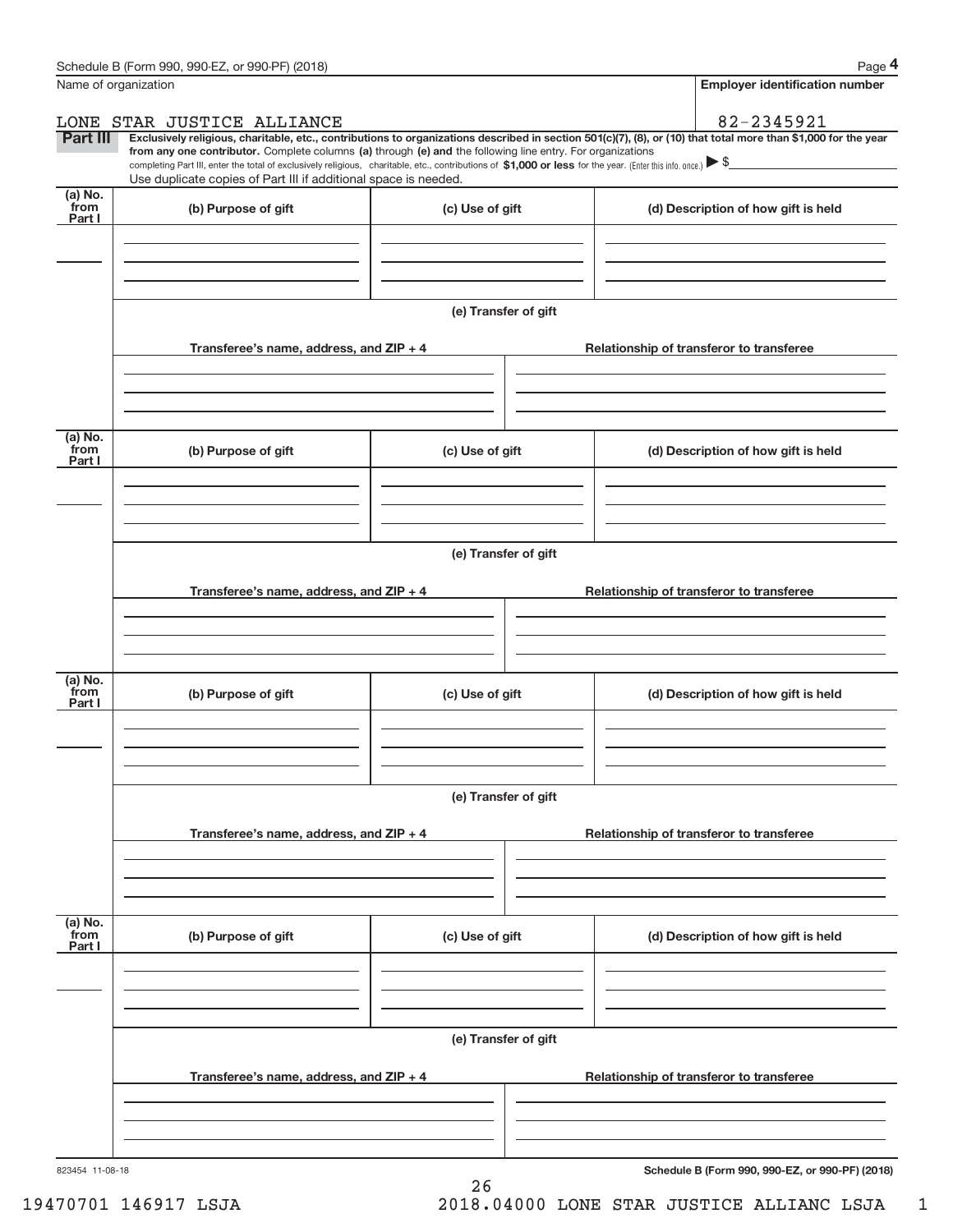| <b>SCHEDULE D</b> |  |
|-------------------|--|
|-------------------|--|

**(Form 990) | Complete if the organization answered "Yes" on Form 990, Part IV, line 6, 7, 8, 9, 10, 11a, 11b, 11c, 11d, 11e, 11f, 12a, or 12b. SCHEDULE D Supplemental Financial Statements**<br> **Form 990 Complete if the organization answered "Yes" on Form 990,**<br>
Part IV, line 6, 7, 8, 9, 10, 11a, 11b, 11c, 11d, 11e, 11f, 12a, or 12b.

**| Attach to Form 990. |Go to www.irs.gov/Form990 for instructions and the latest information.**



Department of the Treasury Internal Revenue Service

#### **Name of the organization**<br>**R** 2 - 2 3 4 5 4 5 - 2 3 A 5 - 2 3 A 5 - 2 3 A 5 - 2 3 A 5 - 2 3 A 5 - 2 3 A 5 - 2 3 A 5 - 2 3 A 5 - 2 3 A 5 - 2 3 A 5 - 2 3 A 5 - 2 3 A 5 - 2 3 A 5 - 2 3 A 5 - 2 3 A 5 - 2 3 A 5 - 2 3 A 5 - 2 3 LONE STAR JUSTICE ALLIANCE

OMB No. 1545‐0047

|              | AVAND DIAK OODIICH ANDIANCH<br>VA AJIJJAL<br>Part I<br>Organizations Maintaining Donor Advised Funds or Other Similar Funds or Accounts. Complete if the                                                                      |                                                |                                                    |  |  |  |
|--------------|-------------------------------------------------------------------------------------------------------------------------------------------------------------------------------------------------------------------------------|------------------------------------------------|----------------------------------------------------|--|--|--|
|              | organization answered "Yes" on Form 990, Part IV, line 6.                                                                                                                                                                     |                                                |                                                    |  |  |  |
|              |                                                                                                                                                                                                                               | (a) Donor advised funds                        | (b) Funds and other accounts                       |  |  |  |
| 1.           |                                                                                                                                                                                                                               |                                                |                                                    |  |  |  |
| 2            | Aggregate value of contributions to (during year)                                                                                                                                                                             |                                                |                                                    |  |  |  |
| з            | Aggregate value of grants from (during year)                                                                                                                                                                                  |                                                |                                                    |  |  |  |
| 4            |                                                                                                                                                                                                                               |                                                |                                                    |  |  |  |
| 5            | Did the organization inform all donors and donor advisors in writing that the assets held in donor advised funds                                                                                                              |                                                |                                                    |  |  |  |
|              |                                                                                                                                                                                                                               |                                                | Yes<br><b>No</b>                                   |  |  |  |
| 6            | Did the organization inform all grantees, donors, and donor advisors in writing that grant funds can be used only                                                                                                             |                                                |                                                    |  |  |  |
|              | for charitable purposes and not for the benefit of the donor or donor advisor, or for any other purpose conferring                                                                                                            |                                                |                                                    |  |  |  |
|              | impermissible private benefit?                                                                                                                                                                                                |                                                | Yes<br>No                                          |  |  |  |
| Part II      | Conservation Easements. Complete if the organization answered "Yes" on Form 990, Part IV, line 7.                                                                                                                             |                                                |                                                    |  |  |  |
| 1            | Purpose(s) of conservation easements held by the organization (check all that apply).                                                                                                                                         |                                                |                                                    |  |  |  |
|              | Preservation of land for public use (e.g., recreation or education)                                                                                                                                                           |                                                | Preservation of a historically important land area |  |  |  |
|              | Protection of natural habitat                                                                                                                                                                                                 | Preservation of a certified historic structure |                                                    |  |  |  |
|              | Preservation of open space                                                                                                                                                                                                    |                                                |                                                    |  |  |  |
| 2            | Complete lines 2a through 2d if the organization held a qualified conservation contribution in the form of a conservation easement on the last                                                                                |                                                |                                                    |  |  |  |
|              | day of the tax year.                                                                                                                                                                                                          |                                                | Held at the End of the Tax Year                    |  |  |  |
|              |                                                                                                                                                                                                                               |                                                | 2a                                                 |  |  |  |
|              | <b>b</b> Total acreage restricted by conservation easements                                                                                                                                                                   |                                                | 2 <sub>b</sub>                                     |  |  |  |
|              |                                                                                                                                                                                                                               |                                                | 2c                                                 |  |  |  |
|              | d Number of conservation easements included in (c) acquired after 7/25/06, and not on a historic structure                                                                                                                    |                                                |                                                    |  |  |  |
|              | listed in the National Register [111] Marshall Register [11] Marshall Register [11] Marshall Register [11] Marshall Register [11] Marshall Register [11] Marshall Register [11] Marshall Register [11] Marshall Register [11] |                                                | 2d                                                 |  |  |  |
| 3            | Number of conservation easements modified, transferred, released, extinguished, or terminated by the organization during the tax                                                                                              |                                                |                                                    |  |  |  |
|              | year                                                                                                                                                                                                                          |                                                |                                                    |  |  |  |
| 4            | Number of states where property subject to conservation easement is located >                                                                                                                                                 |                                                |                                                    |  |  |  |
| 5            | Does the organization have a written policy regarding the periodic monitoring, inspection, handling of<br>violations, and enforcement of the conservation easements it holds?                                                 |                                                | Yes<br><b>No</b>                                   |  |  |  |
| 6            | Staff and volunteer hours devoted to monitoring, inspecting, handling of violations, and enforcing conservation easements during the year                                                                                     |                                                |                                                    |  |  |  |
|              |                                                                                                                                                                                                                               |                                                |                                                    |  |  |  |
| 7            | Amount of expenses incurred in monitoring, inspecting, handling of violations, and enforcing conservation easements during the year                                                                                           |                                                |                                                    |  |  |  |
|              | $\triangleright$ \$                                                                                                                                                                                                           |                                                |                                                    |  |  |  |
| 8            | Does each conservation easement reported on line 2(d) above satisfy the requirements of section 170(h)(4)(B)(i)                                                                                                               |                                                |                                                    |  |  |  |
|              |                                                                                                                                                                                                                               |                                                | Yes<br><b>No</b>                                   |  |  |  |
| 9            | In Part XIII, describe how the organization reports conservation easements in its revenue and expense statement, and balance sheet, and                                                                                       |                                                |                                                    |  |  |  |
|              | include, if applicable, the text of the footnote to the organization's financial statements that describes the organization's accounting for                                                                                  |                                                |                                                    |  |  |  |
|              | conservation easements                                                                                                                                                                                                        |                                                |                                                    |  |  |  |
|              | Organizations Maintaining Collections of Art, Historical Treasures, or Other Similar Assets.<br><b>Part III</b>                                                                                                               |                                                |                                                    |  |  |  |
|              | Complete if the organization answered "Yes" on Form 990, Part IV, line 8.                                                                                                                                                     |                                                |                                                    |  |  |  |
|              | 1a If the organization elected, as permitted under SFAS 116 (ASC 958), not to report in its revenue statement and balance sheet works of art,                                                                                 |                                                |                                                    |  |  |  |
|              | historical treasures, or other similar assets held for public exhibition, education, or research in furtherance of public service, provide, in Part XIII,                                                                     |                                                |                                                    |  |  |  |
|              | the text of the footnote to its financial statements that describes these items.                                                                                                                                              |                                                |                                                    |  |  |  |
|              | b If the organization elected, as permitted under SFAS 116 (ASC 958), to report in its revenue statement and balance sheet works of art, historical                                                                           |                                                |                                                    |  |  |  |
|              | treasures, or other similar assets held for public exhibition, education, or research in furtherance of public service, provide the following amounts                                                                         |                                                |                                                    |  |  |  |
|              | relating to these items:                                                                                                                                                                                                      |                                                |                                                    |  |  |  |
|              |                                                                                                                                                                                                                               |                                                | $\triangleright$ \$                                |  |  |  |
|              |                                                                                                                                                                                                                               |                                                |                                                    |  |  |  |
| $\mathbf{2}$ | If the organization received or held works of art, historical treasures, or other similar assets for financial gain, provide                                                                                                  |                                                |                                                    |  |  |  |
|              | the following amounts required to be reported under SFAS 116 (ASC 958) relating to these items:                                                                                                                               |                                                |                                                    |  |  |  |
|              | a Revenue included on Form 990, Part VIII, line 1 [2000] [2000] [2000] [2000] [2000] [2000] [2000] [2000] [2000                                                                                                               |                                                | $\triangleright$ \$                                |  |  |  |
|              |                                                                                                                                                                                                                               |                                                | $\blacktriangleright$ s                            |  |  |  |
|              | LHA For Paperwork Reduction Act Notice, see the Instructions for Form 990.                                                                                                                                                    |                                                | Schedule D (Form 990) 2018                         |  |  |  |
|              | 832051 10-29-18                                                                                                                                                                                                               |                                                |                                                    |  |  |  |

27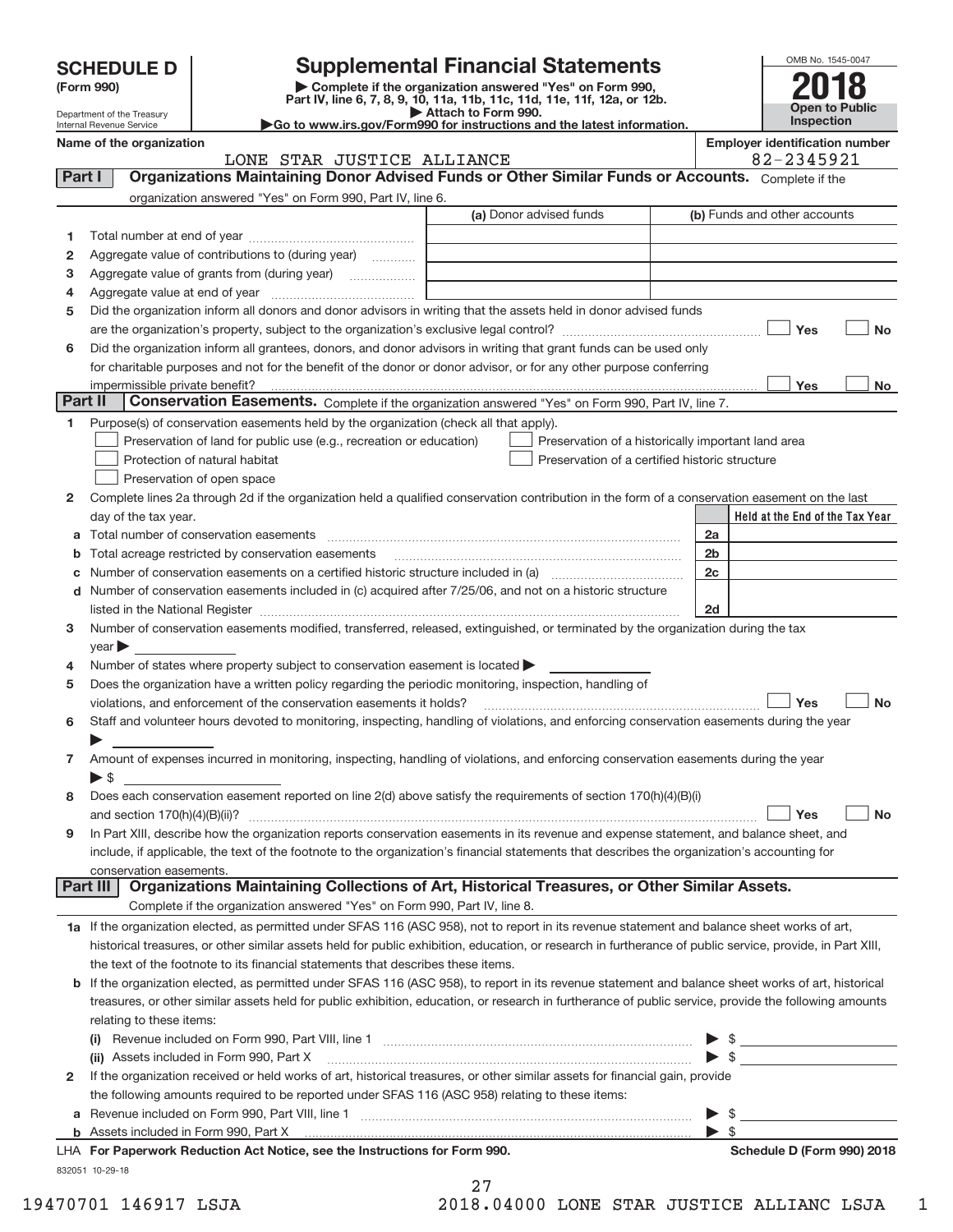|    | Schedule D (Form 990) 2018                                                                                                                                                                                                           | LONE STAR JUSTICE ALLIANCE              |                |                                    |                                                                                                                                                                                                                               |                                      | 82-2345921 Page 2 |                     |     |           |
|----|--------------------------------------------------------------------------------------------------------------------------------------------------------------------------------------------------------------------------------------|-----------------------------------------|----------------|------------------------------------|-------------------------------------------------------------------------------------------------------------------------------------------------------------------------------------------------------------------------------|--------------------------------------|-------------------|---------------------|-----|-----------|
|    | Part III<br>Organizations Maintaining Collections of Art, Historical Treasures, or Other Similar Assets (continued)                                                                                                                  |                                         |                |                                    |                                                                                                                                                                                                                               |                                      |                   |                     |     |           |
| 3  | Using the organization's acquisition, accession, and other records, check any of the following that are a significant use of its collection items                                                                                    |                                         |                |                                    |                                                                                                                                                                                                                               |                                      |                   |                     |     |           |
|    | (check all that apply):                                                                                                                                                                                                              |                                         |                |                                    |                                                                                                                                                                                                                               |                                      |                   |                     |     |           |
| a  | Public exhibition                                                                                                                                                                                                                    |                                         |                |                                    | Loan or exchange programs                                                                                                                                                                                                     |                                      |                   |                     |     |           |
| b  | Scholarly research                                                                                                                                                                                                                   |                                         |                |                                    | Other and the contract of the contract of the contract of the contract of the contract of the contract of the contract of the contract of the contract of the contract of the contract of the contract of the contract of the |                                      |                   |                     |     |           |
| с  | Preservation for future generations                                                                                                                                                                                                  |                                         |                |                                    |                                                                                                                                                                                                                               |                                      |                   |                     |     |           |
| 4  | Provide a description of the organization's collections and explain how they further the organization's exempt purpose in Part XIII.                                                                                                 |                                         |                |                                    |                                                                                                                                                                                                                               |                                      |                   |                     |     |           |
| 5  | During the year, did the organization solicit or receive donations of art, historical treasures, or other similar assets                                                                                                             |                                         |                |                                    |                                                                                                                                                                                                                               |                                      |                   |                     |     |           |
|    | to be sold to raise funds rather than to be maintained as part of the organization's collection?                                                                                                                                     |                                         |                |                                    |                                                                                                                                                                                                                               |                                      |                   | Yes                 |     | No        |
|    | <b>Part IV</b><br>Escrow and Custodial Arrangements. Complete if the organization answered "Yes" on Form 990, Part IV, line 9, or                                                                                                    |                                         |                |                                    |                                                                                                                                                                                                                               |                                      |                   |                     |     |           |
|    | reported an amount on Form 990, Part X, line 21.                                                                                                                                                                                     |                                         |                |                                    |                                                                                                                                                                                                                               |                                      |                   |                     |     |           |
|    | 1a Is the organization an agent, trustee, custodian or other intermediary for contributions or other assets not included                                                                                                             |                                         |                |                                    |                                                                                                                                                                                                                               |                                      |                   |                     |     |           |
|    | on Form 990, Part X? [11] matter contracts and contracts and contracts are contracted as a form 990, Part X?                                                                                                                         |                                         |                |                                    |                                                                                                                                                                                                                               |                                      |                   | Yes                 |     | <b>No</b> |
|    | b If "Yes," explain the arrangement in Part XIII and complete the following table:                                                                                                                                                   |                                         |                |                                    |                                                                                                                                                                                                                               |                                      |                   |                     |     |           |
|    |                                                                                                                                                                                                                                      |                                         |                |                                    |                                                                                                                                                                                                                               |                                      |                   | Amount              |     |           |
| c  | Beginning balance <b>contract to the contract of the contract of the contract of the contract of the contract of the contract of the contract of the contract of the contract of the contract of the contract of the contract of</b> |                                         |                |                                    |                                                                                                                                                                                                                               | 1c                                   |                   |                     |     |           |
|    | Additions during the year manufactured and an anti-                                                                                                                                                                                  |                                         |                |                                    |                                                                                                                                                                                                                               | 1d                                   |                   |                     |     |           |
|    | Distributions during the year manufactured and continuum and contact the year manufactured and contact the year                                                                                                                      |                                         |                |                                    |                                                                                                                                                                                                                               | 1e                                   |                   |                     |     |           |
| Τ. | 2a Did the organization include an amount on Form 990, Part X, line 21, for escrow or custodial account liability?                                                                                                                   |                                         |                |                                    |                                                                                                                                                                                                                               | 1f                                   |                   | Yes                 |     | No        |
|    | <b>b</b> If "Yes," explain the arrangement in Part XIII. Check here if the explanation has been provided on Part XIII                                                                                                                |                                         |                |                                    |                                                                                                                                                                                                                               |                                      |                   |                     |     |           |
|    | Part V<br>Endowment Funds. Complete if the organization answered "Yes" on Form 990, Part IV, line 10.                                                                                                                                |                                         |                |                                    |                                                                                                                                                                                                                               |                                      |                   |                     |     |           |
|    |                                                                                                                                                                                                                                      | (a) Current year                        | (b) Prior year |                                    | (c) Two years back                                                                                                                                                                                                            | $\vert$ (d) Three years back $\vert$ |                   | (e) Four years back |     |           |
| 1a | Beginning of year balance                                                                                                                                                                                                            |                                         |                |                                    |                                                                                                                                                                                                                               |                                      |                   |                     |     |           |
|    |                                                                                                                                                                                                                                      |                                         |                |                                    |                                                                                                                                                                                                                               |                                      |                   |                     |     |           |
|    | Net investment earnings, gains, and losses                                                                                                                                                                                           |                                         |                |                                    |                                                                                                                                                                                                                               |                                      |                   |                     |     |           |
|    |                                                                                                                                                                                                                                      |                                         |                |                                    |                                                                                                                                                                                                                               |                                      |                   |                     |     |           |
|    | e Other expenditures for facilities                                                                                                                                                                                                  |                                         |                |                                    |                                                                                                                                                                                                                               |                                      |                   |                     |     |           |
|    | and programs                                                                                                                                                                                                                         |                                         |                |                                    |                                                                                                                                                                                                                               |                                      |                   |                     |     |           |
|    |                                                                                                                                                                                                                                      |                                         |                |                                    |                                                                                                                                                                                                                               |                                      |                   |                     |     |           |
| g  |                                                                                                                                                                                                                                      |                                         |                |                                    |                                                                                                                                                                                                                               |                                      |                   |                     |     |           |
| 2  | Provide the estimated percentage of the current year end balance (line 1g, column (a)) held as:                                                                                                                                      |                                         |                |                                    |                                                                                                                                                                                                                               |                                      |                   |                     |     |           |
| а  | Board designated or quasi-endowment                                                                                                                                                                                                  |                                         | %              |                                    |                                                                                                                                                                                                                               |                                      |                   |                     |     |           |
|    | Permanent endowment                                                                                                                                                                                                                  | $\%$                                    |                |                                    |                                                                                                                                                                                                                               |                                      |                   |                     |     |           |
|    |                                                                                                                                                                                                                                      | %                                       |                |                                    |                                                                                                                                                                                                                               |                                      |                   |                     |     |           |
|    | The percentages on lines 2a, 2b, and 2c should equal 100%.                                                                                                                                                                           |                                         |                |                                    |                                                                                                                                                                                                                               |                                      |                   |                     |     |           |
|    | 3a Are there endowment funds not in the possession of the organization that are held and administered for the organization                                                                                                           |                                         |                |                                    |                                                                                                                                                                                                                               |                                      |                   |                     |     |           |
|    | by:                                                                                                                                                                                                                                  |                                         |                |                                    |                                                                                                                                                                                                                               |                                      |                   |                     | Yes | No.       |
|    | (i)                                                                                                                                                                                                                                  |                                         |                |                                    |                                                                                                                                                                                                                               |                                      |                   | 3a(i)               |     |           |
|    |                                                                                                                                                                                                                                      |                                         |                |                                    |                                                                                                                                                                                                                               |                                      |                   | 3a(ii)              |     |           |
|    |                                                                                                                                                                                                                                      |                                         |                |                                    |                                                                                                                                                                                                                               |                                      |                   | 3b                  |     |           |
| 4  | Describe in Part XIII the intended uses of the organization's endowment funds.                                                                                                                                                       |                                         |                |                                    |                                                                                                                                                                                                                               |                                      |                   |                     |     |           |
|    | Land, Buildings, and Equipment.<br>Part VI                                                                                                                                                                                           |                                         |                |                                    |                                                                                                                                                                                                                               |                                      |                   |                     |     |           |
|    | Complete if the organization answered "Yes" on Form 990, Part IV, line 11a. See Form 990, Part X, line 10.                                                                                                                           |                                         |                |                                    |                                                                                                                                                                                                                               |                                      |                   |                     |     |           |
|    | Description of property                                                                                                                                                                                                              | (a) Cost or other<br>basis (investment) |                | (b) Cost or other<br>basis (other) |                                                                                                                                                                                                                               | (c) Accumulated<br>depreciation      |                   | (d) Book value      |     |           |
|    |                                                                                                                                                                                                                                      |                                         |                |                                    |                                                                                                                                                                                                                               |                                      |                   |                     |     |           |
| b  |                                                                                                                                                                                                                                      |                                         |                |                                    |                                                                                                                                                                                                                               |                                      |                   |                     |     |           |
|    |                                                                                                                                                                                                                                      |                                         |                |                                    |                                                                                                                                                                                                                               |                                      |                   |                     |     |           |
|    |                                                                                                                                                                                                                                      |                                         |                |                                    |                                                                                                                                                                                                                               |                                      |                   |                     |     |           |
|    |                                                                                                                                                                                                                                      |                                         |                |                                    |                                                                                                                                                                                                                               |                                      |                   |                     |     |           |
|    |                                                                                                                                                                                                                                      |                                         |                |                                    |                                                                                                                                                                                                                               |                                      |                   |                     |     | $0$ .     |

**Schedule D (Form 990) 2018**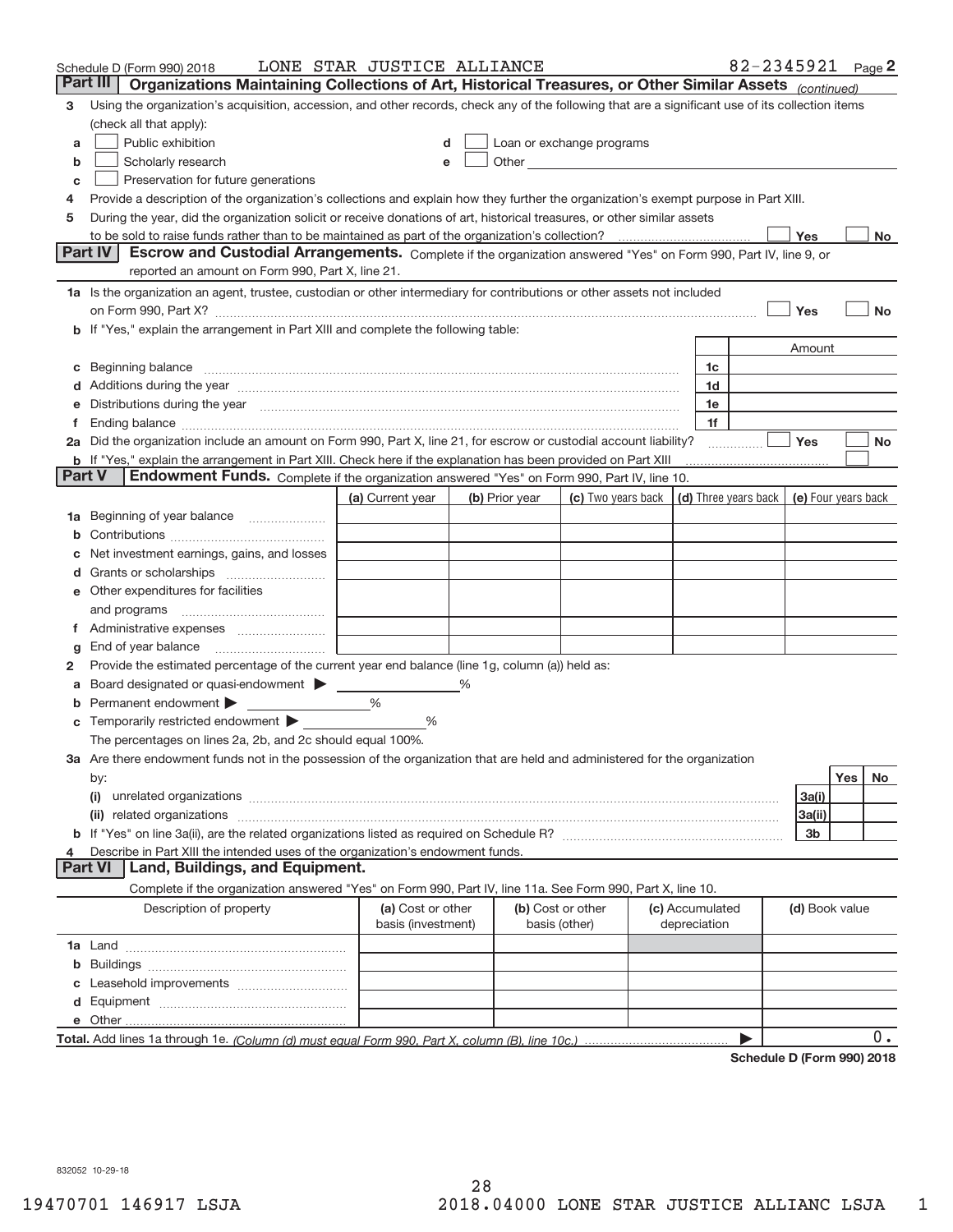#### Complete if the organization answered "Yes" on Form 990, Part IV, line 11b. See Form 990, Part X, line 12.

| Complete in the organization anowered free form only over, railing, michanol. Occupation over, rail typ, micration<br>(a) Description of security or category (including name of security) | (b) Book value | (c) Method of valuation: Cost or end-of-year market value |
|--------------------------------------------------------------------------------------------------------------------------------------------------------------------------------------------|----------------|-----------------------------------------------------------|
| (1) Financial derivatives                                                                                                                                                                  |                |                                                           |
| (2) Closely-held equity interests                                                                                                                                                          |                |                                                           |
| (3) Other                                                                                                                                                                                  |                |                                                           |
| (A)                                                                                                                                                                                        |                |                                                           |
| (B)                                                                                                                                                                                        |                |                                                           |
| (C)                                                                                                                                                                                        |                |                                                           |
| (D)                                                                                                                                                                                        |                |                                                           |
| (E)                                                                                                                                                                                        |                |                                                           |
| (F)                                                                                                                                                                                        |                |                                                           |
| (G)                                                                                                                                                                                        |                |                                                           |
| (H)                                                                                                                                                                                        |                |                                                           |
| Total. (Col. (b) must equal Form 990, Part X, col. (B) line $12$ .)                                                                                                                        |                |                                                           |

#### **Part VIII Investments ‐ Program Related.**

Complete if the organization answered "Yes" on Form 990, Part IV, line 11c. See Form 990, Part X, line 13.

| (a) Description of investment                                              | (b) Book value | (c) Method of valuation: Cost or end-of-year market value |
|----------------------------------------------------------------------------|----------------|-----------------------------------------------------------|
| (1)                                                                        |                |                                                           |
| (2)                                                                        |                |                                                           |
| (3)                                                                        |                |                                                           |
| (4)                                                                        |                |                                                           |
| (5)                                                                        |                |                                                           |
| (6)                                                                        |                |                                                           |
| (7)                                                                        |                |                                                           |
| (8)                                                                        |                |                                                           |
| (9)                                                                        |                |                                                           |
| <b>Total.</b> (Col. (b) must equal Form 990, Part X, col. (B) line $13$ .) |                |                                                           |

#### **Part IX Other Assets.**

Complete if the organization answered "Yes" on Form 990, Part IV, line 11d. See Form 990, Part X, line 15.

| (a) Description | (b) Book value |
|-----------------|----------------|
| (1)             |                |
| (2)             |                |
| $\frac{1}{2}$   |                |
| (4)             |                |
| $\frac{1}{2}$   |                |
| (6)             |                |
| (7)             |                |
| (8)             |                |
| (9)             |                |
|                 |                |

**Part X Other Liabilities.**

Complete if the organization answered "Yes" on Form 990, Part IV, line 11e or 11f. See Form 990, Part X, line 25.

| 1.  | (a) Description of liability                                       | (b) Book value |
|-----|--------------------------------------------------------------------|----------------|
|     | Federal income taxes                                               |                |
| (2) | PAYROLL TAXES PAYABLE                                              | 1,782.         |
| (3) |                                                                    |                |
| (4) |                                                                    |                |
| (5) |                                                                    |                |
| (6) |                                                                    |                |
|     |                                                                    |                |
| (8) |                                                                    |                |
| (9) |                                                                    |                |
|     | Total. (Column (b) must equal Form 990, Part X, col. (B) line 25.) | 1,782.         |

**2.** Liability for uncertain tax positions. In Part XIII, provide the text of the footnote to the organization's financial statements that reports the

organization's liability for uncertain tax positions under FIN 48 (ASC 740). Check here if the text of the footnote has been provided in Part XIII

**Schedule D (Form 990) 2018**

 $\boxed{\phantom{1}}$ 

832053 10‐29‐18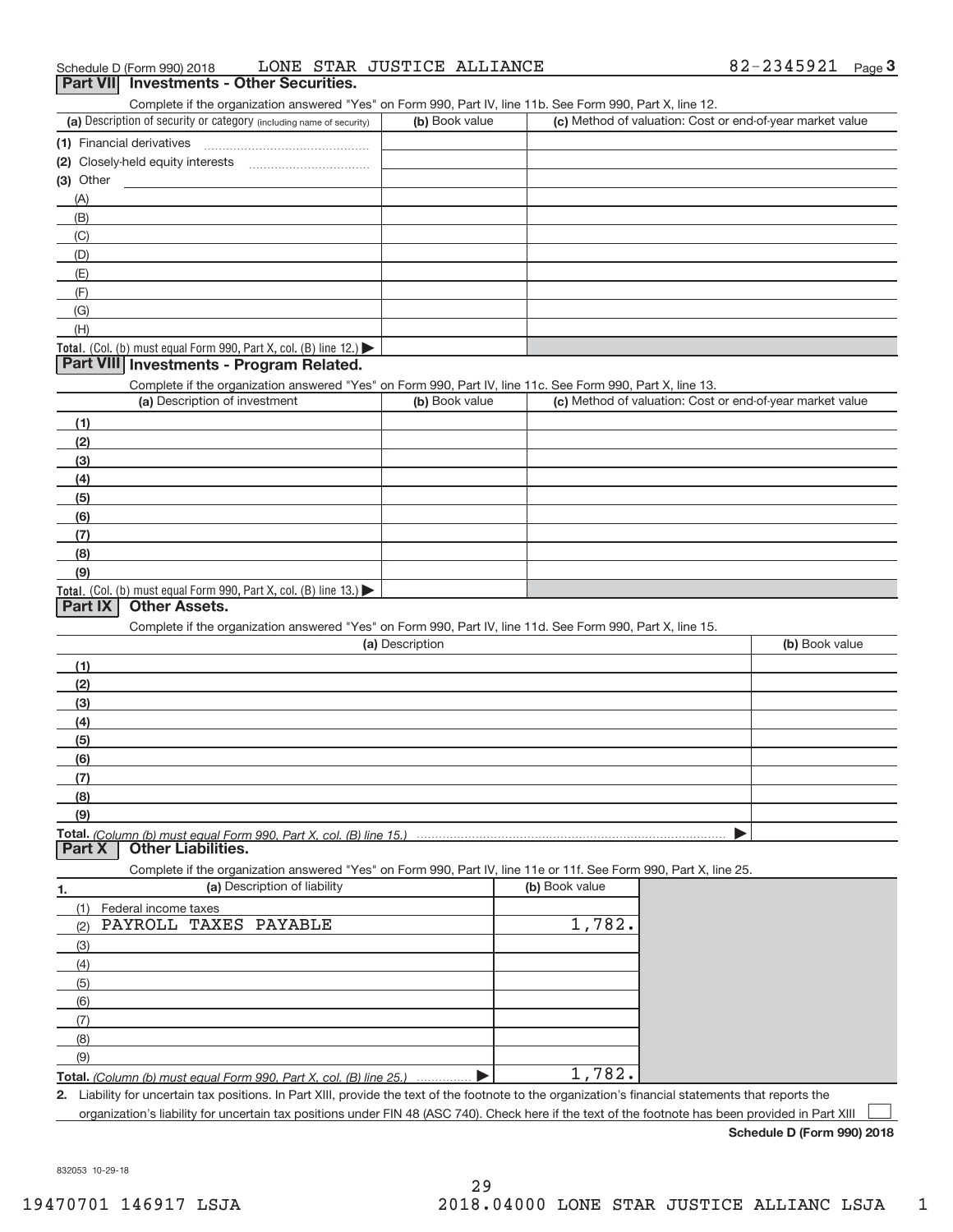|    | LONE STAR JUSTICE ALLIANCE<br>Schedule D (Form 990) 2018                                                                                                                                                                           |                | 82-2345921<br>Page 4 |
|----|------------------------------------------------------------------------------------------------------------------------------------------------------------------------------------------------------------------------------------|----------------|----------------------|
|    | Reconciliation of Revenue per Audited Financial Statements With Revenue per Return.<br>Part XI                                                                                                                                     |                |                      |
|    | Complete if the organization answered "Yes" on Form 990, Part IV, line 12a.                                                                                                                                                        |                |                      |
| 1  | Total revenue, gains, and other support per audited financial statements                                                                                                                                                           |                | $\mathbf{1}$         |
| 2  | Amounts included on line 1 but not on Form 990, Part VIII, line 12:                                                                                                                                                                |                |                      |
| a  |                                                                                                                                                                                                                                    | 2a             |                      |
|    |                                                                                                                                                                                                                                    | 2 <sub>b</sub> |                      |
|    |                                                                                                                                                                                                                                    | 2c             |                      |
| d  |                                                                                                                                                                                                                                    | 2d             |                      |
| е  | Add lines 2a through 2d <b>must be a constructed as the constant of the constant of the constant of the construction</b>                                                                                                           |                | 2e                   |
| 3  |                                                                                                                                                                                                                                    |                | 3                    |
| 4  | Amounts included on Form 990, Part VIII, line 12, but not on line 1:                                                                                                                                                               |                |                      |
|    |                                                                                                                                                                                                                                    |                |                      |
| b  |                                                                                                                                                                                                                                    | 4 <sub>b</sub> |                      |
| C. | Add lines 4a and 4b                                                                                                                                                                                                                |                | 4c                   |
|    |                                                                                                                                                                                                                                    |                | 5                    |
|    | Part XII   Reconciliation of Expenses per Audited Financial Statements With Expenses per Return.                                                                                                                                   |                |                      |
|    | Complete if the organization answered "Yes" on Form 990, Part IV, line 12a.                                                                                                                                                        |                |                      |
| 1  |                                                                                                                                                                                                                                    |                | 1.                   |
| 2  | Amounts included on line 1 but not on Form 990, Part IX, line 25:                                                                                                                                                                  |                |                      |
| a  |                                                                                                                                                                                                                                    | 2a             |                      |
| b  |                                                                                                                                                                                                                                    | 2 <sub>b</sub> |                      |
|    |                                                                                                                                                                                                                                    | 2 <sub>c</sub> |                      |
| d  |                                                                                                                                                                                                                                    | 2d             |                      |
| е  | Add lines 2a through 2d <b>contained a contained a contained a contained a</b> contained a contained a contained a contained a contact a contact a contact a contact a contact a contact a contact a contact a contact a contact a |                | 2e                   |
| 3  |                                                                                                                                                                                                                                    |                | 3                    |
| 4  | Amounts included on Form 990, Part IX, line 25, but not on line 1:                                                                                                                                                                 |                |                      |
| a  |                                                                                                                                                                                                                                    |                |                      |
| b  |                                                                                                                                                                                                                                    |                |                      |
| c. | Add lines 4a and 4b                                                                                                                                                                                                                |                | 4c                   |
|    |                                                                                                                                                                                                                                    |                | 5                    |
|    | Part XIII Supplemental Information.                                                                                                                                                                                                |                |                      |

Provide the descriptions required for Part II, lines 3, 5, and 9; Part III, lines 1a and 4; Part IV, lines 1b and 2b; Part V, line 4; Part X, line 2; Part XI, lines 2d and 4b; and Part XII, lines 2d and 4b. Also complete this part to provide any additional information.

30

832054 10‐29‐18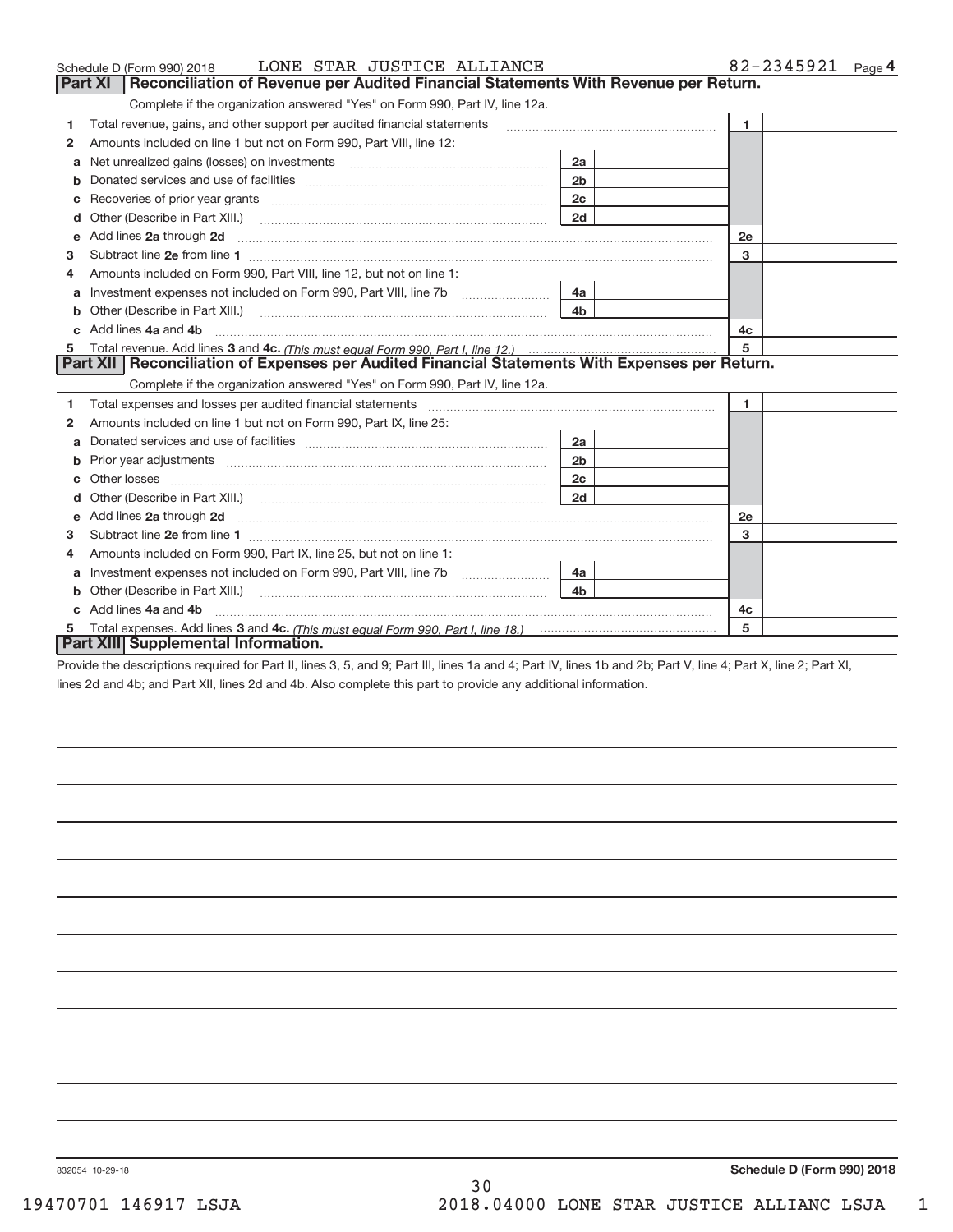| <b>SCHEDULE L</b><br>(Form 990 or 990-EZ)                                                                                     |                  |                                                                            |    |                           | <b>Transactions With Interested Persons</b>                                                                                                                                                                                    |                           |          |    |                                       | OMB No. 1545-0047                          |            |                |  |
|-------------------------------------------------------------------------------------------------------------------------------|------------------|----------------------------------------------------------------------------|----|---------------------------|--------------------------------------------------------------------------------------------------------------------------------------------------------------------------------------------------------------------------------|---------------------------|----------|----|---------------------------------------|--------------------------------------------|------------|----------------|--|
|                                                                                                                               |                  |                                                                            |    |                           | Complete if the organization answered "Yes" on Form 990, Part IV, line 25a, 25b, 26, 27, 28a,<br>28b, or 28c, or Form 990-EZ, Part V, line 38a or 40b.                                                                         |                           |          |    |                                       | 2018                                       |            |                |  |
| Department of the Treasury<br>Internal Revenue Service                                                                        |                  |                                                                            |    |                           | Attach to Form 990 or Form 990-EZ.<br>$\triangleright$ Go to www.irs.gov/Form990 for instructions and the latest information.                                                                                                  |                           |          |    |                                       | <b>Open To Public</b><br><b>Inspection</b> |            |                |  |
| Name of the organization                                                                                                      |                  |                                                                            |    |                           |                                                                                                                                                                                                                                |                           |          |    | <b>Employer identification number</b> |                                            |            |                |  |
| Part I                                                                                                                        |                  | LONE STAR JUSTICE ALLIANCE                                                 |    |                           |                                                                                                                                                                                                                                |                           |          |    | 82-2345921                            |                                            |            |                |  |
|                                                                                                                               |                  |                                                                            |    |                           | Excess Benefit Transactions (section 501(c)(3), section 501(c)(4), and 501(c)(29) organizations only).<br>Complete if the organization answered "Yes" on Form 990, Part IV, line 25a or 25b, or Form 990-EZ, Part V, line 40b. |                           |          |    |                                       |                                            |            |                |  |
| 1                                                                                                                             |                  | (b) Relationship between disqualified                                      |    |                           |                                                                                                                                                                                                                                |                           |          |    |                                       |                                            |            | (d) Corrected? |  |
| (a) Name of disqualified person                                                                                               |                  | person and organization                                                    |    |                           | (c) Description of transaction                                                                                                                                                                                                 |                           |          |    |                                       |                                            | <b>Yes</b> | No             |  |
|                                                                                                                               |                  |                                                                            |    |                           |                                                                                                                                                                                                                                |                           |          |    |                                       |                                            |            |                |  |
|                                                                                                                               |                  |                                                                            |    |                           |                                                                                                                                                                                                                                |                           |          |    |                                       |                                            |            |                |  |
|                                                                                                                               |                  |                                                                            |    |                           |                                                                                                                                                                                                                                |                           |          |    |                                       |                                            |            |                |  |
|                                                                                                                               |                  |                                                                            |    |                           |                                                                                                                                                                                                                                |                           |          |    |                                       |                                            |            |                |  |
|                                                                                                                               |                  |                                                                            |    |                           |                                                                                                                                                                                                                                |                           |          |    |                                       |                                            |            |                |  |
| 2 Enter the amount of tax incurred by the organization managers or disqualified persons during the year under<br>section 4958 |                  |                                                                            |    |                           |                                                                                                                                                                                                                                |                           |          |    |                                       |                                            |            |                |  |
|                                                                                                                               |                  |                                                                            |    |                           |                                                                                                                                                                                                                                |                           |          |    |                                       |                                            |            |                |  |
|                                                                                                                               |                  |                                                                            |    |                           |                                                                                                                                                                                                                                |                           |          |    |                                       |                                            |            |                |  |
| <b>Part II</b>                                                                                                                |                  | Loans to and/or From Interested Persons.                                   |    |                           |                                                                                                                                                                                                                                |                           |          |    |                                       |                                            |            |                |  |
|                                                                                                                               |                  | reported an amount on Form 990, Part X, line 5, 6, or 22.                  |    |                           | Complete if the organization answered "Yes" on Form 990-EZ, Part V, line 38a or Form 990, Part IV, line 26; or if the organization                                                                                             |                           |          |    |                                       |                                            |            |                |  |
| (a) Name of                                                                                                                   | (b) Relationship | (c) Purpose                                                                |    | (d) Loan to or            | (e) Original                                                                                                                                                                                                                   | (f) Balance due           | $(g)$ In |    | (h) Approved                          |                                            |            | (i) Written    |  |
| interested person<br>with organization                                                                                        |                  | of loan                                                                    |    | from the<br>organization? | principal amount                                                                                                                                                                                                               |                           | default? |    | by board or<br>committee?             |                                            |            | agreement?     |  |
|                                                                                                                               |                  |                                                                            | To | From                      |                                                                                                                                                                                                                                |                           | Yes      | No | Yes                                   | No                                         |            | Yes   No       |  |
| ELIZABETH HENNE EXECUTIVOPERATIN                                                                                              |                  |                                                                            | X  |                           | 32, 296.                                                                                                                                                                                                                       | 20, 296.                  |          | х  | X                                     |                                            | X          |                |  |
|                                                                                                                               |                  |                                                                            |    |                           |                                                                                                                                                                                                                                |                           |          |    |                                       |                                            |            |                |  |
|                                                                                                                               |                  |                                                                            |    |                           |                                                                                                                                                                                                                                |                           |          |    |                                       |                                            |            |                |  |
|                                                                                                                               |                  |                                                                            |    |                           |                                                                                                                                                                                                                                |                           |          |    |                                       |                                            |            |                |  |
|                                                                                                                               |                  |                                                                            |    |                           |                                                                                                                                                                                                                                |                           |          |    |                                       |                                            |            |                |  |
|                                                                                                                               |                  |                                                                            |    |                           |                                                                                                                                                                                                                                |                           |          |    |                                       |                                            |            |                |  |
|                                                                                                                               |                  |                                                                            |    |                           |                                                                                                                                                                                                                                |                           |          |    |                                       |                                            |            |                |  |
|                                                                                                                               |                  |                                                                            |    |                           |                                                                                                                                                                                                                                |                           |          |    |                                       |                                            |            |                |  |
| Total<br>Part II                                                                                                              |                  | <b>Grants or Assistance Benefiting Interested Persons.</b>                 |    |                           | \$                                                                                                                                                                                                                             | 20, 296.                  |          |    |                                       |                                            |            |                |  |
|                                                                                                                               |                  | Complete if the organization answered "Yes" on Form 990, Part IV, line 27. |    |                           |                                                                                                                                                                                                                                |                           |          |    |                                       |                                            |            |                |  |
| (a) Name of interested person                                                                                                 |                  | (b) Relationship between<br>interested person and<br>the organization      |    |                           | (c) Amount of<br>assistance                                                                                                                                                                                                    | (d) Type of<br>assistance |          |    |                                       | (e) Purpose of<br>assistance               |            |                |  |
|                                                                                                                               |                  |                                                                            |    |                           |                                                                                                                                                                                                                                |                           |          |    |                                       |                                            |            |                |  |
|                                                                                                                               |                  |                                                                            |    |                           |                                                                                                                                                                                                                                |                           |          |    |                                       |                                            |            |                |  |
|                                                                                                                               |                  |                                                                            |    |                           |                                                                                                                                                                                                                                |                           |          |    |                                       |                                            |            |                |  |
|                                                                                                                               |                  |                                                                            |    |                           |                                                                                                                                                                                                                                |                           |          |    |                                       |                                            |            |                |  |
|                                                                                                                               |                  |                                                                            |    |                           |                                                                                                                                                                                                                                |                           |          |    |                                       |                                            |            |                |  |
|                                                                                                                               |                  |                                                                            |    |                           |                                                                                                                                                                                                                                |                           |          |    |                                       |                                            |            |                |  |
|                                                                                                                               |                  |                                                                            |    |                           |                                                                                                                                                                                                                                |                           |          |    |                                       |                                            |            |                |  |
|                                                                                                                               |                  |                                                                            |    |                           |                                                                                                                                                                                                                                |                           |          |    |                                       |                                            |            |                |  |
|                                                                                                                               |                  |                                                                            |    |                           |                                                                                                                                                                                                                                |                           |          |    |                                       |                                            |            |                |  |

**For Paperwork Reduction Act Notice, see the Instructions for Form 990 or 990‐EZ. Schedule L (Form 990 or 990‐EZ) 2018** LHA

### SEE PART V FOR CONTINUATIONS

832131 10‐25‐18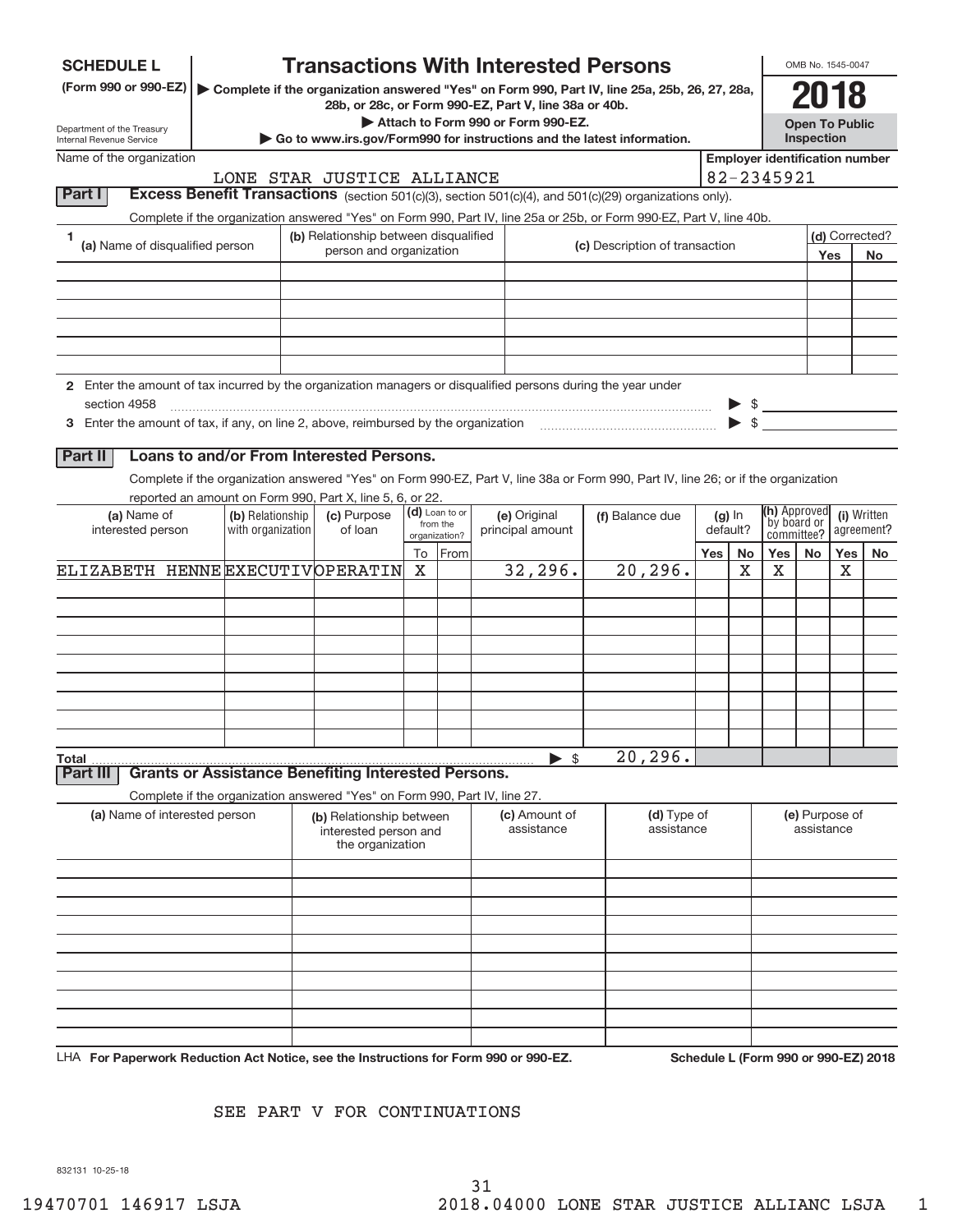#### Schedule L (Form 990 or 990‐EZ) 2018  ${\rm LONE}$   ${\rm STAR}$   ${\rm JUSTICE}$   ${\rm ALIIMCE}$  82-2345921 Page **Part IV | Business Transactions Involving Interested Persons.**

Complete if the organization answered "Yes" on Form 990, Part IV, line 28a, 28b, or 28c.

| (a) Name of interested person | (b) Relationship between interested<br>person and the organization | (c) Amount of<br>transaction | (d) Description of<br>transaction | (e) Sharing of<br>organization's<br>revenues? |    |
|-------------------------------|--------------------------------------------------------------------|------------------------------|-----------------------------------|-----------------------------------------------|----|
|                               |                                                                    |                              |                                   | <b>Yes</b>                                    | No |
|                               |                                                                    |                              |                                   |                                               |    |
|                               |                                                                    |                              |                                   |                                               |    |
|                               |                                                                    |                              |                                   |                                               |    |
|                               |                                                                    |                              |                                   |                                               |    |
|                               |                                                                    |                              |                                   |                                               |    |
|                               |                                                                    |                              |                                   |                                               |    |
|                               |                                                                    |                              |                                   |                                               |    |
|                               |                                                                    |                              |                                   |                                               |    |
|                               |                                                                    |                              |                                   |                                               |    |
|                               |                                                                    |                              |                                   |                                               |    |

#### **Part V Supplemental Information.**

Provide additional information for responses to questions on Schedule L (see instructions).

#### SCHEDULE L, PART II, LOANS TO AND FROM INTERESTED PERSONS:

(A) NAME OF PERSON: ELIZABETH HENNEKE

(B) RELATIONSHIP WITH ORGANIZATION: EXECUTIVE DIRECTOR

#### (C) PURPOSE OF LOAN: OPERATING COSTS

**Schedule L (Form 990 or 990‐EZ) 2018**

832132 10‐25‐18